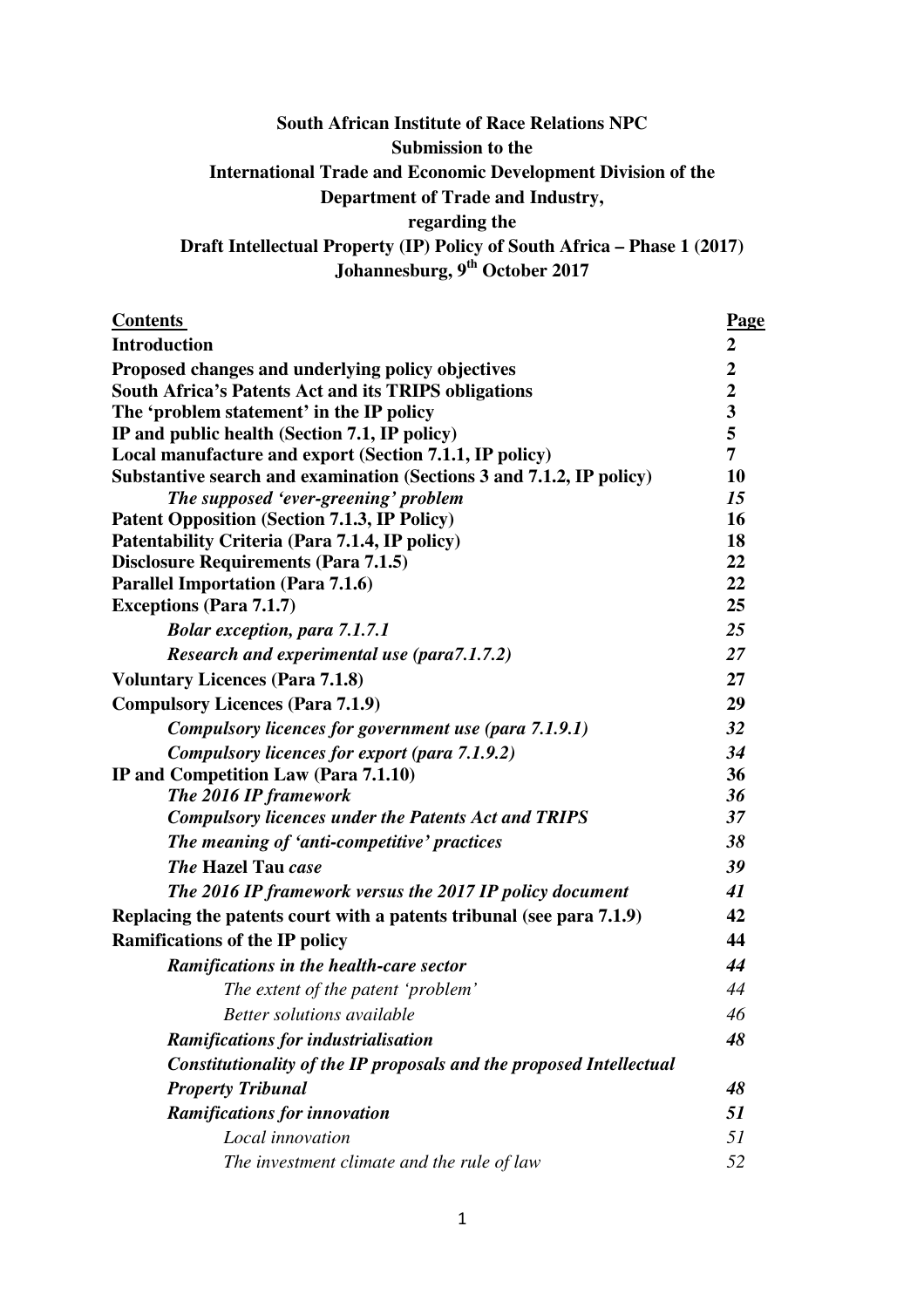#### **Introduction**

The International Trade and Economic Development Division of the Department of Trade and Industry (the DTI) has invited public comment on the Draft Intellectual Property (IP) Policy of South Africa – Phase 1 (2017) (the IP policy). Public comment is due not later than  $9<sup>th</sup>$  October 2017.

It would have been useful if the IP policy had been accompanied by an initial socio-economic assessment of its likely economic and other ramifications, as envisaged in the government's new Socio-Economic Impact Assessment System (SEIAS). Any future assessment of this kind, if it is to provide sufficient guidance, should take full account of all the issues raised in this submission. These range from the conflict between the DTI's proposals and binding international agreements on intellectual property rights to the likely ramifications of these proposals for the health care sector, the pharmaceutical sector, local innovation, and the wider economy.

This submission is made by the South African Institute of Race Relations NPC (IRR), a nonprofit organisation formed in 1929 to oppose racial discrimination and promote racial goodwill. Its current objects are to promote democracy, human rights, development, and reconciliation between the peoples of South Africa.

#### **Proposed changes and underlying policy objectives**

The IP policy aims begins by acknowledging the importance of intellectual property (IP) in 'promoting innovation, technology transfer, research and development (R&D),…industrial development and, more broadly, economic growth'. It emphasises the importance of growth and jobs in reducing poverty and inequality, and stresses the need for South Africa to 'transition towards a knowledge economy', so as to end its over-reliance on natural resources. It also notes that Section 25 of the Constitution protects property of various kinds, including IP, and speaks of the need to develop a 'balanced' approach to IP that complies with the Constitution's requirements. In addition, it undertakes to 'implement commitments undertaken [by South Africa] in international agreements'.<sup>1</sup>

Unfortunately, however, many of the changes proposed in the IP policy will undermine, rather than advance, these important objectives. However, before proceeding to comment on the specific recommendations in the IP policy, a brief explanation of the rationale for the patent system and key patent rules in South Africa is needed.

# **South Africa's Patents Act and its TRIPS obligations**

The property rights protected in most countries cover not only physical property, such as land or factories, but also intellectual property (IP) in the form of patents and copyright. The patent system is particularly important in promoting innovation because it gives inventors who are granted patent rights a 20-year period to make and sell their new products, without competitors being allowed to copy them. However, once a patent has expired, competitors are entitled to use the innovation, so making its benefits more broadly available.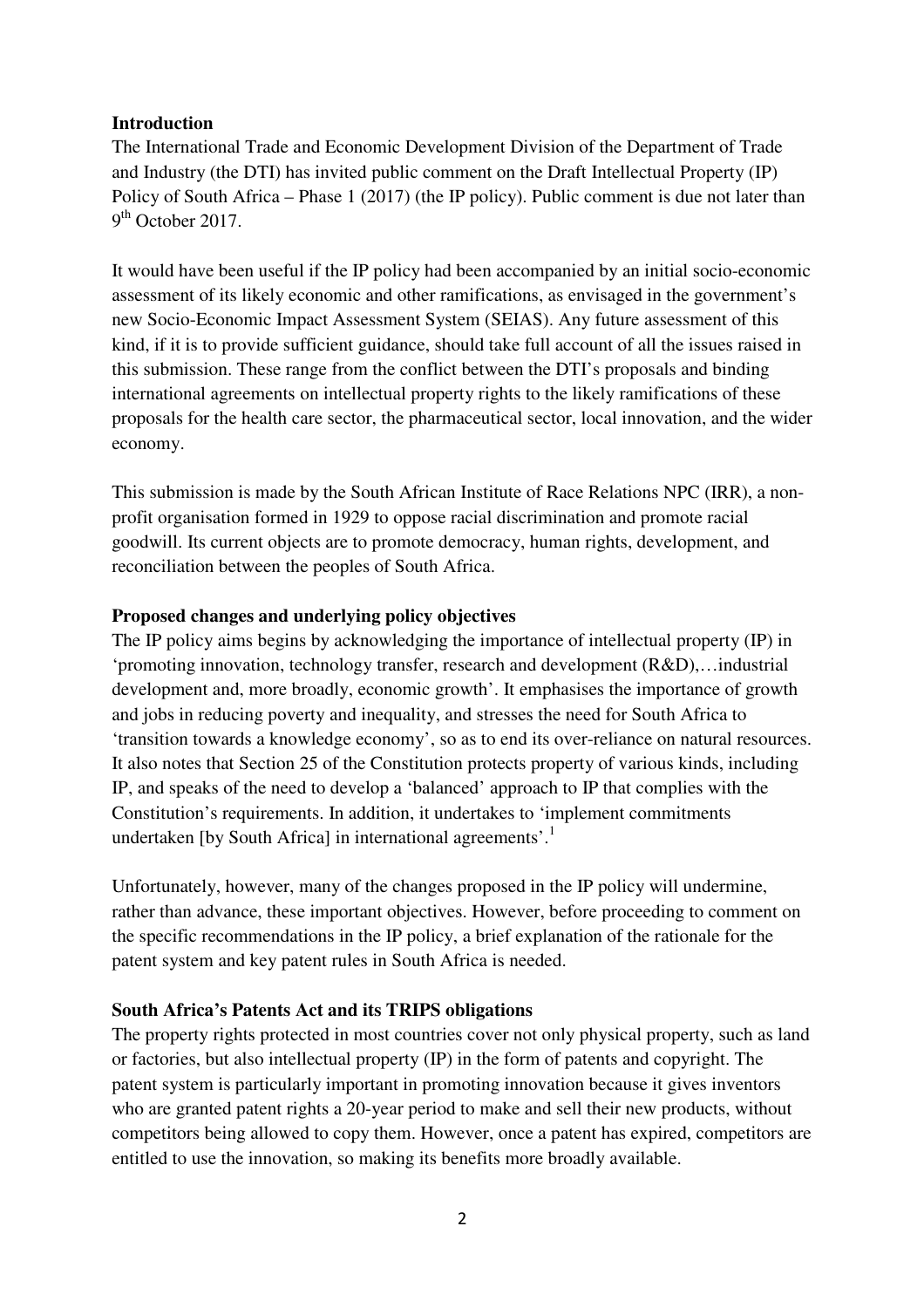In essence, the inventor – the patent holder – is given a 'window of opportunity' for the exclusive exploitation of his innovation. In return, he must make a full disclosure of his invention, the benefits of which, in time, become available to all. This system brings advantages all round: the patent holder is rewarded for his creativity, insight, and costly research and development (R&D), while everyone else can copy, sell, or otherwise use his innovation after 20 years. At the same time, because the invention is disclosed in the patent application, this creates the possibility of unauthorised copying and 'free-ridership', which patent laws seek to counter by providing various remedies against infringement.<sup>2</sup>

In South Africa, the granting of patents is governed by the Patents Act of 1978, which covers patents over medicines as well as all other innovations. Under its terms, patents are granted by the Patents Office – now the Companies and Intellectual Property Commission (CIPC) – and are then published in a 'patent journal', which is open to public inspection. Patents remain in force for 20 years from the date an application is lodged, even if the patent is granted only some time later. During this 20-year period, a patented invention may not be used, made, sold, or imported into South Africa without the consent of the patent holder.<sup>3</sup>

The basic requirements for the granting of a patent in South Africa (as in other countries) are novelty and utility. In essence, a patent may be granted under the Patents Act for any 'new' invention which involves 'an inventive step' and is 'capable of being used or applied in trade, industry, or agriculture'.<sup>4</sup>

Disputes over patents are adjudicated in a specialist court known as the Court of the Commissioner of Patents (the patents court). This follows the usual rules of civil procedure and functions in much the same way as other divisions of the country's high court. The commissioner of patents (the patents commissioner) is a judge of the Pretoria high court, whose sole function – despite a statutory title which may suggest something wider – is to hear and decide patent cases. These commonly range from objections to patents granted to applications for compulsory licences (as further explained in due course) and litigation to enforce patents against alleged infringements.<sup>5</sup>

South Africa is a signatory to the Agreement on Trade-Related Aspects of Intellectual Property Rights (TRIPS), which was adopted in 1994 and entered into force the following year. This agreement is administered by the World Trade Organisation (WTO) and is binding on all WTO member states, including South Africa. It sets down minimum standards for the regulation of patents, which are enforced through the normal dispute settlement mechanisms of the  $WTO.^6$ 

#### **The 'problem statement' in the IP policy**

Though South Africa already has a sophisticated Patents Act, the IP policy states that the country still requires 'a comprehensive IP policy' that promotes local manufacturing, makes it easier for 'domestic industries and individuals to take advantage of the IP system', and deals with 'the intersection of IP and public health', which has 'long been an issue of contention'.<sup>7</sup>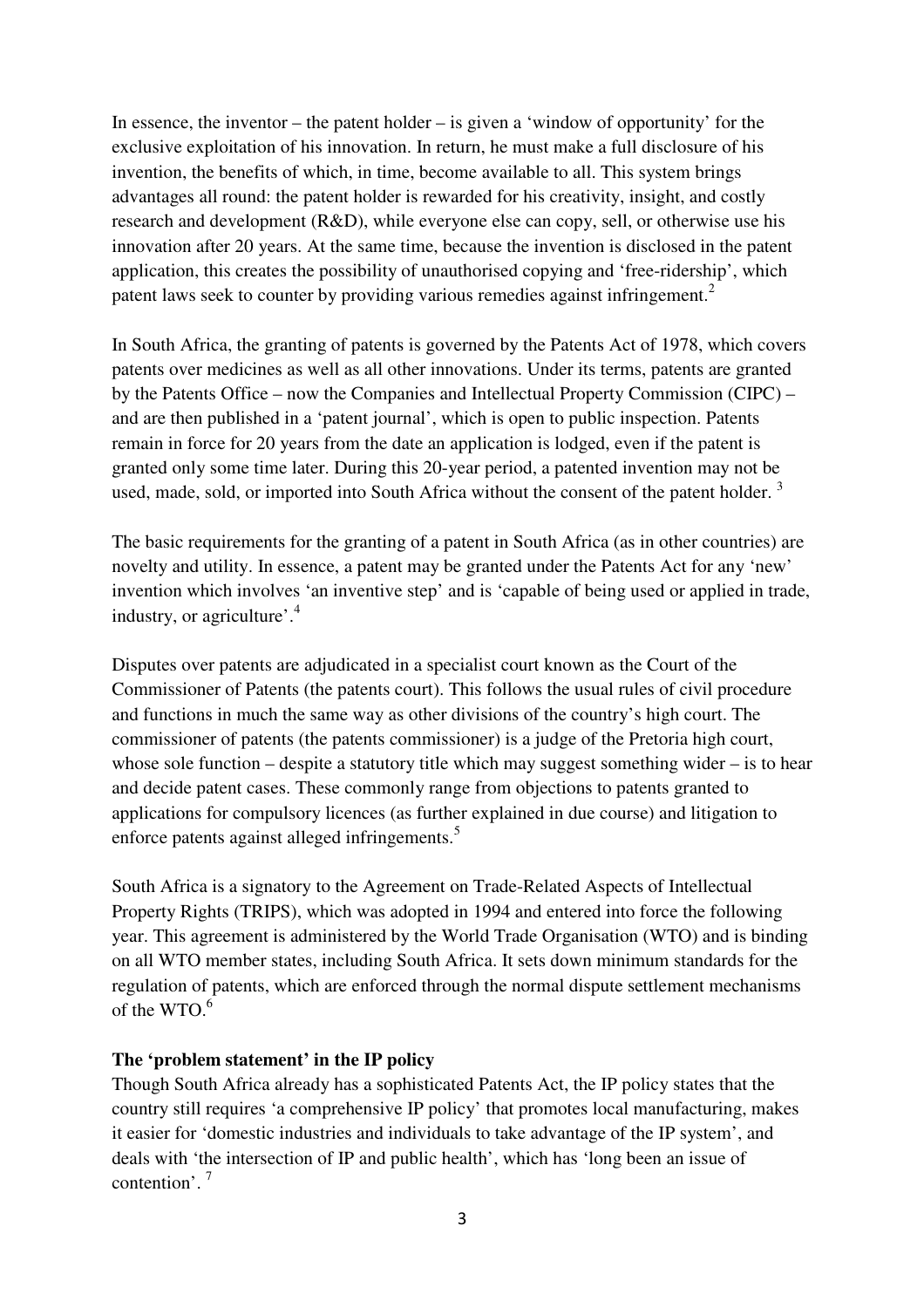Again, some background information is useful here. In the health sector, most patent applications are made by foreign pharmaceutical corporations or their South African subsidiaries. This is especially so in the context of HIV/AIDS, where life-saving antiretroviral medicines (ARVs) have generally been developed in the United States and Europe by pharmaceutical companies such as Boehringer Ingelheim, Bristol-Myers Squibb, GlaxoSmithKline, Hoffmann-La Roche, Merck, and Pfizer. Many of these companies, or their local subsidiaries, have sought and obtained South African patents to protect their innovations from being copied by generic manufacturers for the normal patent period of 20 years.<sup>8</sup>

In the early 2000s, as the HIV/AIDS pandemic in South Africa accelerated, health activists in the AIDS Law Project, the Treatment Action Campaign (TAC), and other organisations began to criticise the patent system for keeping the costs of ARVs higher than they would be if more generic competition was permitted at an earlier stage. They have repeatedly urged that the Patents Act be amended to take full advantage of the flexibilities included in international treaties: particularly the TRIPS Agreement and Doha Declarations, along with the '30 August Decision' of the General Council of the WTO. $9$  (All these agreements are further described in due course.)

At the same time, however, the costs of researching and developing safe and effective new pharmaceuticals are high, especially as failed attempts inevitably far outnumber successes. In addition, writes Jasson Urbach, a director of the Free Market Foundation in South Africa: 'It often takes a decade to take a molecule through testing and regulatory approval – a process which begins only *after* a patent has been granted as no company will invest in an unpatented molecule. Most medicines thus have an effective patent term of approximately ten years. Given the huge investment required to bring a drug to market, this window of opportunity does not leave companies much time to earn adequate returns on their investments.' By contrast, as Canadian IP experts Ashley Weber and Lisa Mills note, 'the cost of imitation is relatively low, meaning that once a drug has been developed, it can be generically reproduced at a fraction of the cost'.<sup>10</sup> Patent rights are thus important in encouraging innovation and the development of new medicines against a host of ailments.

According to the 'problem statement' in the IP policy, much of the current tension between IP rights and public health care needs stems from the fact that South Africa does not conduct substantive search and examination (SSE) prior to the granting of patents. This, it says, results in a very high proportion of patents being granted, many of which 'would not pass muster under an examining system'. In addition, it says, South Africa is not yet 'taking full advantage' of the flexibilities allowed by the TRIPS Agreement to 'stimulate genuine innovation' while also 'promoting public health'. $^{11}$ 

The IP policy thus seeks to introduce various changes to patent law in a 'phased approach'. The 2017 document, it says, 'constitutes the first phase in what will be a comprehensive policy to be developed and updated over the medium term'. This first phase, it adds, 'covers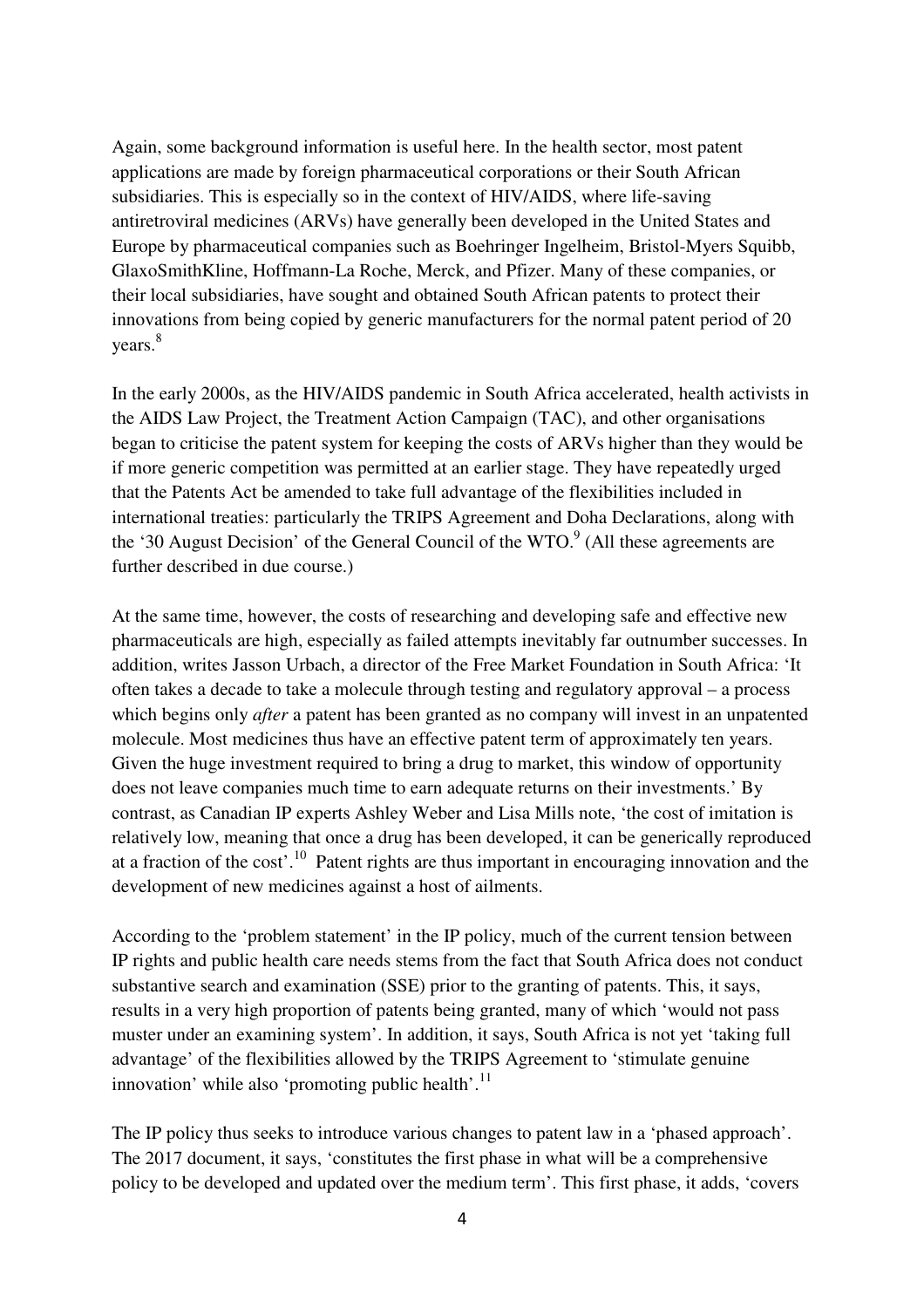IP and public health', along with co-ordination in international forums and 'the implementation of commitments undertaken in international agreements'.<sup>12</sup> However, this proposed focus on pharmaceutical and other health products is prima facie contrary to the non-discrimination provisions in TRIPS and is likely, especially given the content of the changes proposed, to put South Africa in breach of its commitments under this binding agreement.

The IP policy, like the DTI's 2016 IP Consultative Framework (the IP framework), and the department's yet earlier Draft National Policy on Intellectual Property, published in September 2013 (the draft policy document), is brief and often lacks the information needed to understand the full extent and likely ramifications of its proposals. To grasp the full import of the DTI's thinking, the IP policy needs to be read in the context of an article published by the United Nations Development Programme (UNDP) in October 2013, under the title 'Using law to accelerate treatment access in South Africa'.<sup>13</sup> This UNDP document (the UNDP article) was drawn up with significant input from the AIDS Law Project, an activist civil society organisation now known as Section27, and provides important further insights into what the DTI seemingly has in mind.

# **IP and public health (Section 7.1, IP policy)**

The IP policy wants most of its proposed changes, at least at the start, to apply solely to patents in the health care sphere. However, this would be contrary to Article 27.1 of TRIPS, which states that 'patents shall be available for any inventions…in all fields of technology', and that 'patent rights shall be enjoyable without discrimination as to…the field of technology'. $^{14}$ 

South Africa thus cannot adopt a different set of rules for patent rights in the health sphere. Moreover, though the IP policy indicates that patent rights may be limited in the interests of public health, it is selective in its description of what the Doha Declarations provide.<sup>15</sup>

These declarations were adopted in 2001 at a WTO ministerial conference in Doha on health and other matters. This culminated in the adoption of a wide-ranging Doha Declaration, which deals briefly with health (among a host of other issues), and stresses the importance of 'implementing and interpreting the TRIPS Agreement in a way that supports public health – by promoting *both* access to existing medicines *and the creation of new medicines*'. However, the declaration's emphasis on the need also to 'promote…the creation of new medicines' is overlooked in the IP policy.

The same dual emphasis is evident in a supplementary Doha Declaration on 'The TRIPS agreement and public health', which was adopted at the same time. This says that TRIPS 'does not and should not prevent member states from taking measures to protect public health', while recognising that both access to existing medicines and the creation of new medicines are important. This document reaffirms their 'ability to use the flexibilities' built into the TRIPS Agreement, so as 'to promote access to medicines for all', but it does not sanction measures going beyond these flexibilities. In addition, while acknowledging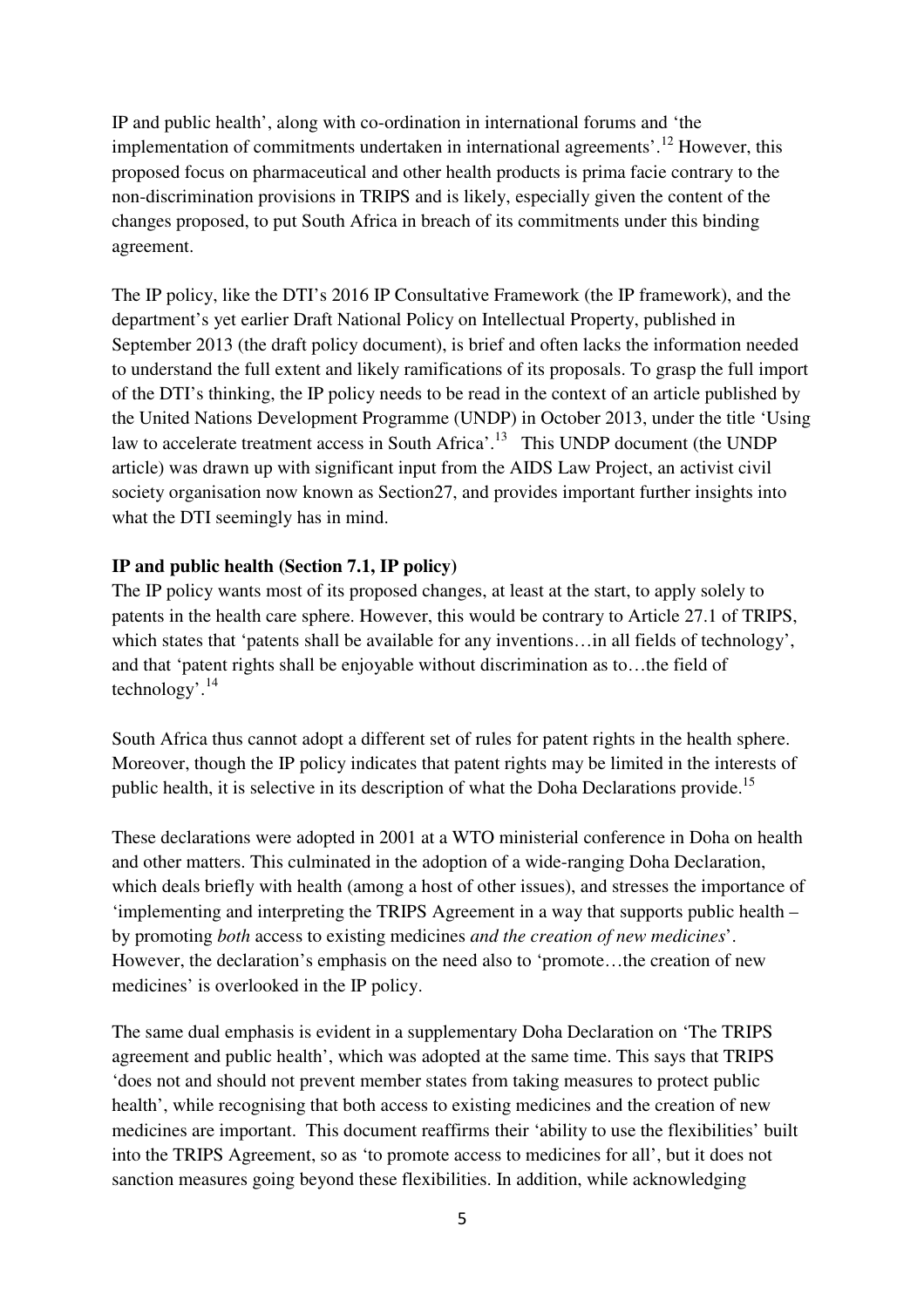concerns regarding the prices of patented medicines, the declaration also 'recognises that intellectual property protection is important for the development of new medicines'.<sup>16</sup>

The IP policy misquotes the Doha declarations, for it overlooks the extent to which these documents require countries to support public health – not only by promoting access to existing medicines – but also by 'promoting the creation of new medicines' and 'recognising that intellectual property protection is important for the development of new medicines'. It is particularly misleading in the way it cites the Doha Declaration on TRIPS and Public Health. The IP policy takes care to include that part of the Declaration which urges 'access to medicines for all', but it omits the provisions which recognise that 'intellectual property protection is important for the development of new medicines'.<sup>17</sup>

The IP policy also stresses that 'the South African government has to date not made full use of the flexibilities available within international trade rules through the pursuit of appropriate policy and legislation'. It thus seeks to make greater use of TRIPs flexibilities to reduce the patent protections currently available for medicines and other health products, including 'vaccines and diagnostics'.<sup>18</sup> However, this selective focus on health patents is itself problematic. Often, moreover, its proposals for change go well beyond what the TRIPS Agreement allows, as further described below.

In attempting to justify its initial focus on health care patents, the IP policy emphasises the constitutional right of access to health care in Section 27 of the Bill of Rights. According to this provision, 'everyone has the right to have access to health care services', while 'the state must take reasonable legislative and other measures, within its available resources, to achieve the progressive realization of this right'.<sup>19</sup> According to the IP policy, this provision means that the government has 'a constitutional imperative to increase access to medicines'.<sup>20</sup> However, the state is also obliged to take 'reasonable' measures in fulfilling its obligations under Section 27 – and abrogating its binding treaty obligations is not a 'reasonable' way of increasing access to medicines, especially when better methods are available. In addition, the state is obliged to act within 'the limits of its available resources' and must respect this constraint, rather than seeking to circumvent it by undermining and breaking patent rights.

The IP policy (in *Section 4, Purpose*) also attempts to justify its focus on health patents by citing the property clause in the Constitution. According to the IP policy, the property clause (Section 25) requires 'a balanced approach' to property rights, which both 'protects against arbitrary deprivation of property' and 'takes account of the public interest'. However, the document is again misleading in the way it describes 'the public interest'. According to the IP policy, 'the public interest includes the nation's commitment to bring about reforms that promote equitable access to services and products involving IP, such as in the sphere of health'.<sup>21</sup> But much of this is a fabrication. Section 25 of the Constitution in fact defines the public interest as including 'the nation's commitment to land reform, and to reforms to bring about equitable access to all South Africa's natural resources'.<sup>22</sup> By leaving out these references to land reform and the country's natural resources – and replacing them with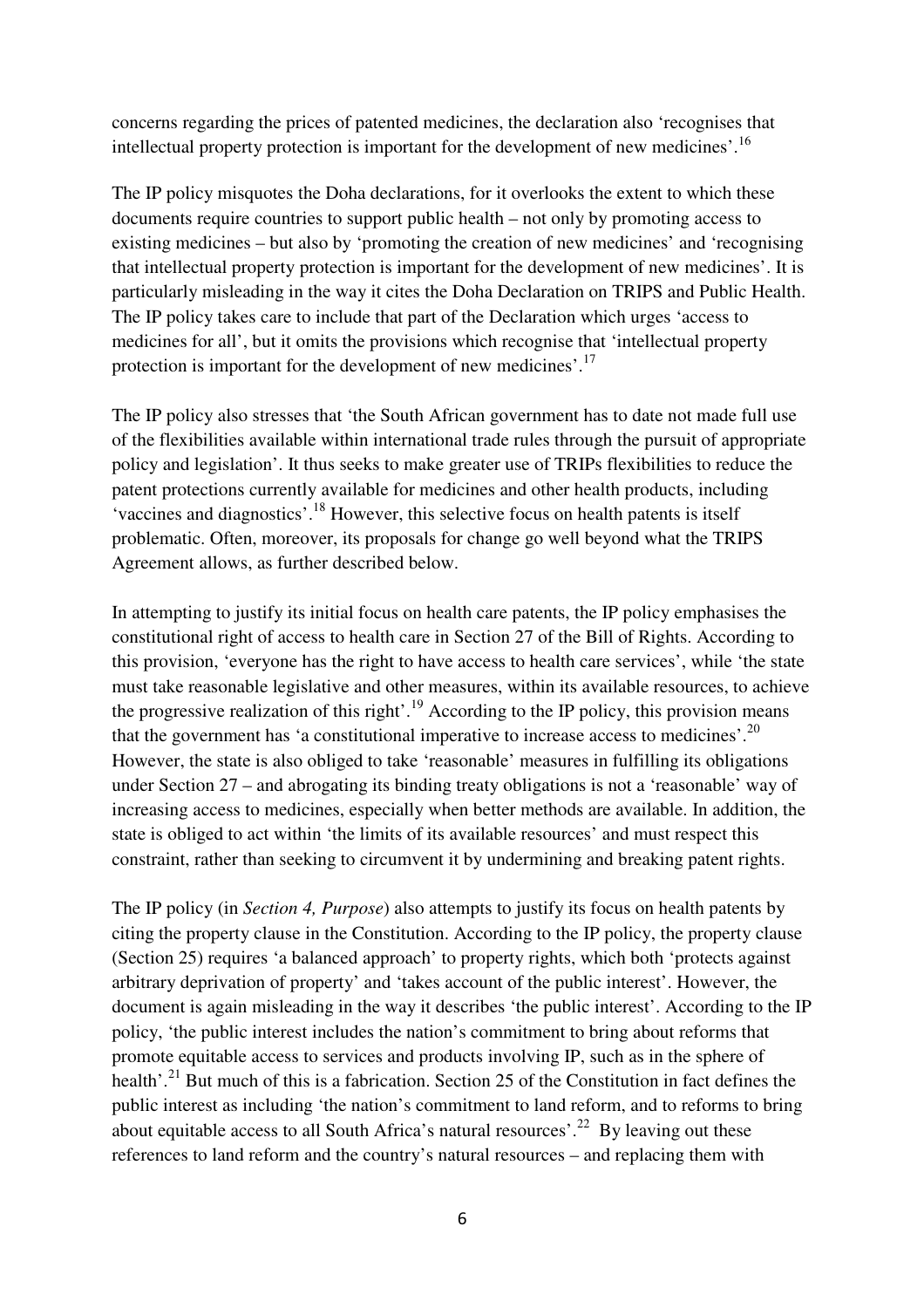wording about IP in the health sphere – the IP policy significantly distorts the meaning of the property clause.

# **Local manufacture and export (Section 7.1.1, IP policy)**

According to the IP policy, 'the pharmaceutical industry is one of the priority sectors identified by IPAP' or the DTI's Industrial Policy Action Plan. It also notes that 'the contribution of this industry to South Africa's GDP has declined from 1.6% to 1.1% over the past six years'. The sector nevertheless still provides approximately 10 000 direct jobs and another 25 000 indirect ones, the document adds. $^{23}$ 

The IP policy estimates the worth of the local pharmaceutical market at R40bn, and describes it 'as the largest in sub-Saharan Africa'. It notes, however, that South Africa's pharmaceutical sector remains small by international standards, 'constituting a mere 0.4% and 1% of the global market by value and volume respectively'. It also stresses that '65% of the domestic demand for pharmaceuticals, by value, is met by imports', with the result that 'medical products are the fifth largest contributor to South Africa's trade deficit'.<sup>24</sup>

The IP policy thus claims that 'there is tremendous potential for this sector to grow and contribute value-added jobs to the South African economy'. Increasing domestic production, it adds, will 'ensure our security of supply, given, inter alia, that the country's unique disease burden necessitates drugs formulated using specific active pharmaceutical ingredients (APIs) of which global supply is limited'. $25$ 

The IP policy thus suggests that health care patents are a key barrier to the growth of a local pharmaceutical industry, when this is not the case. Far more relevant are a host of other obstacles, ranging from poor skills and limited productivity to electricity shortages, fractious labour relations, limited logistics, and high input costs of various kinds. Making it easier and cheaper to copy patented medicines and other health products will do little to overcome these problems. Instead, it will reinforce perceptions that the government is hostile to business and the free market, giving potential direct investors more reason to bypass the country.

In addition, it will not be easy to revive South Africa's pharmaceutical industry when this has been shrinking rather than expanding over the past two decades. Since 1994, some 35 pharmaceutical factories have shut down, while the number of people employed by the industry has shrunk from 16 000 in 2000 to 11 000 in 2007,<sup>26</sup> and now stands lower still at 10 000, as the IP policy notes. $27$ 

Moreover, much of the reason for this decline lies in the government's own policies. The introduction in 2004 of stringent price controls on medicines, via the 'single exit price' mechanism, has been particularly damaging, for the Department of Health has repeatedly refused to allow these regulated prices to increase in line with inflation, rand weakness, and rising production costs.<sup>28</sup>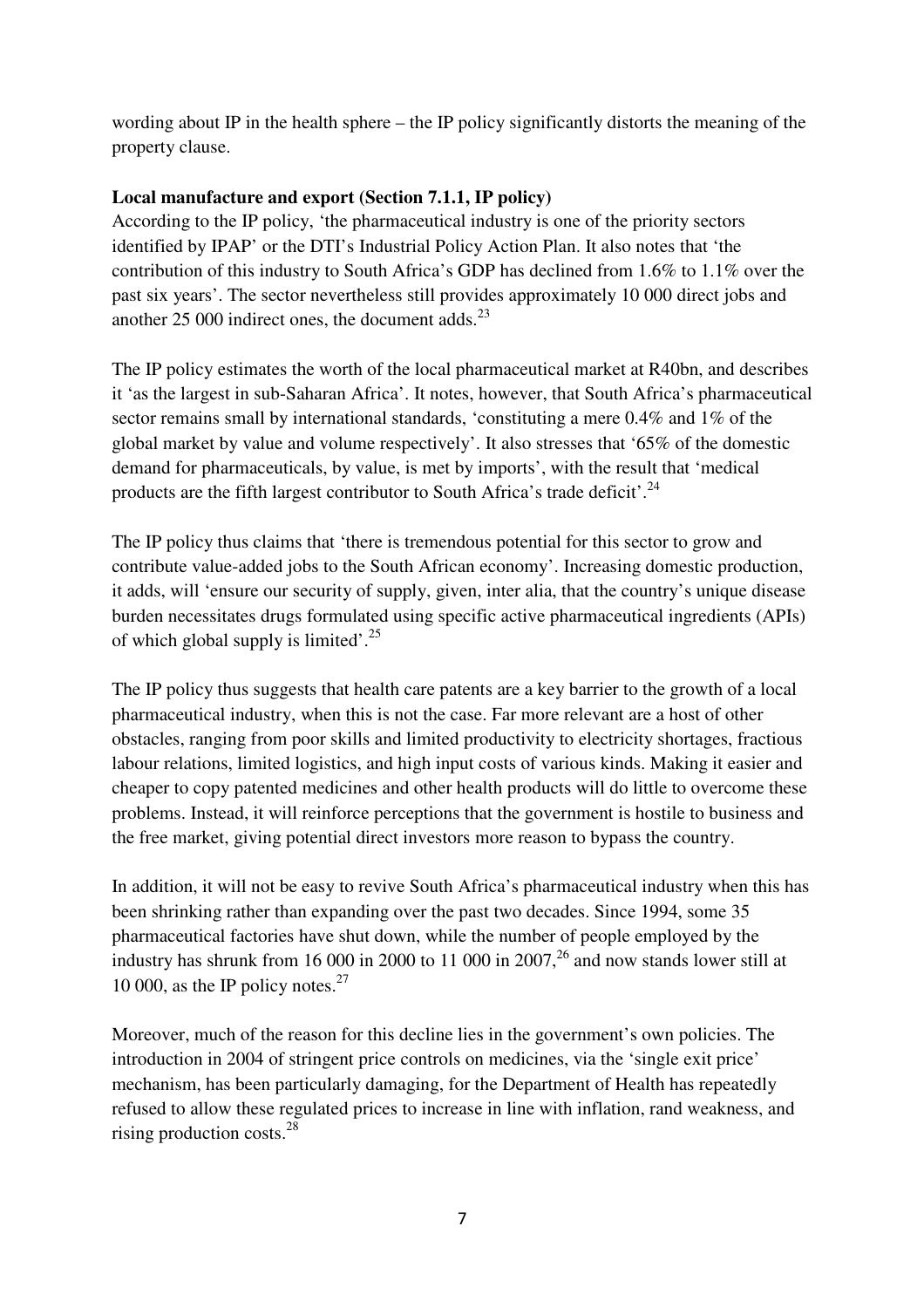These rigid price controls have greatly eroded the profitability of the remaining pharmaceutical manufacturers. In 2008 an analyst for the research house Frost & Sullivan described South Africa's pricing regulations as 'disgraceful'. He noted that a number of foreign firms had already withdrawn from the country and predicted that many others would follow suit. 'What's been going on has made the international community look with jaundiced eyes and dampens prospects for foreign investment,' he added.<sup>29</sup>

Since 1994, the state has also subjected pharmaceutical (and other) companies to a barrage of 'transformation' requirements that are not only difficult and costly to fulfil but also continually in flux, making adequate planning and implementation still harder to achieve. At the same time, the quality of education in South Africa has remained very poor (despite budgeted revenues exceeding 6% of GDP), so skills have remained in short supply while the growing inefficiency of government has become a major burden to business in every sphere.

The IP policy document differs from its predecessor (the 2016 IP framework) in that it makes no mention of 'Project Ketlaphela', the government's attempt to establish a state-owned pharmaceutical company. In its 2016 document, the DTI saw this state-owned company as playing a vital role in the manufacture of the active pharmaceutical ingredients (APIs) needed in anti-retroviral and other medicines – and which were reportedly in short supply around the globe. In time, the IP framework added, Ketlaphela would also engage in tablet formulation and start expanding into the SADC region. This, it claimed, would be 'key to improving the domestic component of the supply of ARVs and improving security of supply both domestically and sub-regionally'. 30

However, South Africa's experience to date with its state pharmaceutical company is not encouraging. In 2007, at the Polokwane national conference that elected Jacob Zuma as president of the ANC, the ruling party resolved to 'explore the possibility of a state-owned pharmaceutical company that intervenes in the curbing of medicine prices'. In 2012 this stateowned firm, called Ketlaphela, was finally established. Five years later, however, it has yet to assume operations or even to complete the construction of a pilot plant.  $31$ 

Ketlaphela was initially a joint venture between the state-owned fluorochemical producer Pelchem – a subsidiary of the South African Nuclear Energy Corporation – and a Swiss company, Lonza Pharmaceuticals. However, Lonza withdrew from the venture in 2013 and the government has been unable to find alternative investors. (Four other potential partners initially expressed interest, but pulled out because they did not think the project was commercially viable.) $32$ 

Ketlaphela (a Sesotho word meaning 'I will survive') has long been intended to manufacture the APIs needed in the production of ARVs. It was initially expected to start producing APIs in 2016, but officials in the Department of Science and Technology now see 2019 as a more likely start date.<sup>33</sup> Ryan Lobban, a healthcare analyst at Frost & Sullivan, has also cautioned against these plans, saying: 'Manufacturing APIs is a sophisticated business. It requires special skills. The set-up costs are very high.' The manufacturing of APIs is also a low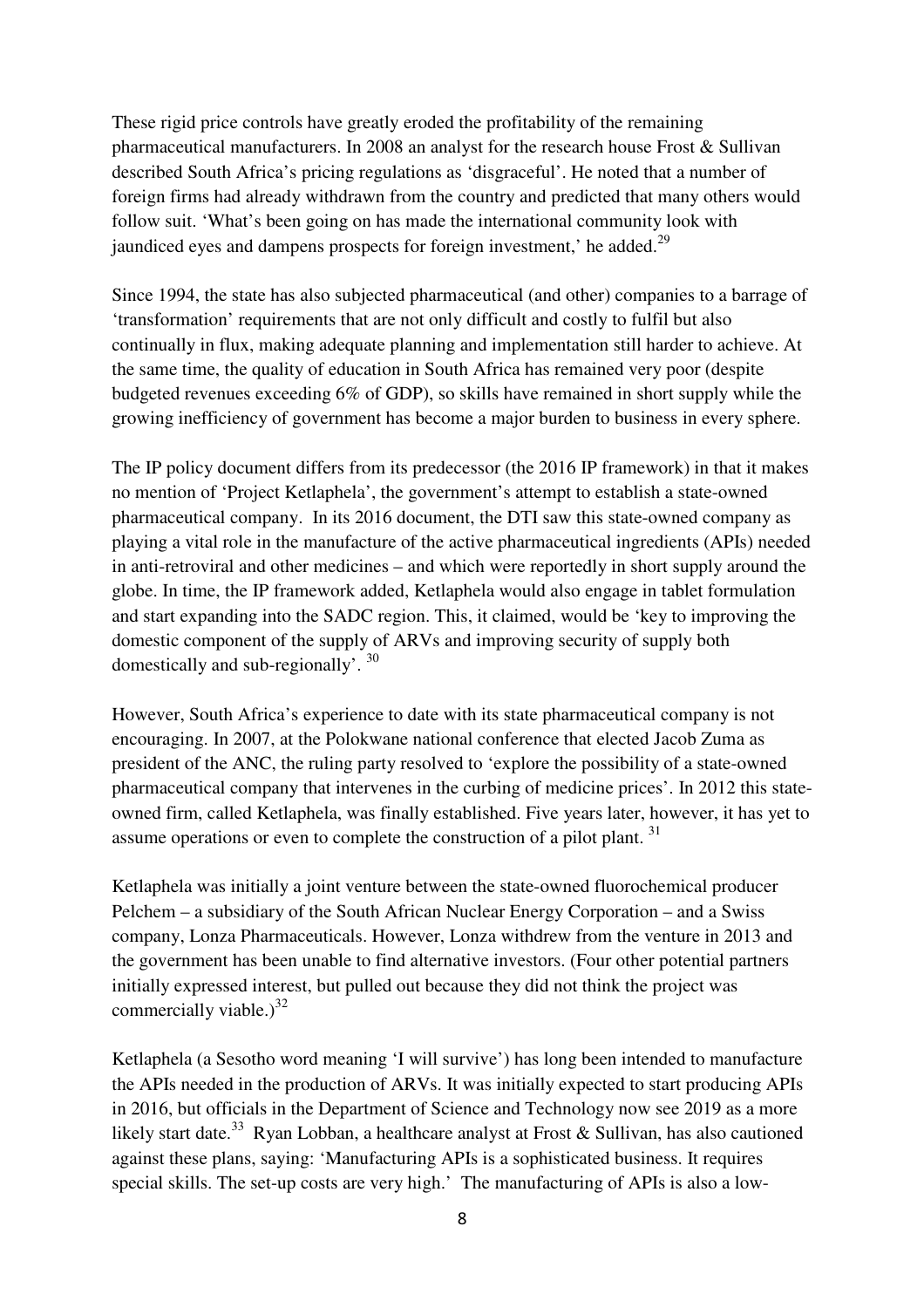margin business, which Western pharmaceutical companies often outsource to low-cost producers in countries such as India and China. Hence, Ketlaphela will consistently have to beat these established and experienced producers, on both cost and quality, if it is to persuade local pharmaceutical companies to shift away from their Asian suppliers.<sup>34</sup>

Whether Ketlaphela will succeed in this is doubtful. Already, many of South Africa's stateowned enterprises – including long-established ones such as Eskom, the South African Airways, the Post Office, and the South African Broadcasting Corporation – are poorly managed, singularly inefficient, and heavily dependent on billions of rands in bail-outs from the fiscus. Ketlaphela is unlikely to do better.

According to the ANC-aligned National Education Health and Allied Workers' Union (Nehawu), Ketlaphela offers 'the most sustainable way of expanding domestic production' and 'the best way to keep the costs of medication down' because, unlike private firms, it will not be trying to 'commodify and prolong sickness'.<sup>35</sup> However, these claims are based more on optimism and ideology than on the record to date of either Ketlaphela or the country's other SOEs.

The IP policy (like the earlier IP framework) claims that the pharmaceutical sector has enormous potential to expand and generate jobs'.<sup>36</sup> However, it will battle do so in an economy confronting low growth, high inflation, limited business and consumer confidence, increasing threats to property rights, and a host of further obstacles to success. In addition, even if Ketlaphela manages to start production, it is unlikely to succeed in reducing the costs of medicines or generating many new jobs.

In the words of Tony Carroll, senior associate at the Centre for Strategic and International Studies (CSIS) in Washington DC, many countries on the African continent have tried to insist on domestic production and import substitution, but generally with 'woeful' consequences that include 'high prices, lower quality, and the creation of economic oligarchies often utilising nefarious tools to lock up their market share'. Even in the best of circumstances, moreover, domestic manufacturing does little to bring down the costs of medicines, which are driven up mostly by the costs of 'research, drug trials, education and marketing', while production costs make up only 25% of the total. The pharmaceutical manufacturing business is also capital-intensive and has little need for labour (particularly the unskilled labour in which South Africa abounds). 'To build a plant that meets minimum safety standards, modern facilities and processes – which are very mechanized – must be constructed,' cautions Carroll.<sup>37</sup>

At the same time, if Ketlaphela and other pharmaceutical manufacturing companies are to achieve economies of scale, they will have to go beyond South Africa's borders and successfully tap into a wider continental market that could be worth around \$45bn by 2020. However, such expansion will be difficult to achieve when South African companies confront a heavy regulatory burden and many other constraints on their competitiveness. In addition, in any contest for market share in the rest of Africa, South Africa will battle to compete with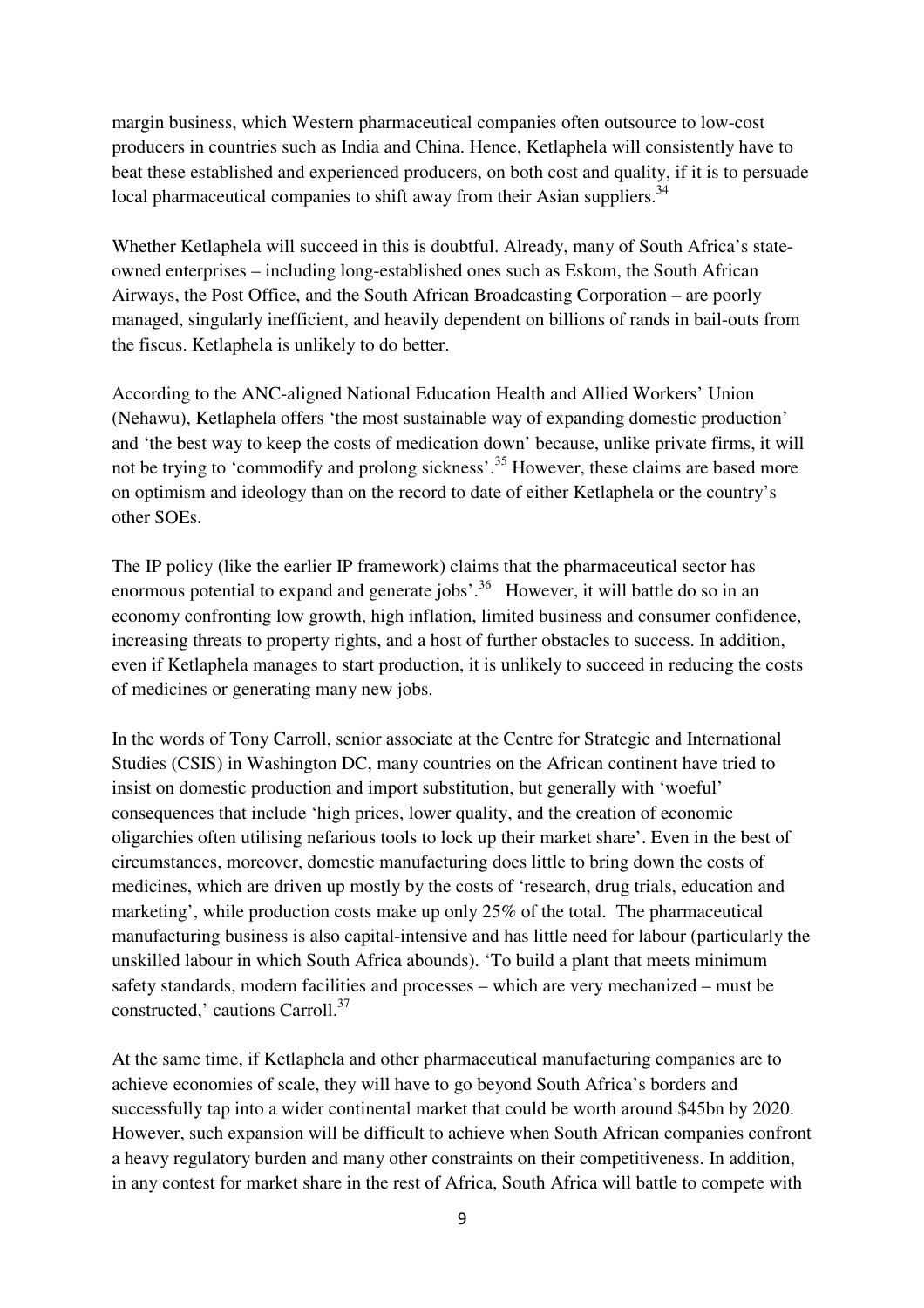India, in particular, which has a well established generics industry, better skills and productivity, and significantly lower labour and other input costs. $^{38}$ 

# **Substantive search and examination (Sections 3 and 7.1.2, IP policy)**

The basic requirements for the granting of a patent in South Africa, as in other countries, are novelty and utility. In essence, as earlier noted, a patent may be granted under the Patents Act for any 'new' invention which involves 'an inventive step' and is 'capable of being used or applied in trade, industry, or agriculture'. $39$ 

The key issue for present purposes is that South Africa is a 'depository' or 'non-examining country', in which all patent applications made to the Patent Office – now the CIPC – are granted, provided a detailed patent 'specification' (or description of the invention) is provided and the necessary fees are paid.<sup>40</sup> In various other countries, by contrast, all patent applications are examined for their novelty and utility before patents are granted.

Critics of the depository system claim that the absence of prior examination inevitably leads to the granting of 'weak' or 'frivolous' patents that do not satisfy the relevant requirements or merit protection. According to the IP policy, this has 'substantial drawbacks for both producers and users of IP. For producers, the lack of examination calls into question the integrity of their patents,…[while] users of IP are prejudiced…because subject matter that should be in the public domain is unfairly monopolised by exclusive rights'. Moreover, the granting of patents where there has been no genuine innovation undermines the essential bargain that underpins patent law and 'short-changes society'.<sup>41</sup>

The IP policy also claims that 93% of the patents applied for in South Africa are granted, as opposed to  $61\%$  in the US,  $51\%$  in the European Union (EU), and  $29\%$  in Japan.<sup>42</sup> This analysis is flawed, however, for the figures cited are taken from a recent article by Bhaven Sampat and Ken Shadlen, which deals solely with the granting of pharmaceutical patents. Hence, the Sampet and Shadlen figures do not relate to patents in general, but only to pharmaceutical ones. The pharmaceutical patents they analyse are also of a particular kind, for they are secondary patents dealing with incremental improvements, such as new uses of existing molecules or new forms of existing compounds. Such patents may perhaps be granted more easily in South Africa than elsewhere, but South Africa's Patents Act prevents them from extending the terms of the patents initially granted. Here, such incremental improvements are protected by 'patents of addition' (as further described below), which expire at the same time as the original patents and cannot be used 'ever-green' patent terms.

The IP policy also goes on to claim that comparable patent grant rates in India and Brazil are 19% and 14% respectively. Again, however, this is not so,  $43$  for the comparable figures cited by Sampet and Shadlen are in fact 41% for India and 5% for Brazil. The very low grant rate in Brazil is a product of 12- to 14-year delays in the examination of patents, which results in many applications being abandoned or withdrawn.<sup>44</sup>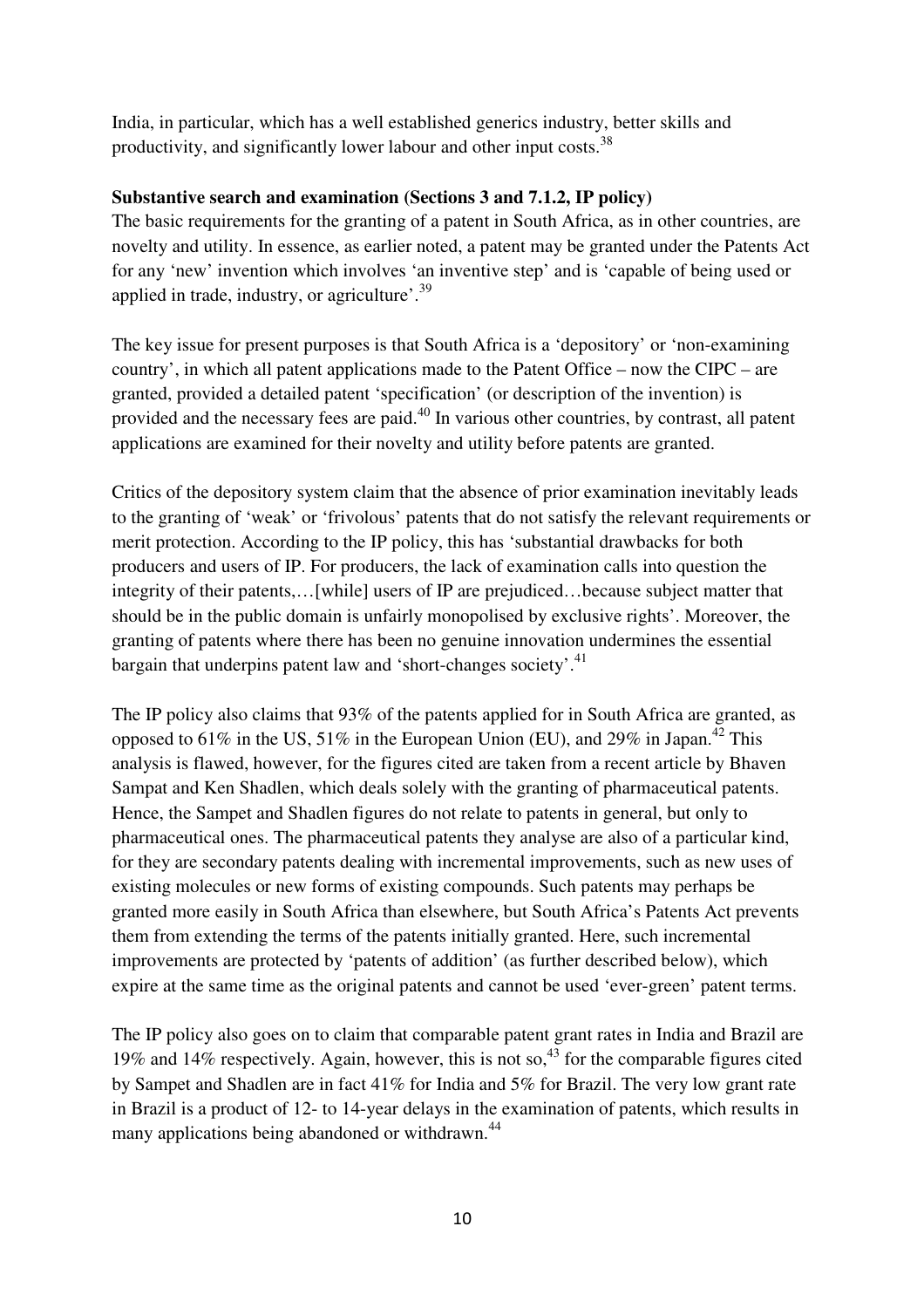Other data on the granting of patents in South Africa, as compiled by the World Intellectual Property Organisation (WIPO), also paints a different picture. According to WIPO's most recent statistical country profile of South Africa, the number of patent applications made within the country, by both residents and non-residents, in the 15-year period from 2001 to 2015, totals some 107 000, giving an average of roughly 7 130 a year. The number of patents granted in the country over the same period, to both residents and non-residents, amounts to about 54 800, or roughly 3 650 a year, on average. This gives an average grant rate over this 15-year period of  $51\%$ .<sup>45</sup>

The key issue, moreover, is not the proportion of patent applications which succeed in South Africa, but rather whether the patents granted here are indeed as weak and unworthy of protection as the DTI and health activists commonly claim. This is by no means clear.

To begin with, the depository system does in fact have important safeguards, for it puts pressure on all applicants to ensure that no similar patent already exists. If an earlier patent for essentially the same invention subsequently comes to light, the later patent is invalid, the money spent on its development is wasted, and damages for infringement may also be payable.

Rowan Joseph, an intellectual property lawyer based in Cape Town, points to another safeguard, saying: 'The absence of patent examination in South Africa sounds bizarre, but it actually works because the examination system is the same throughout the world.' Hence, if an invention has been patented in the United Kingdom under the examination system in operation there, it will qualify to be patented in South Africa as well. Moreover, given the fact that virtually all developed economies have examination systems and most patents registered in South Africa come from developed countries, it makes little sense for South Africa to duplicate the procedures in operation elsewhere.<sup>46</sup>

Particularly relevant in this regard is the fact some 90% of patent applications in South Africa are filed by non-residents, most of which are multinational corporations (pharmaceutical or other). Moreover, almost all of these non-resident applications entering into the national phase in South Africa are international filings under the Patent Co-operation Treaty (PCT).<sup>47</sup>

The PCT, which entered into force in 1978 and is administered by the International Bureau of WIPO, makes it easier to obtain patent protection in any or all the PCT's member states. It provides for the filing of one patent application ('the international application') with effect in several states. It does not eliminate the need for the applicant to seek national patents, in the national phase of processing, before the patent offices of the countries in which he wants protection. However, it does make the national process easier in various ways. This is mainly because of the stringent procedures carried out during the international phase.

These procedures include a check on formalities and an international search, along with an (optional) supplementary international search and an (optional) international preliminary examination. In addition, since the international application establishes an initial filing date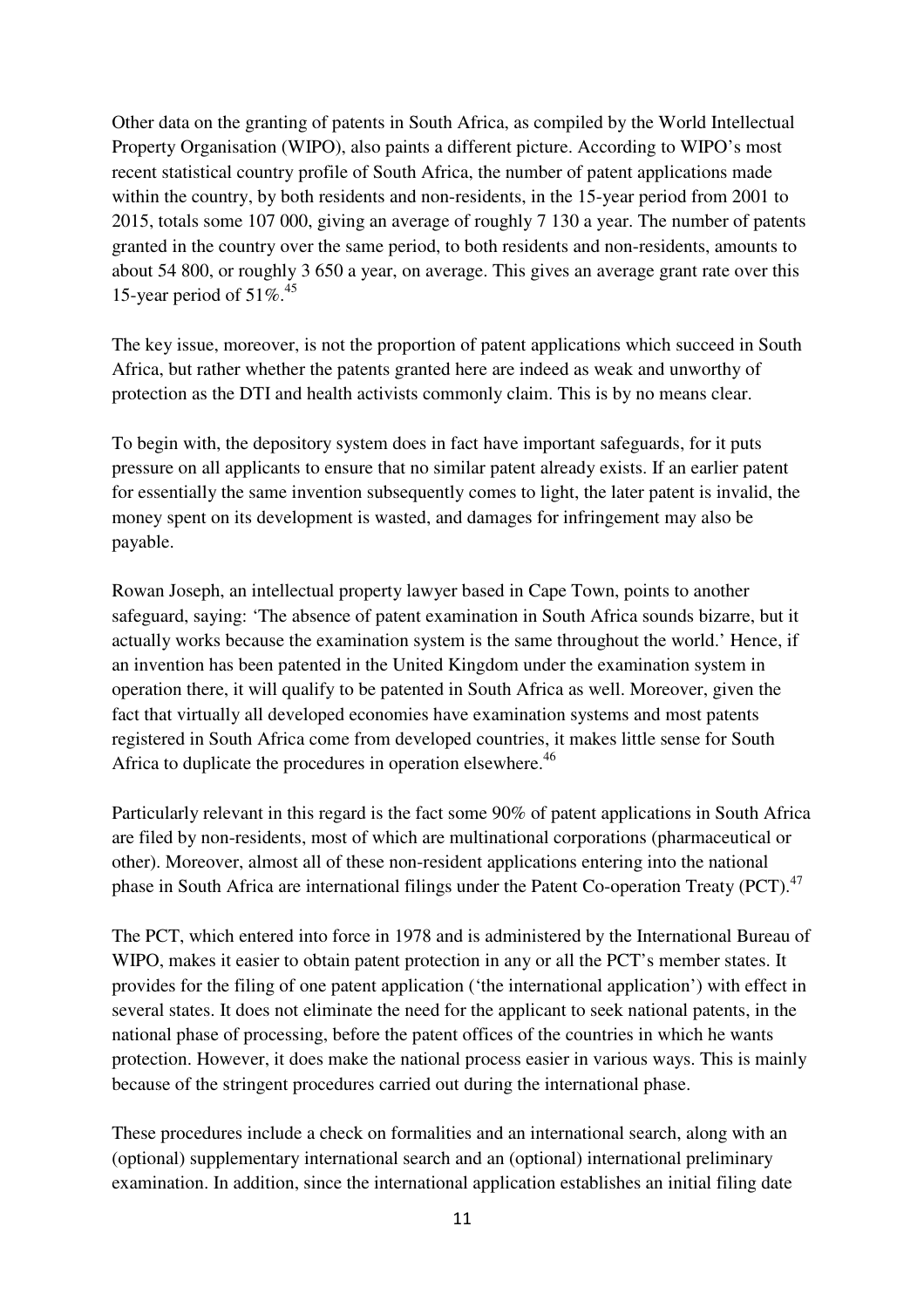which applies in all national processes, the applicant has more time and a better basis for deciding in what countries to pursue the application in due course. On completion of the various steps in the international phase, the applicant must still seek patents in the various countries (or regions) he has chosen. In this process, these national (or regional) patent offices will examine the application in the light of all the information the international process has generated. They will then decide whether to grant or refuse the national patent in their countries.<sup>48</sup>

As WIPO further explains, 'international applications under the PCT are subject to international search by International Searching Authorities and, upon request by an applicant, to international preliminary examination by International Preliminary Examining Authorities. Those Authorities are patent offices whose expertise in the matter of searching and examining patent applications is generally recognised. These Authorities issue the PCT International Search Report, Written Opinions, and International Preliminary Reports on Patentability.' These PCT reports provide national patent offices with a wealth of technical information relating to the inventions in question. These reports are not binding on national patent offices, but are nevertheless very useful in determining the patentability of inventions in different countries during the national phase. Since most patents granted in South Africa start with PCT international filings which are subjected to this high level of scrutiny, this 'increases the likelihood of granting high quality patents' in South Africa itself.<sup>49</sup>

In addition, as Mr Joseph points out, many of the non-resident applicants who seek patents from South Africa not only use the PCT system but also seek patents from countries and regions (the UK, the US, and the EU) which have their own rigorous examination systems. This adds to the scrutiny to which most of the patent applications granted in South Africa are subjected. Hence, the patents granted here should not be dismissed as weak and undeserving of protection.

By contrast, there is a real risk that, if South Africa insists on introducing full examination for patent applications, it will lack the capacity to carry out this process efficiently and timeously. According to the WIPO Policy Guide to Patent Examination, 'making decisions on patentability accurately, effectively, and efficiently is a complex mission'. Hence, 'a patent office needs significant financial and human resources to conduct search and examination by itself. A high degree of technical and legal expertise – not only to understand the technical aspect of inventions, but also to interpret the legal scope of patent claims and to analyse their compliance with the legal requirements prescribed in a patent law – is required to carry out a full... patent examination'. $50$ 

It is also important to recall that South Africa used to have an examination system but had to abandon it in 1978 because it lacked the necessary skills. In the words of Judge Louis Harms, a retired judge president of the Supreme Court of Appeal: '[South Africa] had an examination system from 1952, but we had to abolish it in 1978 because we never had the people to do [the job]. It's highly specialised. You need [a person who is both] a scientist and a lawyer, and will also do the job at a government salary.' <sup>51</sup>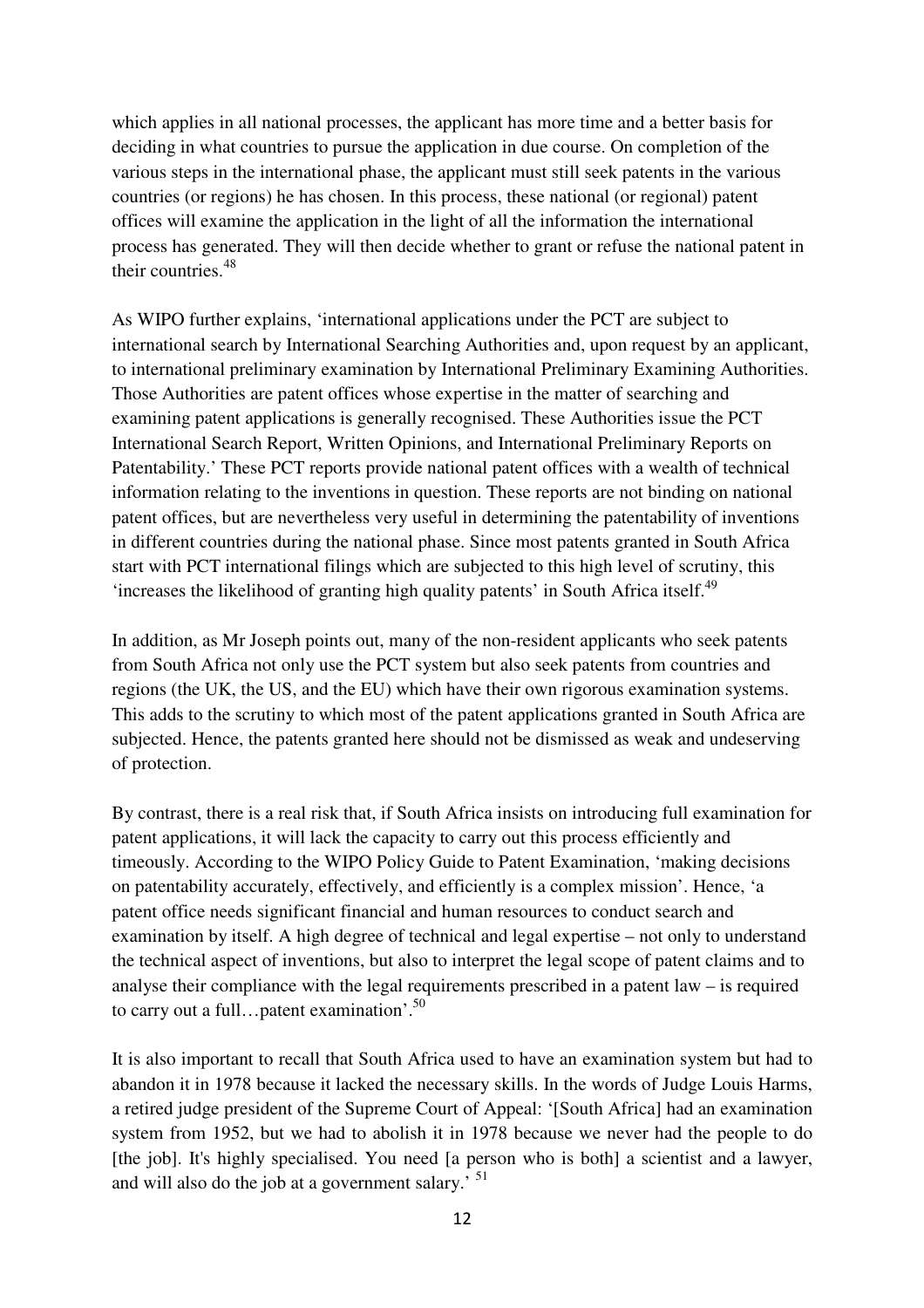According to a recent report in *City Press*, the CIPC has already trained 18 people as patent examiners. (Since the DTI is still seeking public comments on whether a substantive examination system should be introduced, this suggests that the DTI has little interest in the public consultation process and is simply going through the motions.) In the words of agency spokesman Tshiamo Zebediela, with these 18 individuals in place, the CPIC 'expects to handle a workload of 1 000 patent examinations in a year'. But South Africa receives more than 7 000 patent applications in every year,<sup>52</sup> raising questions as to how the remainder will be handled.

According to the IP policy, the answer lies in the fact that substantive examination will initially be confined to pharmaceuticals and various other 'strategic sectors'.<sup>53</sup> But the DTI's main concern is clearly 'the intersection of IP and public health', which means the focus of examination is likely to fall primarily on patents in the health sphere. Hence, it is the patent applications lodged by international pharmaceutical corporations that will primarily come under scrutiny. This means that the CPIC's 18 newly-trained examiners will often be duplicating the work that is already being done by the PCT and other experienced patent offices in the UK, EU, US, and so on, where these companies are likely also to have sought patents. South Africa could, of course, enter into co-operation agreements with these countries to help ease the burden, but this raises questions as to the value of its insisting on its own examination process when its capacity is so limited and the costs of examination will inevitably be high.

To cite the WIPO policy guide once again, for countries with limited skills 'there is an opportunity cost in not being able to employ highly skilled scientists and engineers in R&D in national priority areas'. In addition, 'a sufficient technical infrastructure (such as data bases) needs to be maintained in a patent office to conduct a prior art search'.<sup>54</sup>

At the same time, if a weak patent is wrongly granted under South Africa's current depository system, then competitors or would-be generic manufacturers can always apply to the patents court to have the patent set aside. Alternatively, a challenge to the patent can always be lodged by an alleged infringer if any attempt is made to enforce the weak patent against it. Notes the WIPO policy guide: 'The [depository] system defers substantive examination on patentability until a patent is actually litigated… The patentability requirements are [then] evaluated by a [specialist] court with respect to commercially relevant inventions only. This framework leads to considerable cost-saving in the patent office's spending, allowing the country to allocate its resources to other priorities.' The disadvantage is that the courts have to 'deal with the correction of erroneously granted patents, while patent owners and third parties must bear a greater uncertainty as to the validity of the patent, as well as litigation costs'. However, 'if the number of court cases is very small, then shifting the costs of evaluating the patentability of inventions to the post-grant phase may lead to an efficiency gain for the society at large'.<sup>55</sup>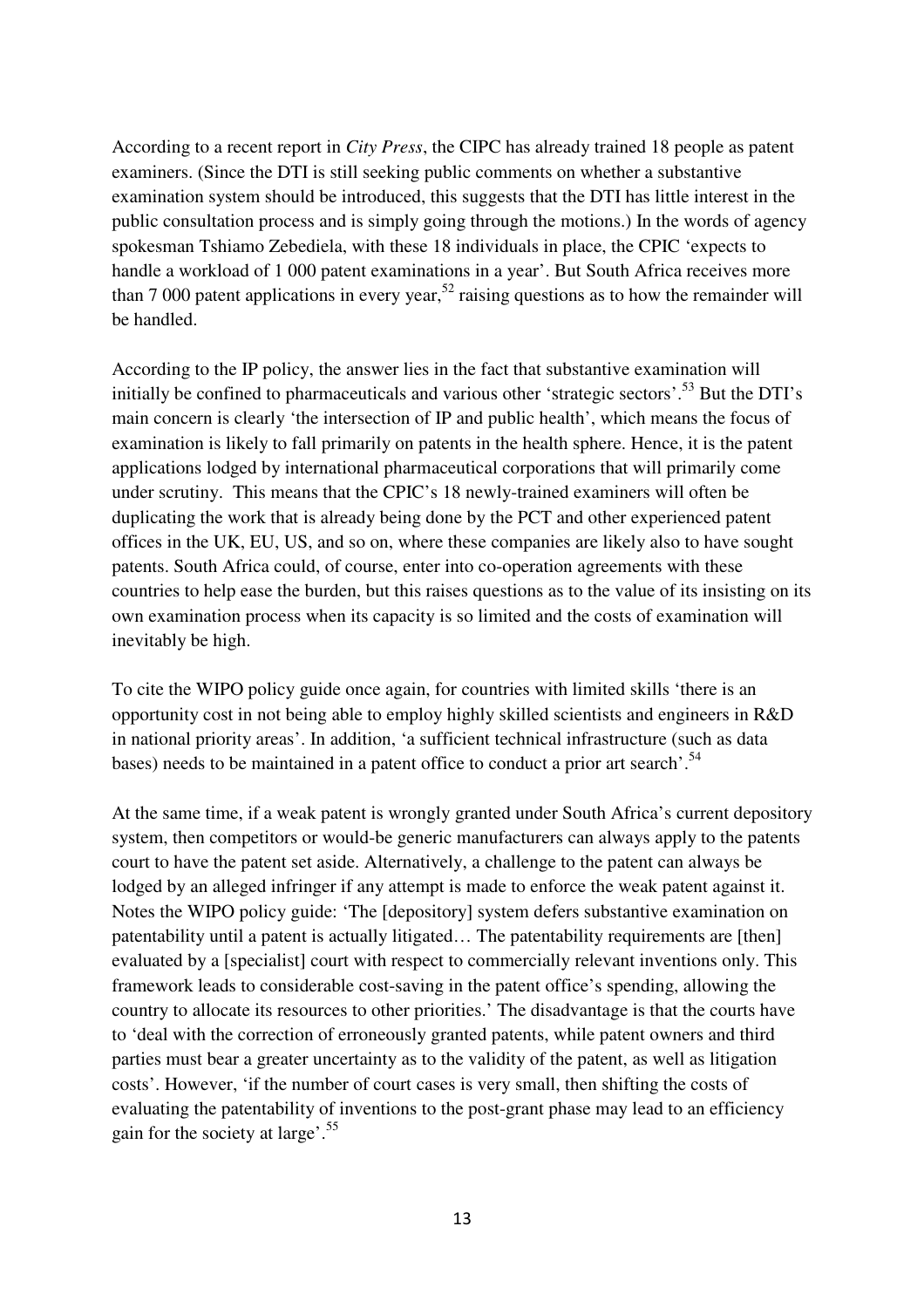Given the fact that some 90% of patent applications in South Africa are non-resident ones which are in any event subject to rigorous PCT and national examination elsewhere, the costs of examination here are likely far to outweigh its benefits. In addition, as patent attorney David Cochrane of Spoor & Fisher points out, such limited benefits as there might be in moving to an examination system are likely to be negated by poor implementation. Says Mr Cochrane: 'The biggest risk...is whether we have the capacity and the ability to implement it. A patent examination system will require graduates who have engineering and science degrees, and these graduates will have to undergo expert training to become patent examiners. If there are not enough patent examiners, or if they are not properly trained, this could lead to bad patent examinations...and long delays before patents are granted, [which could see] the whole patent system fall apart.<sup>56</sup>

In practice, even if confining examination to pharmaceuticals (and other 'strategic sectors') enables South Africa's patent system to avoid such a collapse, the mooted change will add significantly to the costs and complexities in obtaining health patents. Ironically, the burden will fall most heavily on local inventors lacking the experience to navigate the new requirements. By contrast, multinational corporations will find it easier to cope because they are already well versed in the examination procedures in other countries and are likely to have more resources to draw on.<sup>57</sup>

The Innovative Pharmaceutical Association South Africa (Ipasa), which represents 26 of the world's leading global pharmaceutical research and biotechnology companies, supports the introduction of substantive patent examination in South Africa – provided this is accompanied by adequate resources and is TRIPS-compliant on patentability criteria and other issues. But Ipasa also cautions that failure to provide adequate human resources and IP infrastructure could result in long delays in dealing with patent applications. Brazil, it says, is 'experiencing an acute patent backlog (as long as ten years) as a direct result of an overwhelmed, resource-constrained SSE system'. Sampat and Shadlen report an even longer waiting period in Brazil, which they put at between 12 and 14 years. They also note that many applications filed there are simply abandoned or withdrawn. This is the key reason Brazil's rate of granting patents is so low: 0.5% as regards pharmaceutical patents in the period covered by the Sampat and Shadlen study, and 14% for patents of all kinds in 2015, according to the IP policy. In India, says Ipasa, 'the situation is a little better, but not satisfactory, for it takes an average of six years to secure a patent'.<sup>58</sup>

(Ipasa's 2016 submission thus recommends that SSE for domestic filings should initially be confined to 'areas where South Africa has strong technological capacity (mining, mechanical and agricultural technology)'. It also urges that foreign filings should be handled on the Singapore SSE model, where reliance is primarily placed 'on a positive foreign search and examination report from an approved examination authority', with only 'supplemental' examination by the Singapore patent office itself.) $59$ 

Given South Africa's skills shortage and the general inefficiency of state institutions, the great risk is that the introduction of an examination system, even along the lines suggested by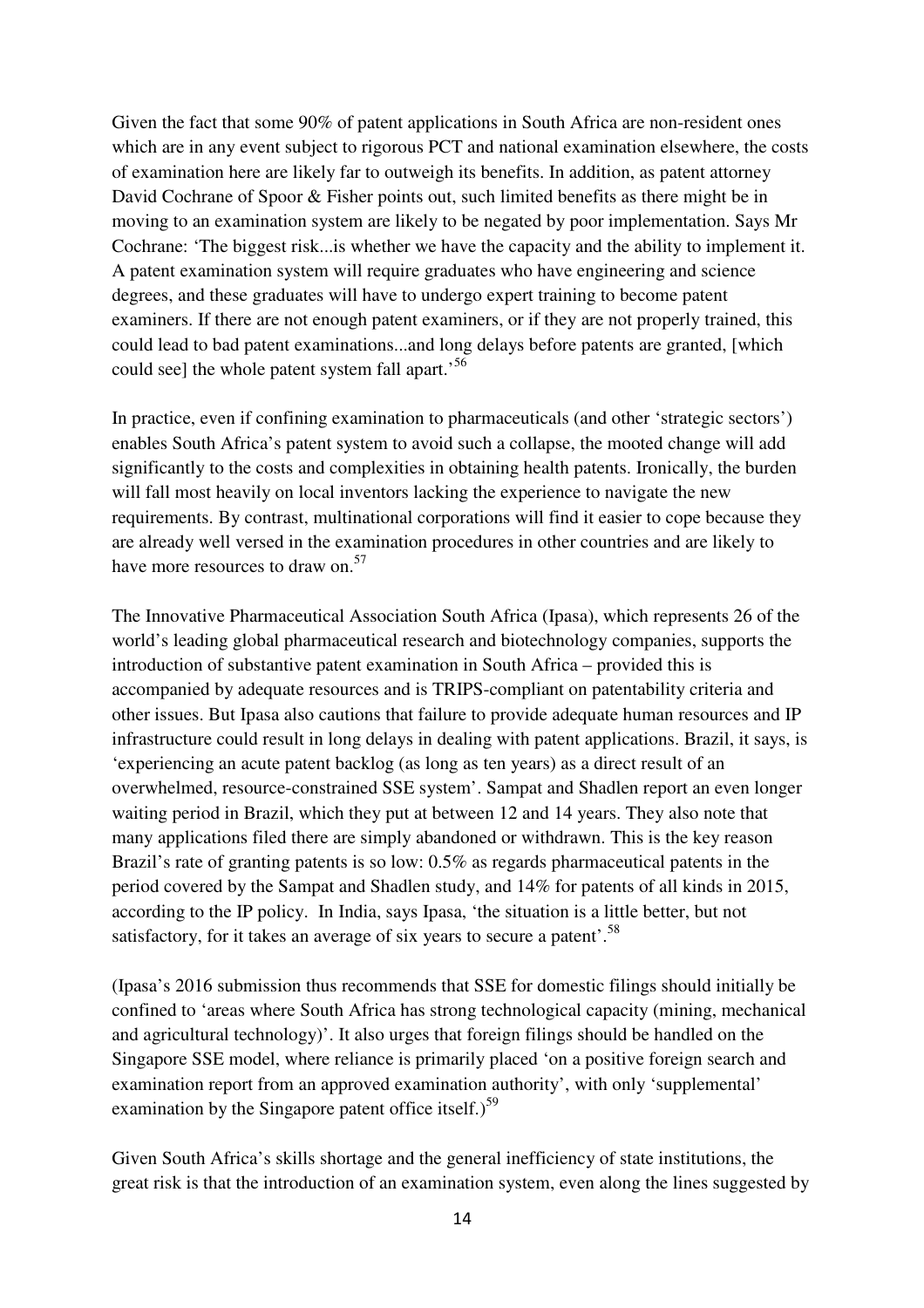Ipasa, will generate long delays in the granting of patents. This will make it more difficult for all applicants, whether local or foreign, to obtain patents within a reasonable time. This will reduce the normal period of patent protection (20 years from the date of filing the application, not the granting of the patent) to something significantly shorter. This in itself – apart from all the other damaging changes proposed – is likely to become a major barrier to local innovation.

#### *The supposed 'ever-greening' problem*

The IP policy does not overtly deal with this, but the underlying purpose of its proposal is clearly to halt what health activists have long described as the common practice by pharmaceutical companies of 'ever-greening' their patent rights.

The UNDP article claims that pharmaceutical companies often obtain new patents on the basis of trivial improvements to their existing medicines, or by putting forward new forms of existing substances. However, a new form of an existing medicine (a syrup version of nevirapine, for instance) does not warrant patent protection if it has no additional therapeutic efficacy, but simply makes it easier to store, manufacture, or administer the drug. According to the UNDP article, pharmaceutical companies nevertheless often obtain new patents on the basis of such inconsequential improvements to their existing medicines.<sup>60</sup>

The Treatment Action Campaign (TAC), a South African civil society organisation with links to Section27, has weighed in on this issue too. As part of its 'Fix the patent laws' initiative launched in November 2011 (the tenth anniversary of the Doha Declaration on TRIPS and public health), the TAC argues that pharmaceutical companies commonly 'ever-green' their patents by 'developing new formulations...and new forms of existing medicines', which in fact offer 'nothing new' and 'have no therapeutic benefits'.<sup>61</sup>

A wider 'Fix the Patent Laws Campaign' continues to make similar claims. According to this coalition, which includes the TAC and various other health organisations: 'South Africa's legal framework for patents makes it too easy for pharmaceutical companies to extend their monopoly period on drugs…by applying for multiple patents on individual medicines over time – a tactic known as ever-greening.' It blames this phenomenon on 'shortcomings in South Africa's laws' and particularly on 'the lack of examination for patent applications', as the coalition told the media in September 2016. $62$ 

However, this criticism by the TAC and the wider coalition overlooks the clear wording of the South African Patents Act. This statute allows the granting of 'patents of addition' for any 'improvement in or modification of' an initial patented invention. However, it also states that a patent of addition expires at the same time as the original patent.<sup>63</sup> Hence, the original patent term cannot be 'extended' in South Africa through minor improvements in the way the TAC and the Fix the Patents Law Campaign suggest.

Moreover, even if a second patent is wrongly granted for an improvement or modification too inconsequential to warrant this, there is nothing in South African law to prevent the copying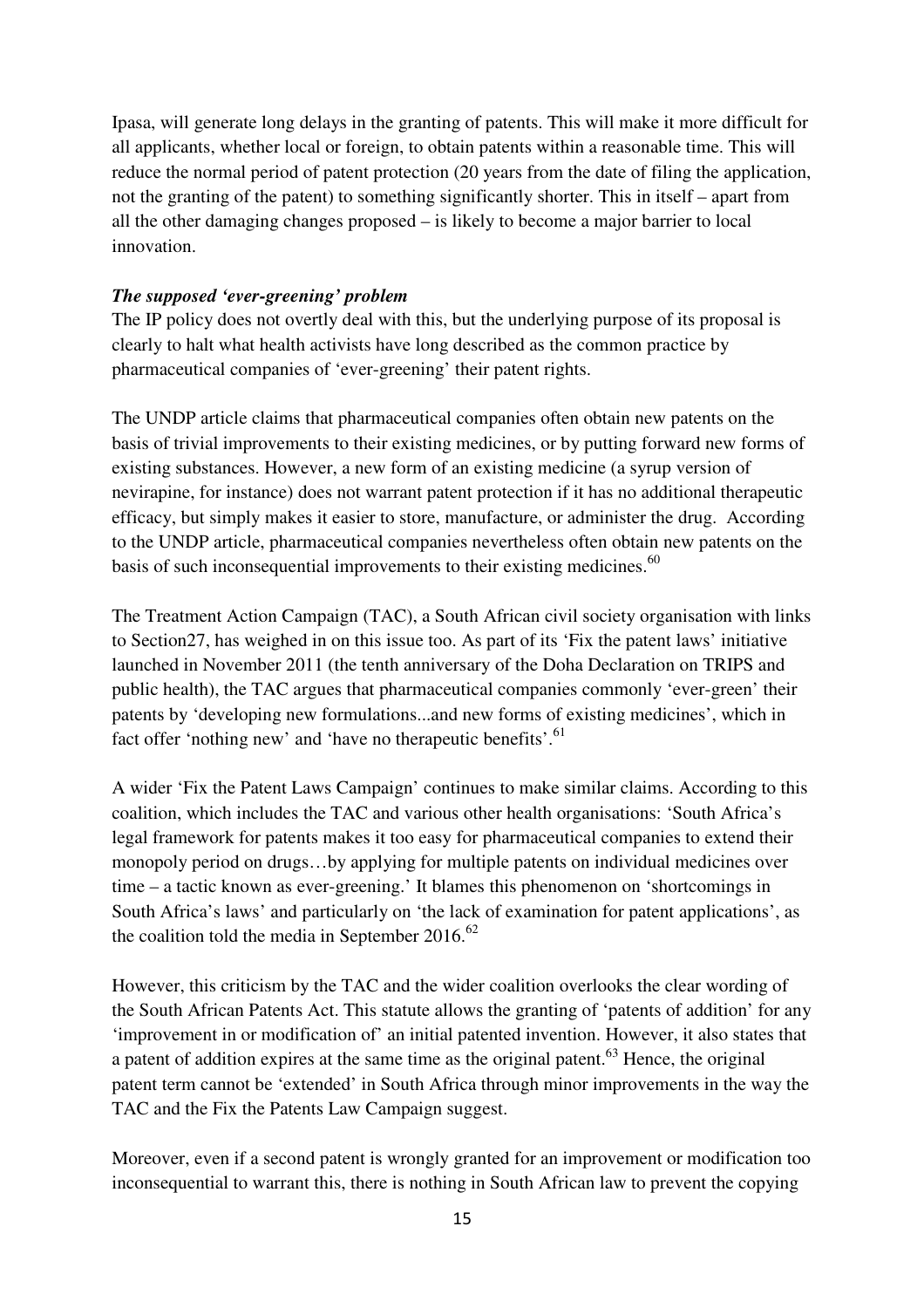of the initial version once the first patent has expired. But health activists seem to disregard this option.<sup>64</sup> In addition, the validity of a second patent granted in these circumstances can always be challenged in the patents court.

Health activists also overlook the fact that finding new uses or new combinations of existing molecules can be extremely useful in the treatment of disease. Finding a new use, for instance, also requires significant innovation in developing the new treatment, along with comprehensive laboratory research to test its likely efficacy, the usual clinical trials to confirm its effectiveness and safety in the field, and the normal complex process of obtaining regulatory approval for its marketing and sale.

According to Ipasa (in its 2016 submission to the DTI on the IP framework), 'patents provide critical incentives to invest [both] in "breakthrough" treatments and "incremental" improvements to existing medicines'. Health activists assume that all incremental improvements are suspect, but this is not so. Notes Ipasa: 'Nearly 25 per cent of illnesses are treated by medicines initially developed to address a different disease or condition, and more than 60% of the therapies on the World Health Organisation's (WHO's) Essential Medicines List relate to improvements on older treatments.' This is also not surprising, for knowledge and understanding are generally built up in incremental stages. In addition, the outbreak of a new disease, such as HIV/AIDS, is likely to prompt consideration of whether a molecule initially used for a different purpose might not, with appropriate modifications, be useful against the new disease as well. $^{65}$ 

Ipasa adds that '80% of the world's patent applications are handled in five jurisdictions, one of which is China. All these major patent systems recognise the importance of incremental innovations and allow claims to subsequent medical uses for a known substance'. It urges South Africa to follow international best practice in this regard. It also warns that 'any national IP system that fails to recognise the important role played by incremental innovation will ultimately prevent innovators from realising the economic value of important inventions and also reduce the incentives for the development of local innovation-based pharmaceutical industries'.<sup>66</sup>

#### **Patent Opposition (Section 7.1.3, IP Policy)**

According to the IP policy, South Africa's patent law should be changed to allow a pre-grant observation mechanism, to be followed in due course by the introduction of a pre-grant opposition system. The policy also seeks changes – which it fails fully to define – to the country's existing system of post-grant opposition.<sup>67</sup>

The IP policy claims that pre-grant observation and opposition proceedings have various advantages, as they bring extra 'information and expertise to bear' in the examination process, 'encouraging domestic investors to increase their technological expertise' and 'limiting the need to engage in time-consuming and expensive patent revocation proceedings'.<sup>68</sup> However, as an international patent lawyer has pointed out, the PCT process, particularly in its international phase, is likely to yield significantly more technical and other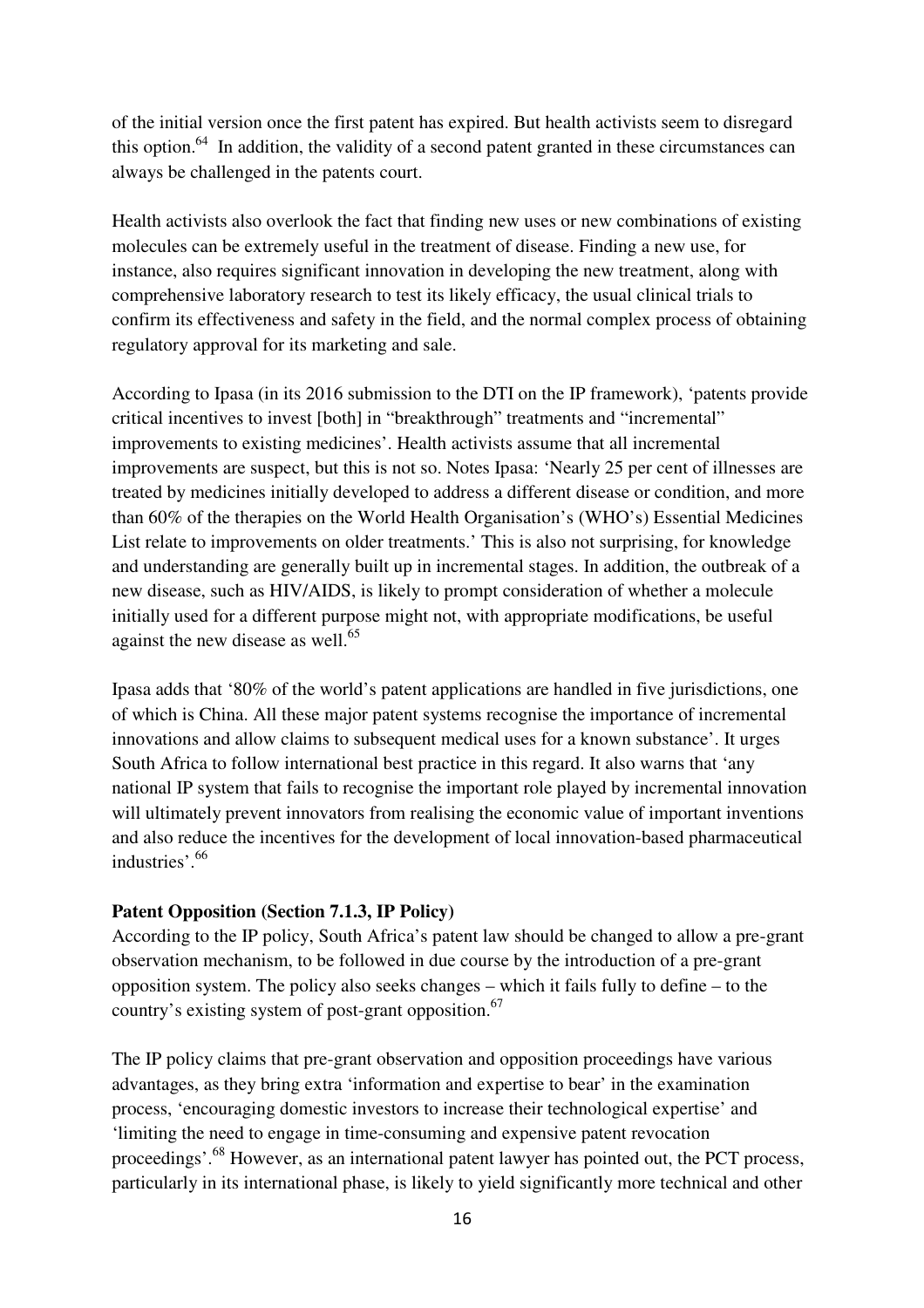expert information than local activists may be able to muster. In addition, the hearing of objections prior to the grant is unlikely to be any less costly or time-consuming than the hearing of objections thereafter, if these should be lodged.<sup>69</sup>

According to the IP policy, *a 'third-party observation mechanism'*, which allows interested third parties to submit information relevant to the granting of a patent, is the least 'resourceintensive' for the government and should immediately be introduced. This would give 'all self-identified parties [the right] to make written submissions opposing the grant of any particular patent'.<sup>70</sup>

Though the IP policy does not spell this out, the underlying aim is seemingly to give Section27, the TAC, and other activist civil society organisations the capacity, not simply to observe, but in practice to object, to the granting of certain patents, thereby making it more difficult for these applications to succeed. Yet, as WIPO notes, an observation system is simply intended to provide additional information for a patent examiner to take into  $account<sup>71</sup>$  In South Africa, however, patent examiners with limited experience and expert knowledge may too easily be persuaded by unfounded or misleading activist submissions to refuse the granting of patents for innovations that in fact merit protection.

The IP policy further proposes that, in time, pre-grant observation should be supplemented by the introduction of *pre-grant opposition proceedings*, 'once the minister of trade and industry is satisfied that there is sufficient capacity within the substantive examination system to make appropriate use of such proceedings'. Activist organisations would be granted the legal standing to participate in such proceedings. The IP policy also speaks of 'putting in place an administrative procedure' for this purpose.<sup>72</sup> Presumably, what it has in mind is that pregrant opposition proceedings should be heard by the DTI's proposed Intellectual Property (IP) Tribunal. This is to be established under the Copyright Amendment Bill of 2017, but is to be given jurisdiction to hear all IP-related matters (not only those relating to copyright issues). However, there are many constitutional and other objections to the proposed IP Tribunal, as further described in due course.

Ipasa has cautioned against the introduction of a pre-grant opposition process, saying this 'risks introducing substantial delays and additional costs for patent applicants'. Delays could also limit the capacity of applicants to enforce their legitimate rights. The IP policy claims that any resulting burden on the state will be reduced by 'harnessing available information and expertise relevant to the…patent' in issue, which the DTI presumably plans to obtain from activist groupings. However, properly evaluating all the information made available by both activists and applicants will still be a demanding, complex, and time-consuming process. In addition, the longer the resulting delays last – and the more patent applications are rejected on spurious grounds – the harder it will be for South Africa to promote innovation, attract investment, or generate the growth and jobs that it so badly needs, below).<sup>73</sup>

There is also no need for a new *post-grant opposition system* when the current Patents Act already provides for this. Section 44 of this statute allows the granting of a patent to be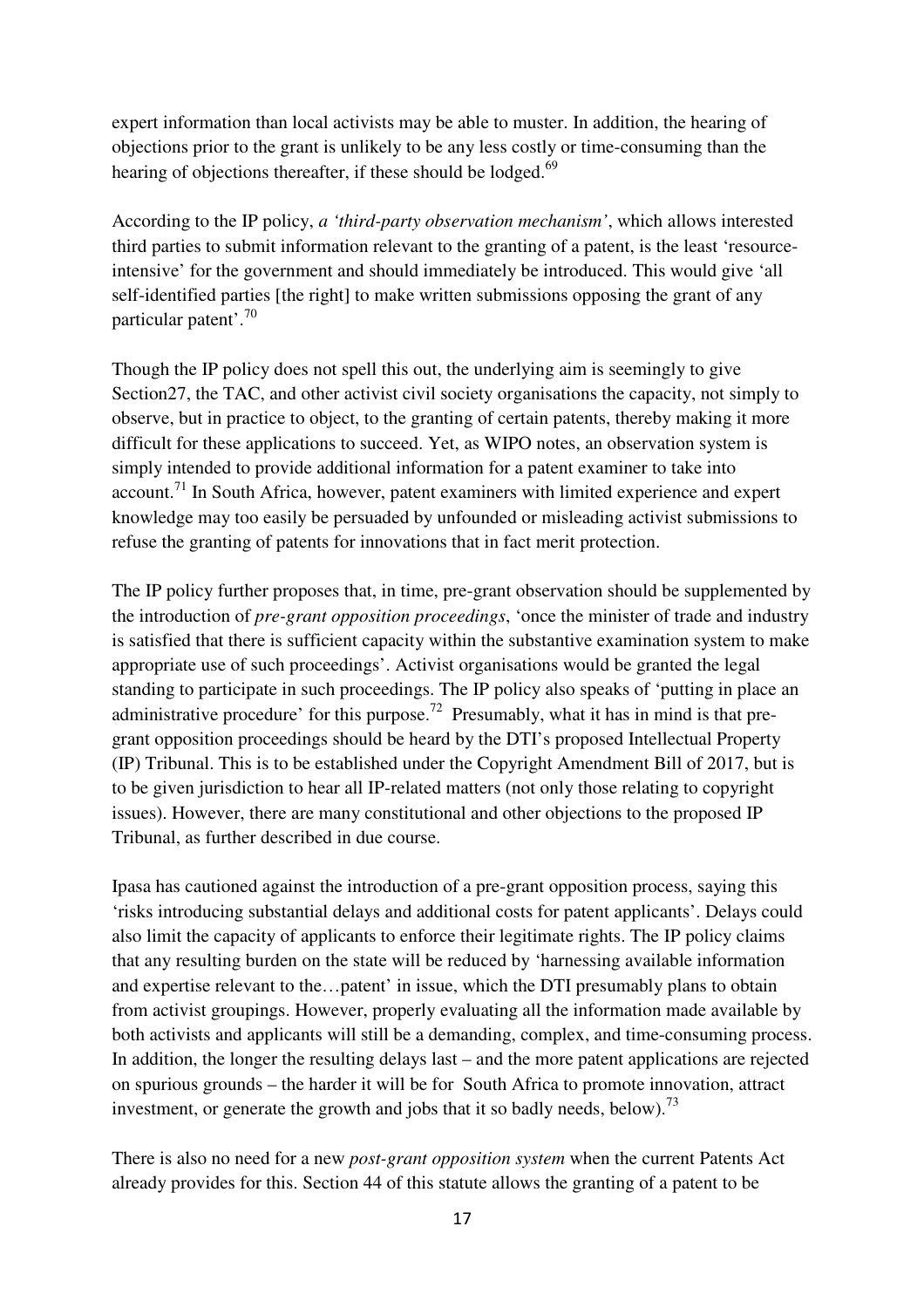challenged before the patents court within nine months (or such longer period as may be allowed, on good cause shown). The IP policy makes no attempt to explain why the existing system needs to be changed. It speaks of the need to 'develop internal capacity and expertise' to handle proceedings of this kind, while overlooking the fact that the patents court already has all the necessary competence.

There is also no need, as the IP policy further proposes, for post-grant oppositions 'to proceed by way of administrative review' under the Promotion of Administrative Justice Act (PAJA) of 2000, until such time as 'the contemplated system of post-grant opposition is... in force'.<sup>74</sup> Administrative review is not an adequate substitute for the post-grant opposition proceedings already available via the patents court. There are also many constitutional, TRIPS-related, and other objections to removing the adjudication of post-grant objections from the patents court and vesting it (as the IP policy seems to envisage) in the proposed IP tribunal.

# **Patentability Criteria (Para 7.1.4, IP policy)**

The IP policy further criticises the depository system for making it difficult for South Africa to use the flexibilities that TRIPS supposedly allows in the setting of criteria for patentability. According to the policy, various provisions in TRIPS give South Africa a right to 'interpret and implement the patentability requirements in a manner consistent with its constitutional obligations, developmental goals, and public policy priorities'. <sup>75</sup> It claims that this flexibility is to be found in Article 27.1 of the TRIPS Agreement, read with Articles 7 and 8. Again, however, the IP policy is misleading as to what TRIPs requires and allows.

The IP policy asserts that Article 27.1 'affords WTO members much flexibility when setting patentability criteria'. It then goes on: 'While [Article 27.1] requires that patents be granted for inventions that are new, involve an inventive step, and are capable of industrial application, it does not detail what is meant by these requirements. Instead, the footnote to the provision merely states that 'the terms "inventive step" and "capable of industrial application" may be deemed by a member to be synonymous with the terms "non-obvious" and "useful" respectively.<sup>76</sup>

The IP policy suggests that, because Article 27.1 offers no further definition of these criteria, this means that the requirements for patentability may be modified by member states as they see fit. This is not so. The terms used in Article 27.1 (including the alternatives to which the footnote refers) are terms of art which have clear meanings in patent law. Applying these criteria may be difficult in practice – which is why patent examiners need a very high degree of technical and legal expertise – but the basic requirements of novelty and utility are well settled. They have also been further buttressed by their inclusion in the TRIPS Agreement.

The IP policy also overlooks important further wording in Article 27.1. Article 27.1 states that 'patents shall be available for any inventions…in all fields of technology' provided they comply with the basic requirements (ie, provided they are new, involve an inventive step and are capable of industrial application). This wording is peremptory, rather than permissive. The Article then goes on to say that 'patents shall be available and patent rights enjoyable without discrimination as to the place of invention, the field of technology, and whether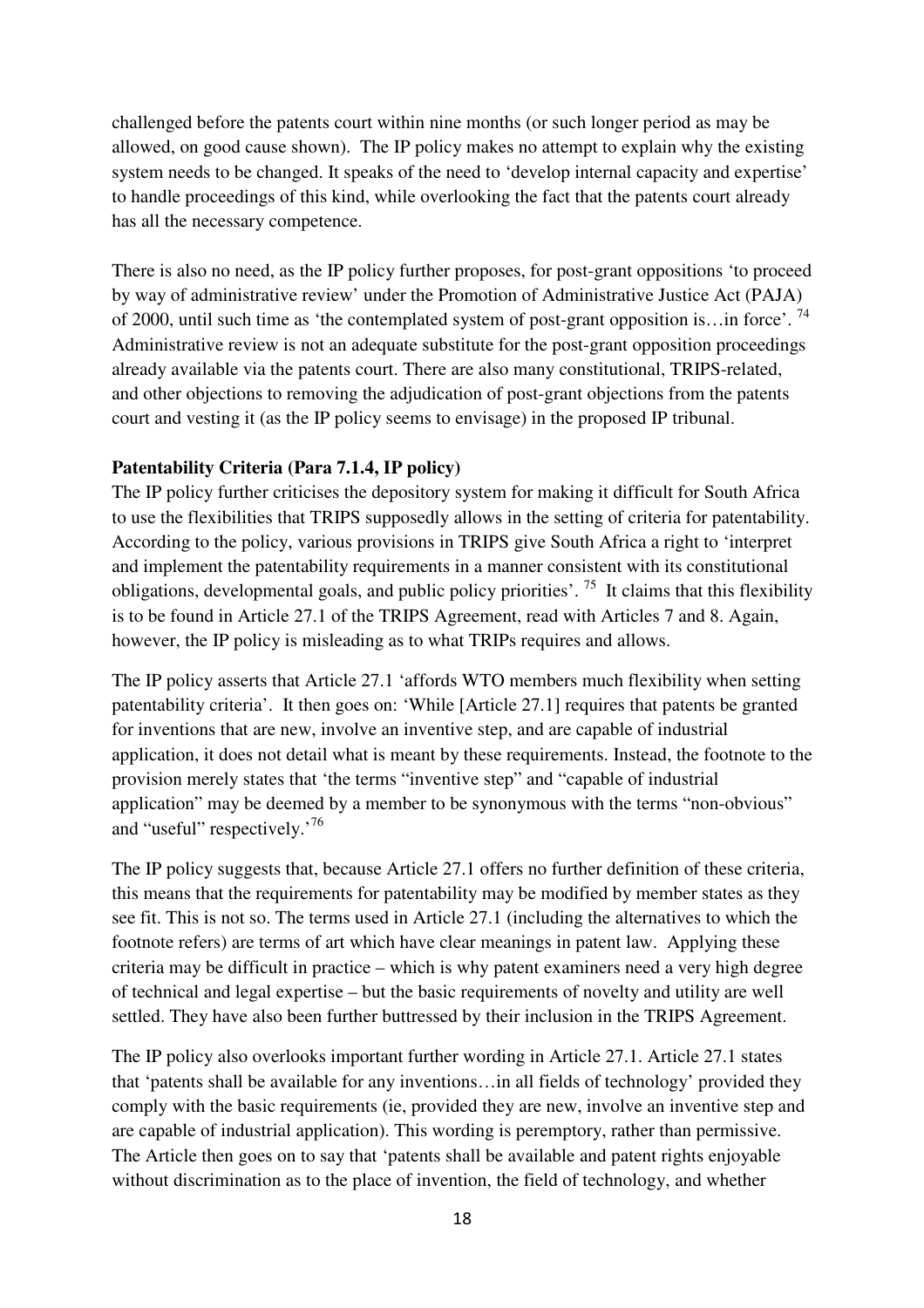products are imported or locally produced'.<sup>77</sup> This prohibition on discrimination as regards 'the field of technology' means that South Africa cannot single out inventions in the health sphere – as the IP policy seeks to do – and subject them to stricter patentability criteria. Such an approach, as the WTO's Dispute Settlement Body (DSB) has confirmed, is barred by the non-discrimination clauses in Article 27.1.

The dispute here arose between Canada and the European Union (EU), for the EU objected to Canadian patent rules allowing early regulatory review and the stockpiling of pharmaceuticals still under patent protection. When the matter came before it, the WSB rejected the stockpiling rule. However, it upheld Canada's system of early regulatory review (the Bolar exception), which allowed generic manufacturers to obtain regulatory approval for their copied medicines before the relevant patents had expired. In handing down its ruling, the WSB expressly pointed out that 'two of the primary purposes of Article 27.1 were to eliminate two types of discrimination that had been practised against pharmaceuticals (and certain other products) – either a denial of patentability for such products or, if patents were granted, automatic compulsory licences permitting others to manufacture such products for a fee.' As this ruling confirms, Article 27.1 of TRIPS does not allow member states to introduce stricter patentability criteria for pharmaceuticals, as the IP policy document incorrectly suggests.<sup>78</sup>

The IP policy also suggests that Article 27.1 must be read together with other TRIPS provisions (notably, Articles 1, 7, and 8) – and that these provisions, when considered in combination, do indeed allow South Africa to use different criteria for patentability where it is seeking to address its 'public health concerns'.<sup>79</sup> Again, however, the IP policy (like the 2016 IP framework which preceded it) is misleading as to what TRIPs requires and allows.

Article 1 of TRIPS states that 'members shall give effect' to its provisions. This wording is peremptory, not permissive. It also says that members are free to 'implement in their law more extensive protection than is required by this Agreement, provided that such protection does not undermine the provisions of this Agreement'. Hence, though members are free 'to determine the appropriate method of implementing the provisions of this Agreement within their own legal system and practice', this does not mean that they can overlook or undermine the obligations they have agreed to fulfil. $80$ 

Article 7 states that 'the protection and enforcement of intellectual property rights should contribute to the promotion of technological innovation and to the transfer and dissemination of technology, to the mutual advantage of producers and users of technological knowledge'.<sup>81</sup> This provision does not entitle South Africa to undermine innovation or ignore the interests of pharmaceutical companies (or other 'producers of technological knowledge') by narrowing the normal patentability criteria, as the IP policy suggests. There is also no justification for South Africa to do so when the Patents Act already provides that 'patents of addition' expire at the same time as the original patent – and so cannot be used to 'ever-green' patent rights, contrary to activist claims.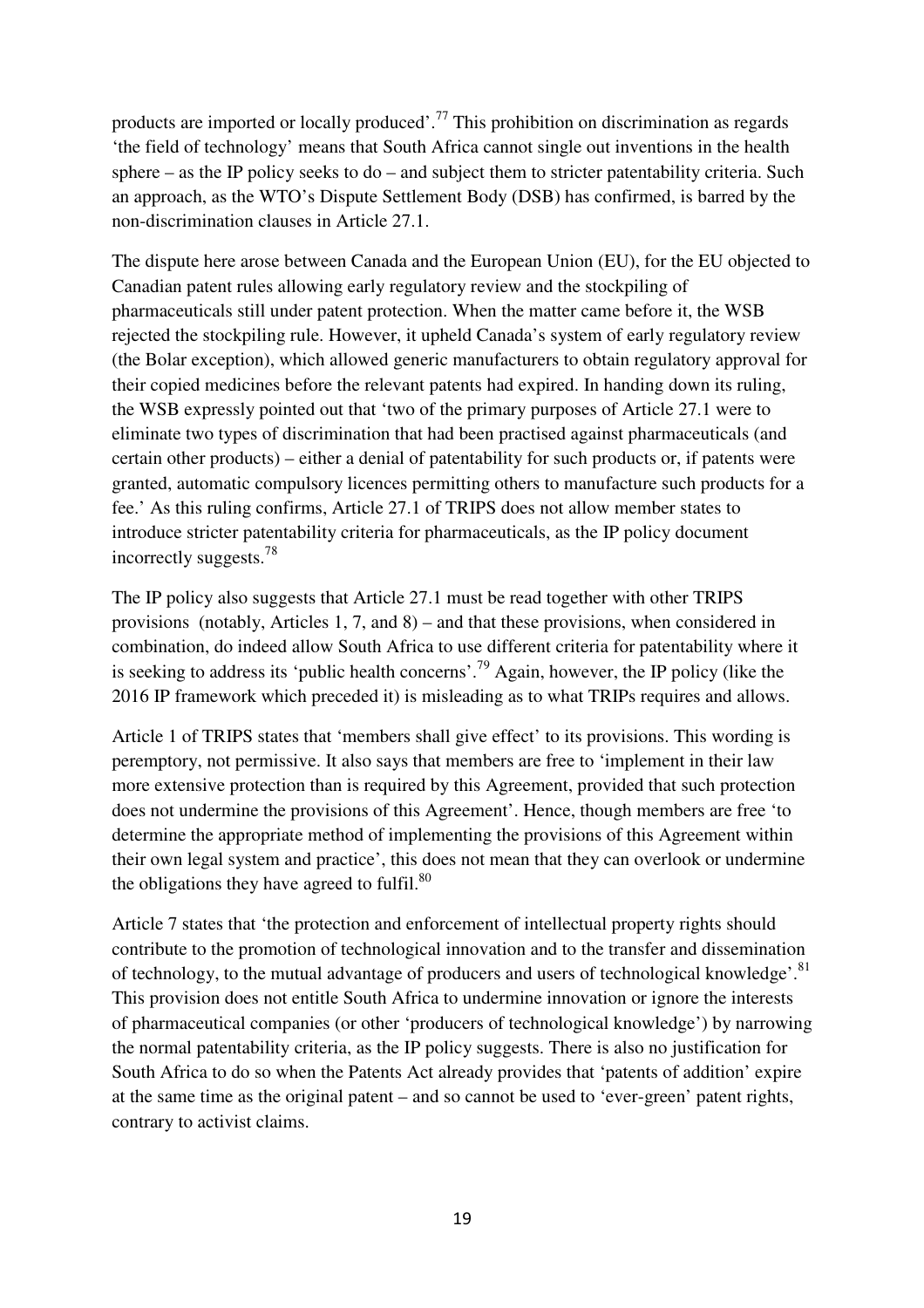Article 8 is also far more limited than the IP policy suggests. It says that 'members may, in formulating or amending their laws and regulations, adopt measures necessary to protect public health,…provided that such measures are consistent with the provisions of this Agreement'.<sup>82</sup> Hence, though South Africa may 'adopt measures necessary to protect public health', it must also uphold its TRIPs obligations in doing so. Again, moreover, there is no 'need' to narrow the normal criteria for patentability when 'patents of addition' already prevent the supposed ever-greening problem.

The IP policy also claims that other countries, particularly Australia, have already 'raised the bar' by 'upwardly adjusting standards for patentability' and are now planning to 'make further changes to the inventiveness test'. Again, however, this is misleading. A High Court judgment in Australia dating back to 1977 had effectively set the test for an inventive step too low by saying that what was required, to show an advance on the prior art, was merely 'a scintilla of invention'. The changes recently introduced in Australia have thus sought to make the test more rigorous in various ways: for example, by saying that the skilled person against whose background knowledge the prior art is to be assessed should no longer be 'assumed to reside in Australia'. In addition, the further change that has now been recommended simply reaffirms the generally accepted criteria, for it says that an invention will 'be taken to involve an inventive step if, having regard to the prior art base, it is not obvious to a person skilled in the relevant art'. This is not a departure from the patentability criteria contained in TRIPS, but rather a confirmation of what those criteria require.<sup>83</sup>

What the IP policy implicitly seeks – though it shies away from saying so outright – is to amend the Patent Act so as to exclude from patentability any incremental pharmaceutical invention, such as a new use for an existing molecule or a new combination of existing molecules. This is what India has done in Section 3(d) of its 2005 patent law, which states (among other things) that the 'mere discovery' of a 'new use for a known substance' or 'a new form of a known substance' is not a patentable invention. This wording was inserted into Indian law to minimise the grant of 'secondary' patents and open the way for the generic substitution of 'primary' patents at an earlier time.<sup>84</sup>

However, it is doubtful whether India's rule against the granting of patents for secondary pharmaceutical inventions is consistent with TRIPS. As earlier noted, TRIPS is imperative in stating that 'patents shall be available' for all inventions which meet the core tests of novelty and utility. Hence, if an incremental invention does in fact make a significant advance on the prior art and meets the other core tests set out in TRIPS, it cannot be barred from patentability.

Whether Section 3(d) has had much impact, or is necessary at all, is also interesting to consider. The recent Sampat and Shadlen study examines the granting or refusal of secondary patents in India and various other countries over a specified period, and finds that Section 3(d) has seldom been cited as the sole reason for refusing a secondary patent. This analysis focused on some 5 000 pharmaceutical patent applications which had been made in these countries in the specified time and which had included a PCT filing. The study then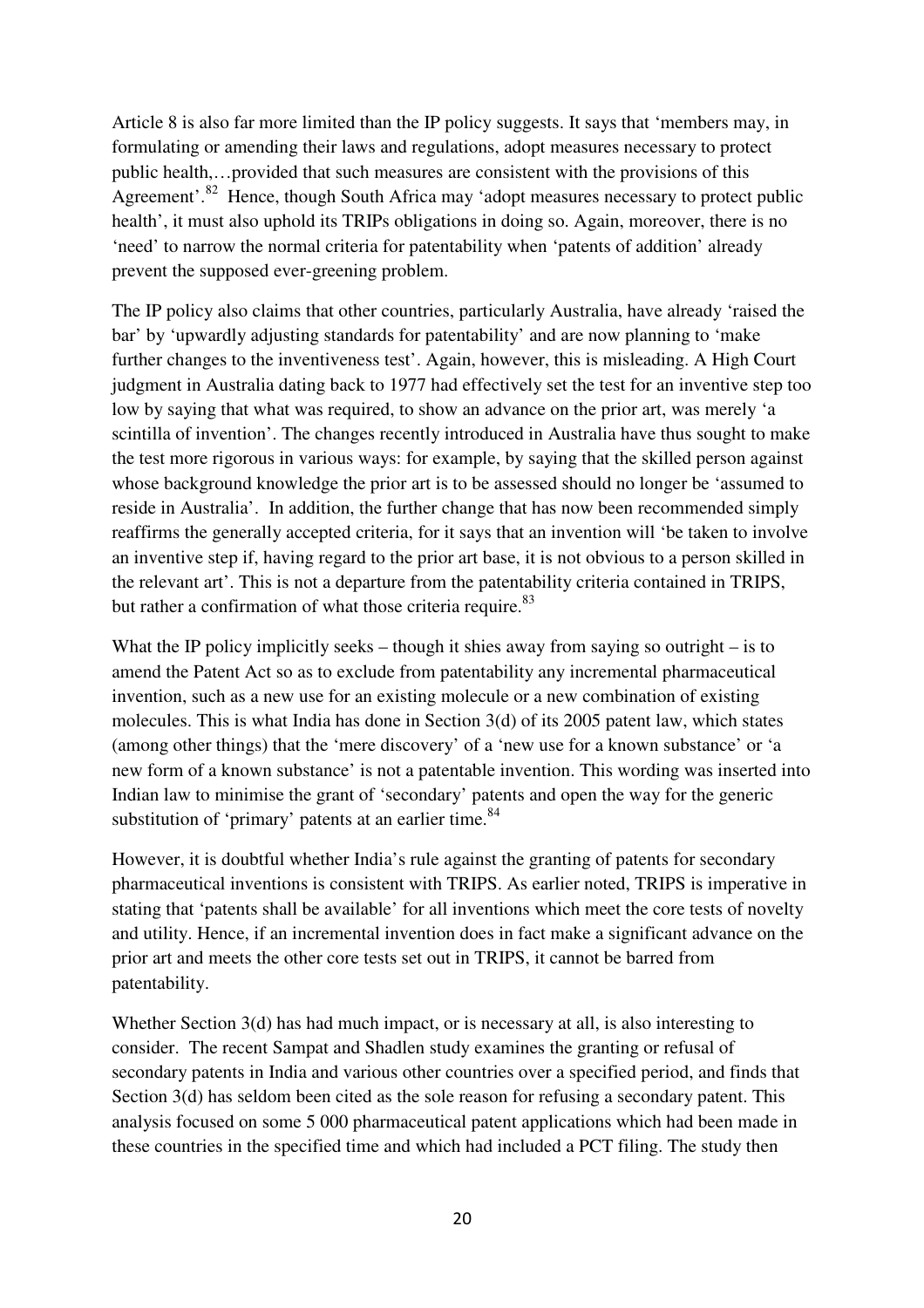narrowed this sample down to applications for 'secondary' patents by excluding those which did not claim the discovery of a novel active ingredient.<sup>85</sup>

In seeking to assess the impact of Section 3(d) in India, the study focused on some 1 250 secondary PCT applications with Indian filings. Of these, roughly 40% had been granted, while some 30% had been withdrawn before examination and could not have been affected by Section 3(d). The authors continue: 'Of the 338 applications that were rejected, the vast majority (242/338) were rejected without any mention of 3(d), typically on conventional patentability grounds (novelty, inventive step, etc). Only 98 of the applications (8 per cent of the total) included any 3(d) rejection. However, most of these were also rejections on other (more conventional) patentability grounds. Only four applications were rejected on 3(d) grounds alone.'<sup>86</sup>

The Sampat and Shadlen study also found that grant rates in India for secondary patents were not much different from the country's grant rates for primary patents. The difference between primary and secondary grant rates was in fact much greater in the US, Japan, and the EU. These jurisdictions have no explicit restrictions on the granting of secondary patents, but nevertheless often reject secondary patent applications on the basis that the relevant inventions do not meet the standard tests for novelty. Contrary to expectation, the difference between grant rates for primary and secondary patents was in fact highest in the US, where the differential was 24 percentage points. In India, by contrast, 'grant rates for secondary patents were actually slightly higher than for primary patents, [though] the difference was small'.<sup>87</sup>

These findings cast doubt on India's key reason for including Section 3(d), which was to avoid the supposedly 'lax patent standards applied in developed countries'. The study also shows that secondary patents are generally more difficult to obtain, 'even using conventional patentability criteria'. The reason is not hard to find, for 'by definition, they are less likely to be novel or inventive than primary patents'.<sup>88</sup>

The IP policy cites a few figures from the Sampat and Shadlen study, but entirely ignores these key aspects of their analysis. Yet the study is important in showing that South Africa has little to gain from introducing into its Patents Act a provision modelled on India's Section 3(d). In many instances, the core patentability criteria – which are already contained in the South African Patents Act – will inhibit a secondary patent from being granted here. In addition, where the core patentability criteria for a secondary patent are indeed met, then the secondary patent must be granted if South Africa is to comply with its TRIPS obligations.

Ipasa's 2016 submission makes further important points. It starts by reaffirming, as earlier noted, that 'a new patent on new uses, forms, and combinations does not extend the duration of the original patent', contrary to what activists constantly assert. In addition, says Ipasa, 'even incremental innovations are valuable to patients,…as they provide improved treatment options…and result in improved health outcomes'. It urges that 'all inventions, whether further medical uses of known substances, new formulations, or new forms of previously known substances, and whether pioneering or incremental in nature, should be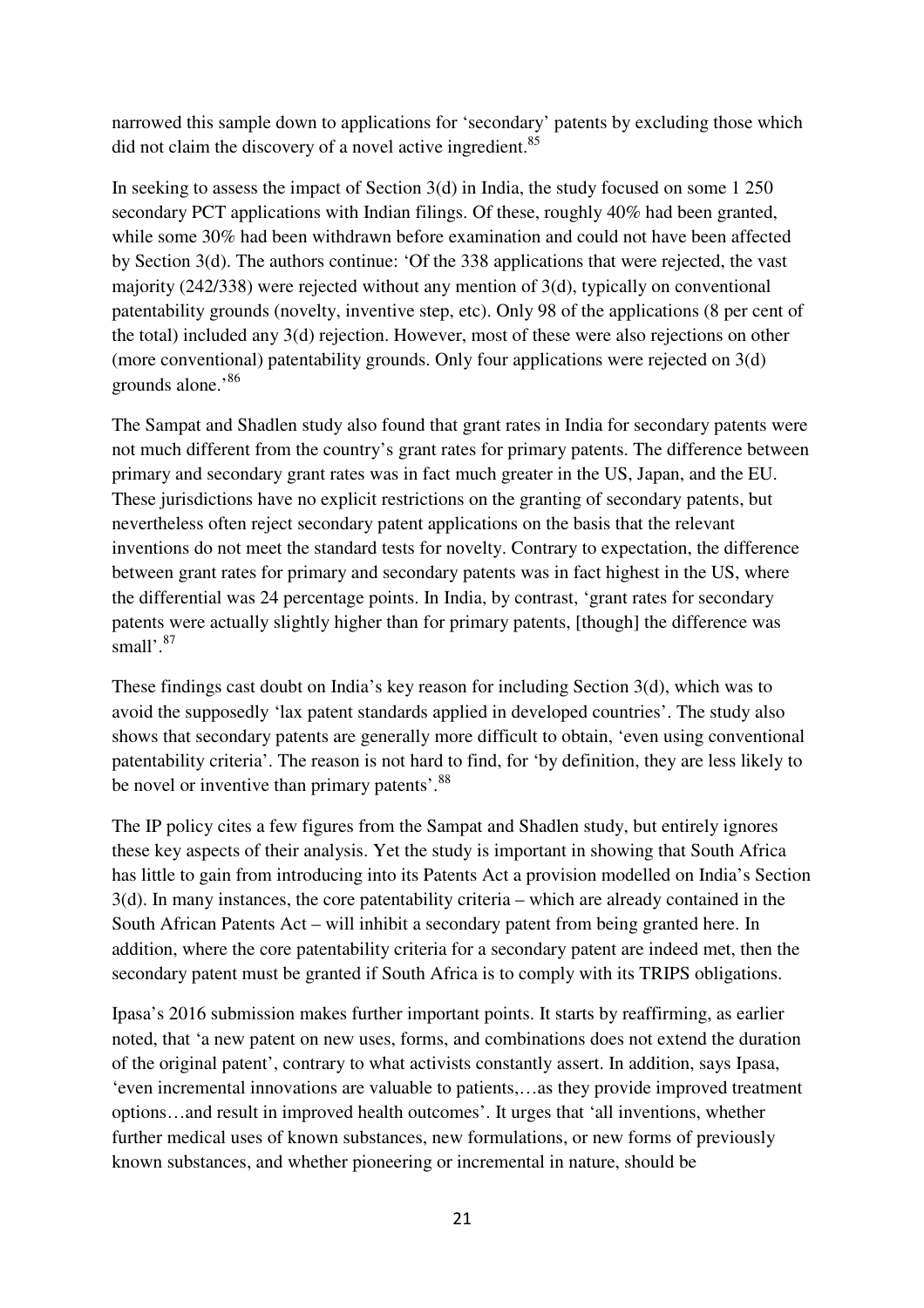evaluated….on their merits, according to properly and uniformly applied principles of patentability based on novelty, inventive step, and utility'. If this approach is applied, 'it is unnecessary to resort to arbitrary exceptions to patentability, which only serve to discriminate and deny protection to legitimate innovation'.<sup>89</sup>

Ipasa would like this evaluation to be provided through 'an effective SSE system'. However, such a system will be difficult to achieve in the light of South Africa's acute skills shortage and general governmental inefficiency. Until these factors have been overcome, South Africa should avoid introducing an examination system. This will not leave it defenceless against the continual ever-greening of pharmaceutical patents, as the IP policy implies. On the contrary, patents of addition do not extend the term of the initial patent, while any patent of addition which has wrongly been granted under the depository system can always be set aside by the patents court. The problems that the IP policy highlights are illusory – and there is thus no pressing need to amend the current patents system to tackle them. In addition, the Patents Act cannot be amended to tighten up the patentability criteria for pharmaceuticals without putting South Africa in breach of Article 27.1 of TRIPS.

# **Disclosure Requirements (Para 7.1.5)**

As the IP policy acknowledges, South Africa's Patents Act already 'requires the applicant for a patent to disclose the invention in a manner sufficiently clear and complete for the invention to be carried out by a person skilled in the art'. This requirement is intrinsic to the basic bargain underpinning patent rights, and is thus already included in our legislation. Accordingly, there is no need for this provision in the 1978 Act to be changed, as the IP policy confirms.

The IP policy also proposes, however, that an applicant for a patent should also be obliged to 'provide information concerning the applicant's corresponding foreign applications and grants'. This proposal is in keeping with Article 29.2 of TRIPS. However, the proposal also assumes that South Africa will indeed be shifting to a full examination system, when its capacity to do so is far from clear. Whether the CIPC will be able to cope with the burden of evaluating disclosures from a host of other jurisdictions is also uncertain.

# **Parallel Importation (Para 7.1.6)**

The IP policy states that Article 6 of the TRIPS Agreement 'gives members the flexibility to determine their own regimes for the exhaustion of IP rights'. Again, however, this distorts what TRIPS provides. What Article 6 in fact says is that, *'for the purposes of dispute settlement'* (and provided that member states do not discriminate against non-nationals), 'nothing in this Agreement shall be used to address the issue of the exhaustion of intellectual property rights'.<sup>90</sup>

Conflicting views over the exhaustion of patent rights (as further described below) proved so contentious when TRIPS was being negotiated that no substantive agreement could be reached. Hence, the Agreement simply provides that the normal dispute settlement mechanism provided by the WTO will not generally be available to deal with complaints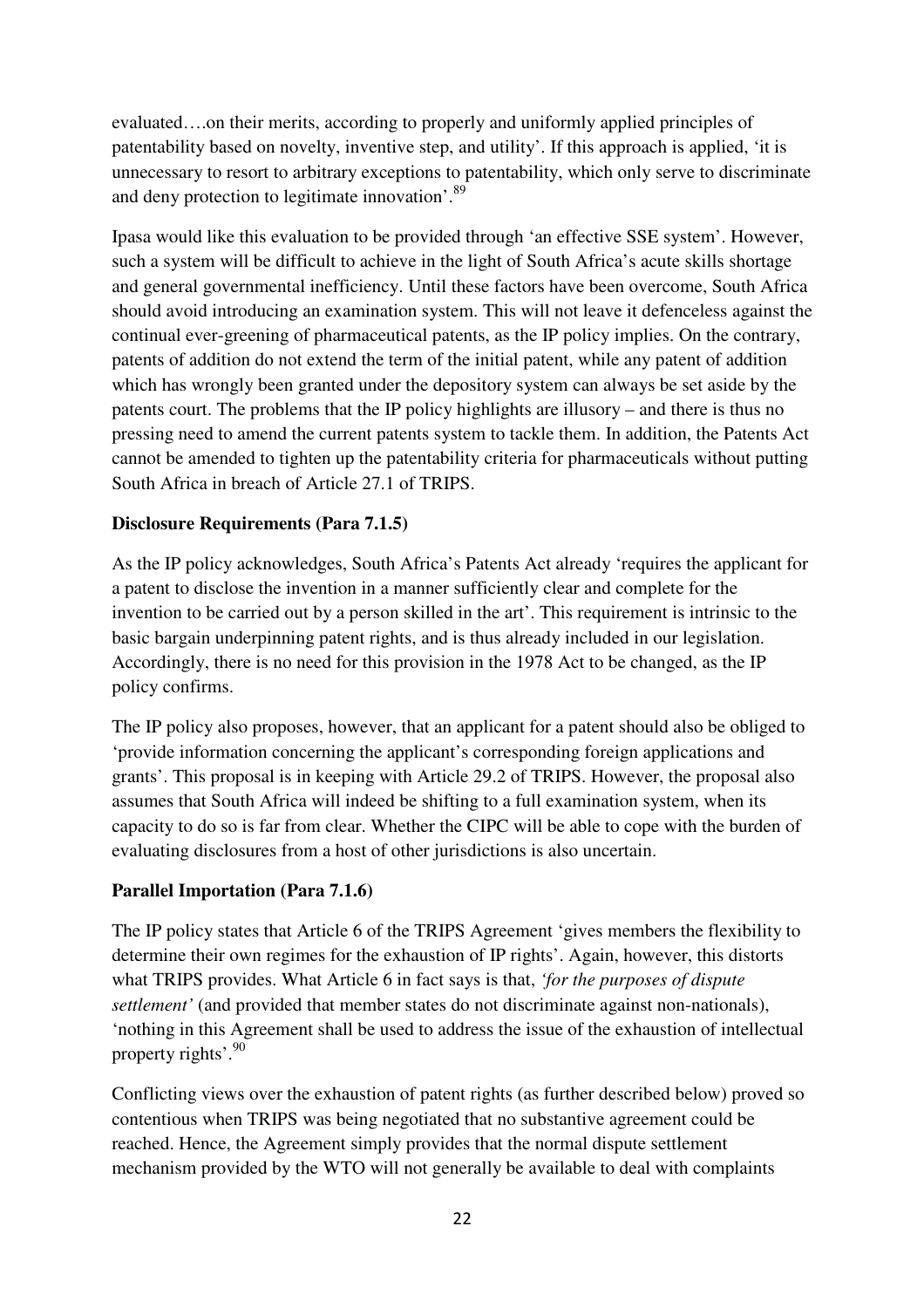regarding exhaustion. In the words of Christopher Heath, of the Max Planck Institute for Foreign and International Patent, Copyright, and Competition Law, what 'this certainly means [is] that no country can be put in the dock for deciding for or against international exhaustion'. However, 'it does not necessarily mean that the TRIPS Agreement as such would favour either one or other position' on the issue of exhaustion.<sup>91</sup>

The exhaustion of patent rights is a complex issue. It is generally agreed that, once a patent holder has sold a patented product in the country where he has a patent, he has enjoyed the commercial benefit of his patent and cannot try to benefit again if the product is later re-sold. This is known as the 'national' exhaustion of patent rights and the law here is well settled. More difficult is the question whether a patent holder who has sold a product within a particular region has thereby exhausted his patent rights within the entire region. Particularly controversial is the concept of international exhaustion: the idea that a patent right is exhausted once the product is sold by the patent holder anywhere in the world. If that is indeed the position, then the patent holder cannot object to the product being imported, through a process of parallel importation, outside the distribution channels which he has established or approved.<sup>92</sup>

Views and practices on international exhaustion vary widely, but it is also generally agreed, as Mr Heath writes, that 'national patent rights [cannot be] rendered worthless by permitting parallel importation. Such might be the case if the patentee [the patent holder] could not object to the importation of products produced in third countries where no patent rights were obtained since, in theory and practice, this would require a patentee to apply for patents in all possible countries in order to receive at least once proper compensation for putting goods on the market... As yet, no country has permitted parallel imports in these circumstances'.  $^{93}$ 

The issue is thus complex and Article 6 provides no clear answer as to what is allowed. Instead, it simply states that the usual dispute mechanisms under TRIPS are not available to deal with disagreements over the extent to which a patent has been exhausted. Also relevant, however, is Article 28, which expressly states that a patent over a product gives its owner 'the exclusive rights…to prevent third parties not having the owner's consent from…making,…selling, or *importing'* that product. (The footnote to Article 28 to which the IP policy refers does not change the content of the owner's exclusive rights: it simply reaffirms that the normal dispute resolution mechanisms are not available for conflicts over the importing of patented products.) $94$ 

In the health context in South Africa, the crisp question is whether a pharmaceutical company holding a South African patent over a particular medicine can prevent the parallel importation of this patented product from another country where its price, for a wide variety of reasons, might be lower. Article 28 indicates that he may indeed prevent such importation. In addition, Section 45(2) of South Africa's Patent Act echoes this Article in stating that the patent holder has an exclusive right to import the patented product and can thus prevent others from doing so without his consent.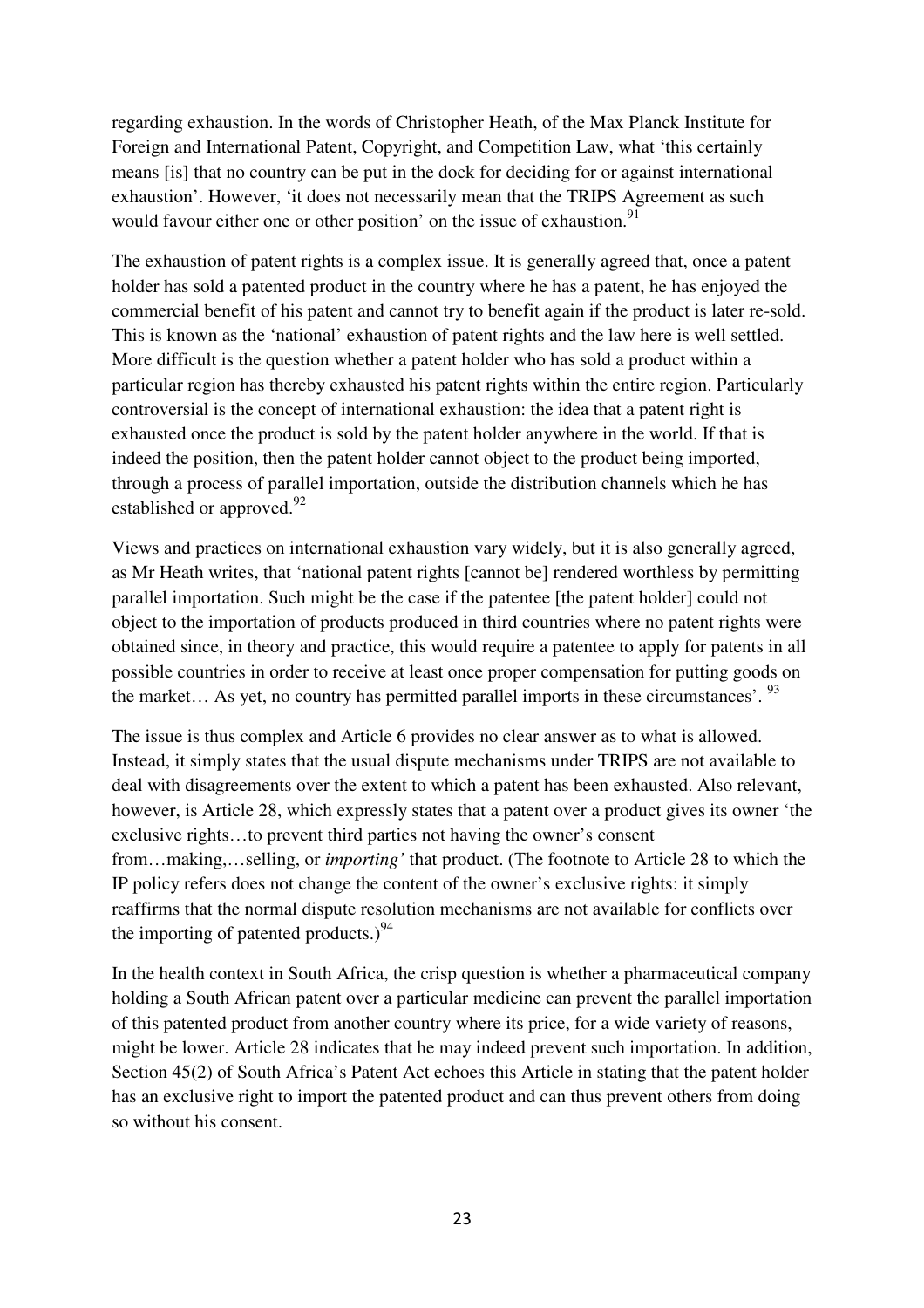Notwithstanding these legal constraints, the Medicines and Related Substances Act of 1965 has been amended to allow parallel importation, but only where this will increase the affordability of medicines.<sup>95</sup> There is nevertheless, as the IP policy puts it, a risk that Section 45(2) of the Patents Act could 'give rise to challenges should parallel importation be pursued'.<sup>96</sup>

According to the IP policy, 'there is a need to clarify that parallel importation of medicines in the manner described in the Medicines Act does not constitute an infringement of the Patents Act'.<sup>97</sup> However, if the Patent Act were to be amended to allow parallel importation, this would prima facie be contrary to Article 28.1 of TRIPS. Under Article 6, other member states would not be able to invoke the normal dispute settlement mechanisms against South Africa – but this does not mean that the country would escape scot-free for this infraction of the TRIPS requirement.

Other adverse consequences would also follow. As Ipasa warned in its 2016 submission, 'parallel importation of pharmaceutical products into South Africa could pose significant risks to patients. International experience demonstrates that parallel importation encourages and facilitates the sale of counterfeit, sub-standard, or uncontrolled pharmaceuticals. It is extremely difficult to police the supply of medicines once the chain of supply from manufacturer to authorised importer is broken. Without that link, counterfeit and/or poor quality goods enter the drug supply more easily. Patients often cannot distinguish counterfeit or sub-standard pharmaceutical products. In the case of product withdrawal or recall, the manufacturer may not be able to identify parallel importers and alert them to recall decisions'.<sup>98</sup>

Adds Ipasa: 'Whilst parallel imports may seem like an attractive short-term solution, it will most likely lead, in the long-term, to less local innovation, more compliance and enforcement challenges, and their associated costs. We therefore caution against any effort to incorporate total international exhaustion into the Patents Act if the sole intent is to weaken patent protection.'99

If the cost of medicines is the key issue, then this problem can be addressed in other ways. Medicine prices are already strictly regulated in South Africa under the mechanism of the 'single exit price' (SEP). In addition, the single exit price cannot be increased – irrespective of how the diminished value of the rand has added to the costs of imported medicines or their active pharmaceutical ingredients – without the consent of the health minister. The price increases allowed by successive ministers have also generally been too limited to compensate adequately for inflation and the deterioration in the value of the rand.

At the same time, the single exit price bars pharmaceutical companies from offering discounts for bulk orders. This means that the government's own regulations are helping to keep medicine prices in the private sector higher than they might otherwise be. In practice, moreover, prices for medicines in the public health care sector are already very much lower (often by as much as 90%) than the prices of the same medicines in the private sector. High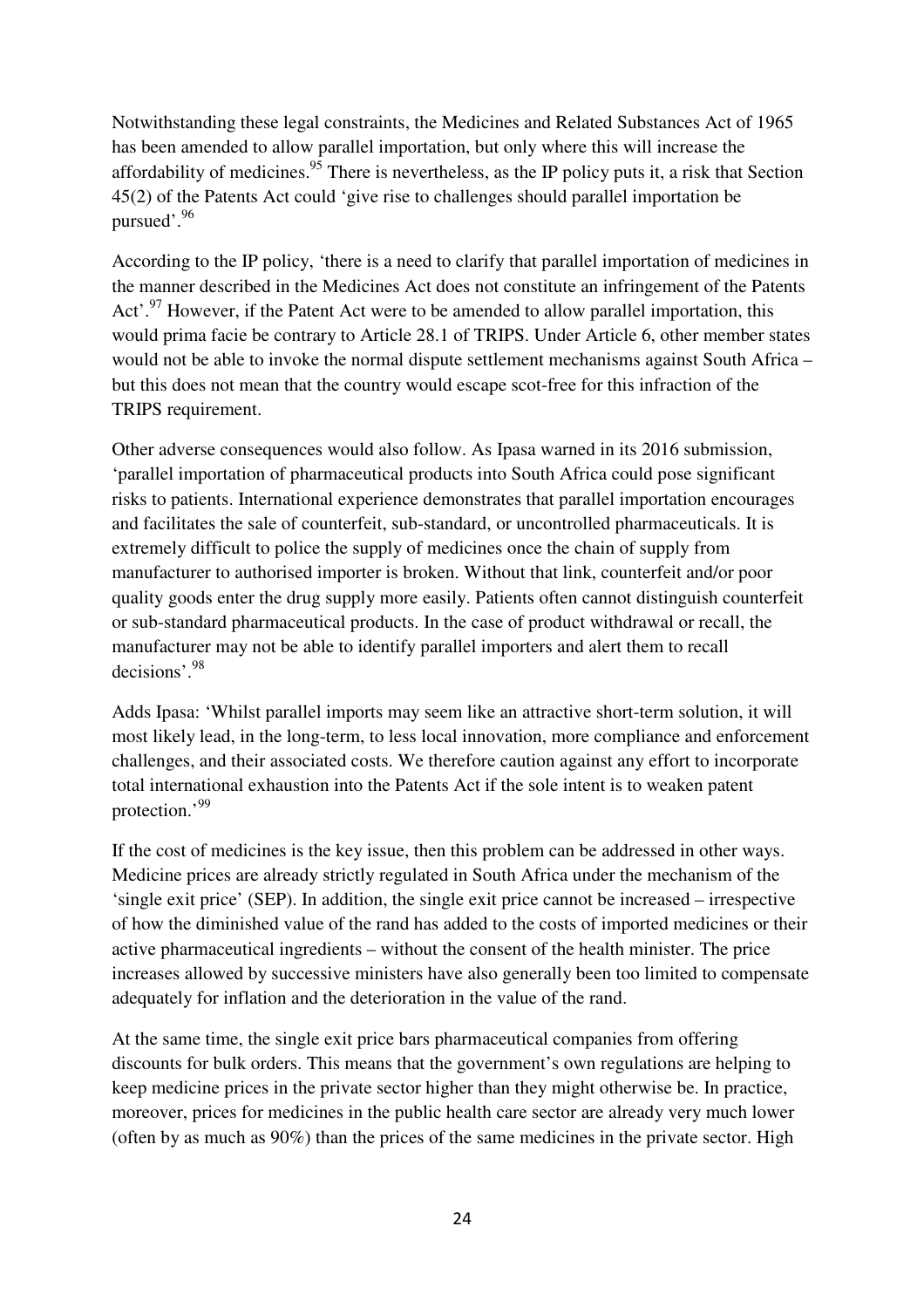prices in the private sector thus help to subsidise the low prices in the public sphere. This differential pricing greatly helps the poor, and must also be taken into account.

In addition, medicine prices in South Africa could be reduced by 14%, at the stroke of the government's own regulatory pen, if it was willing to exempt medicines from Value-Added Tax  $(VAT)$ <sup>100</sup> Various administered prices – including high electricity and port tariffs, for example – also contribute to high medicine costs in South Africa. Yet these prices are under the government's control and could be brought down with the necessary reforms and political will.

Overall, thus, there are many steps which the government could take to hold down medicine prices without abrogating patent rights. At the same time, pharmaceutical companies have themselves often helped to improve access to medicines for the poor by sharply reducing the prices of key medications for HIV/AIDS and other diseases.

# **Exceptions (Para 7.1.7)**

The IP policy notes that the TRIPS Agreement 'allows members to provide limited exceptions to patent rights'. Article 30 of TRIPS does indeed allow 'limited exceptions' to the exclusive rights conferred by a patent. However, it also says that such exceptions must not 'unreasonably conflict with the normal exploitation' of a patent or 'unreasonably prejudice the legitimate interests of the patent owner, taking into account the legitimate interests of third parties'.<sup>101</sup>

In the Canada and EU pharmaceutical patent dispute, the WTO's Dispute Settlement Body elaborated on the meaning of this Article. It also stressed that the non-discrimination obligation in Article 27.1 applies to the exceptions allowed under both Article 30 and Article 31. This indicates that pharmaceutical patents cannot be singled out for adverse treatment, with the rights of patent holders in this sphere made subject to limitations that do not apply in other fields of technology. $102$ 

# *Bolar exception, para 7.1.7.1*

The IP policy is generally vague as to what exceptions to patent rights it seeks. It does, however, refer to the early regulatory approval or 'Bolar' exception that has already been incorporated into the Patents Act via a 2002 amendment. In the words of the IP policy, this provision allows 'generic producers to research, create, and test a patented product before the end of the term of the patent, thereby allowing its entry into the market as soon as possible once the patentee's exclusive rights lapse'. $103$ 

In the EU/Canada case, the Dispute Settlement Body (DSB) upheld a similar provision in Canadian patent law. It did so partly on the basis that, if generic manufacturers had to wait for patents to expire before they could begin the process of obtaining regulatory approval for their copied products, then this (given long delays in the regulatory process in Canada) could in practice add six or so years to the periods in which the patent holders would effectively still enjoy exclusive rights. However, the DSB also noted that patent holders were often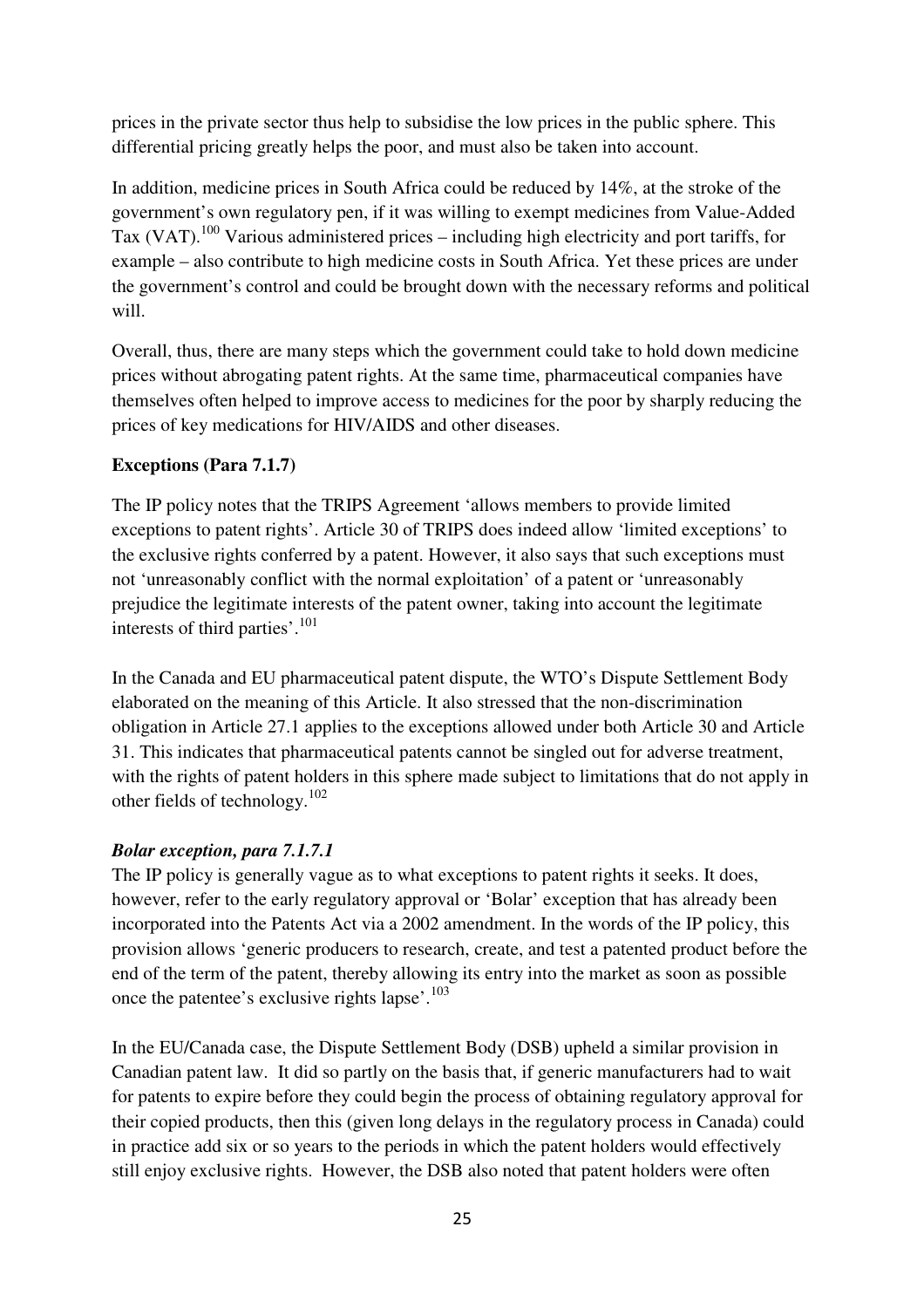prejudiced by the same regulatory delays in obtaining approval for their original medicines. These long delays often greatly limited the periods in which patented products could be commercially produced and sold. The EU, Switzerland, the US, Japan, Australia and Israel thus allowed 'de jure extensions of the patent term, primarily in the case of pharmaceutical products, to compensate for the de facto diminution of the normal period of market exclusivity due to delays in obtaining marketing approval'. Other countries, however, had introduced Bolar exceptions without allowing compensatory 'extensions of the patent term for producers adversely affected by delayed marketing approval'. In these circumstances, the DSB declined to rule that a Bolar exception must be balanced by an extension of the patent term for the patent holder, saying 'the issue…was of relatively recent standing and the community of governments was obviously still divided over the merits of such claims'.  $104$ 

Since then, however, as Ipasa's 2016 submission points out, international best practice has evolved further and is now reflected, for example, in the Hatch-Waxman Act in the US and in Directive 2004/27.EC in the EU. Writes Ipasa: 'The US Hatch-Waxman Act strikes a sensitive balance by allowing generics to conduct clinical trials during patent life for use in an abbreviated approval process,…while also allowing the innovator to extend the patent life to (a) fully compensate for the time lost during the non-abbreviated, ie innovative approval process, and (b) for half the time it took to conduct its innovative clinical programme in support of the first approval. However, the innovator can never obtain more than 14 years of effective exclusivity after approval of the product – despite the delays the innovator has been subjected to – in order to avoid the creation of very long exclusivity periods for pharmaceuticals.'<sup>105</sup>

The EU Directive is similar, says Ipasa, for it establishes a special IP right (a Supplementary Protection Certificate or SPC) that 'can be obtained solely in relation to patents that were subjected to regulatory delays in the clinical testing and regulatory approval periods in the pharmaceutical sector'. The duration of an SPC depends on a complex formula. In essence, it compensates for up to five years of delay suffered, but can never provide an exclusivity term of more than 15 years after approval.<sup>106</sup>

In order to strike a more reasonable balance between the interests of innovator companies and those of generic manufacturers, South Africa's existing Bolar provision should be modified to include wording similar to that in the Hatch-Waxman Act and the EU directive. This is important here, for the Medicines Control Council (MCC) – which was replaced as from  $1<sup>st</sup>$ June 2017 by the South African Health Products Regulatory Authority (the Authority)<sup>107</sup>– is notoriously slow in processing applications for the registration of both innovative medicines and generics.

In May 2017, according to the council's registrar, Joey Gouws, there were some 7 900 products awaiting registration by the MCC, with some of these applications dating back to 2012. Of these 7 900 products, 3 500 were under review and some 4 400 were still waiting to be allocated to evaluators. The MCC has introduced a fast-track process for medicines that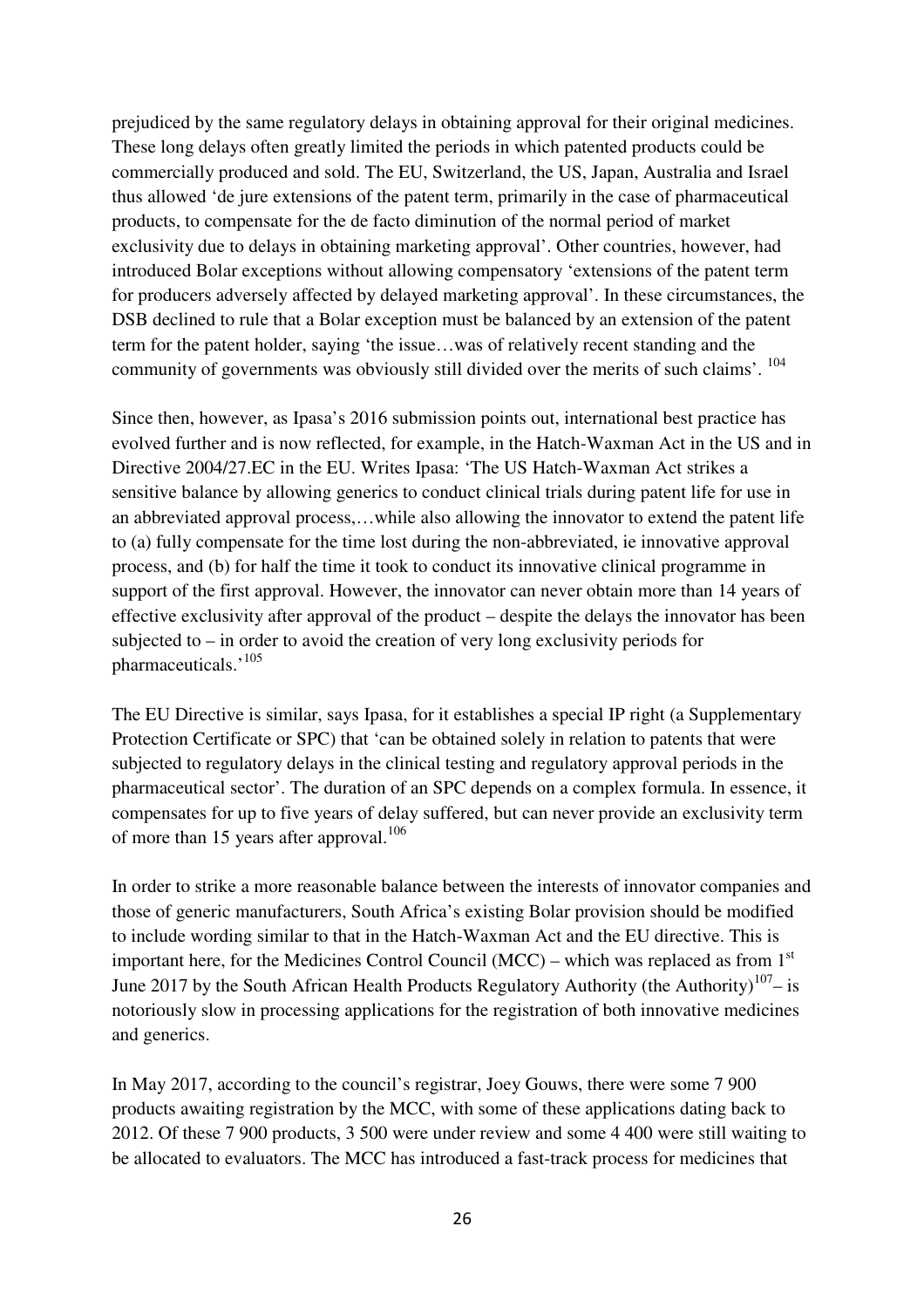are urgently required and this is supposed to take a maximum of nine months. In practice, however, it often takes double that time.<sup>108</sup>

The MCC's approval times, outside the fast-track process, generally average three years for generics and five years for innovative products. (However, one medicine – the only treatment for a rare disease – has still to be registered after seven years.) The new Authority is supposed to have more capacity than the MCC. But it will also have a much broader mandate, for it will oversee a wider range of medical devices and a huge number of complementary medicines, among other things. It will also be expected to 'ensure the periodic re-evaluation or re-assessment and monitoring of medicines, medical devices, and in vitro devices'. This in itself is likely to prove an enormous task.<sup>109</sup>

Long delays in the registration of both innovative and generic pharmaceuticals are thus likely to continue, notwithstanding the MCC's replacement by the Authority. This provides all the more reason for South Africa to introduce its own version of the US Hatch-Waxman Act and EU directive.

# *Research and experimental use (para7.1.7.2)*

The IP policy urges that a 'research exception' to patent rights should 'extend beyond the health sphere' and allow 'the use of exceptions for research and experimental activities' in various other (unspecified) spheres. Without more information as to what it is envisaged, it is difficult to comment on the proposed changes. However, the Patents Act already includes a research exception, for which provision is often made in patent law. It is thus unclear why further unspecified amendments should be needed.

# **Voluntary Licences (Para 7.1.8)**

Patent holders often grant individuals or firms voluntary licences to exploit their patents. Such agreements allow licensees to make, import, or sell patented products in return for the payment of agreed royalties to the patent holder.

The IP policy acknowledges that voluntary licensing in South Africa has already contributed to 'generic competition, lower prices, and [increased] accessibility, particularly where antiretroviral drugs (ARVs) used in the treatment of HIV/AIDS are concerned'. But the document also glosses over the positive impact of these agreements, instead suggesting that voluntary licences are flawed because their terms – on issues such as the number of licensees and their geographical spread – often differ. $110$ 

Yet negotiations and voluntary licences (sometimes concluded with the help of international organisations such as the Clinton Health Access Initiative or CHAI) have already helped achieve 'the world's lowest HIV drug prices', as *Business Day* reported in August 2017. 'Three-in-one' ARVs, containing Dolutegravir, Tenofovir, and Lamivudine, are also shortly to be made available to the public health care sector in South Africa (and some 90 other lowand middle-income countries) under a voluntary licence granted by the patent holder to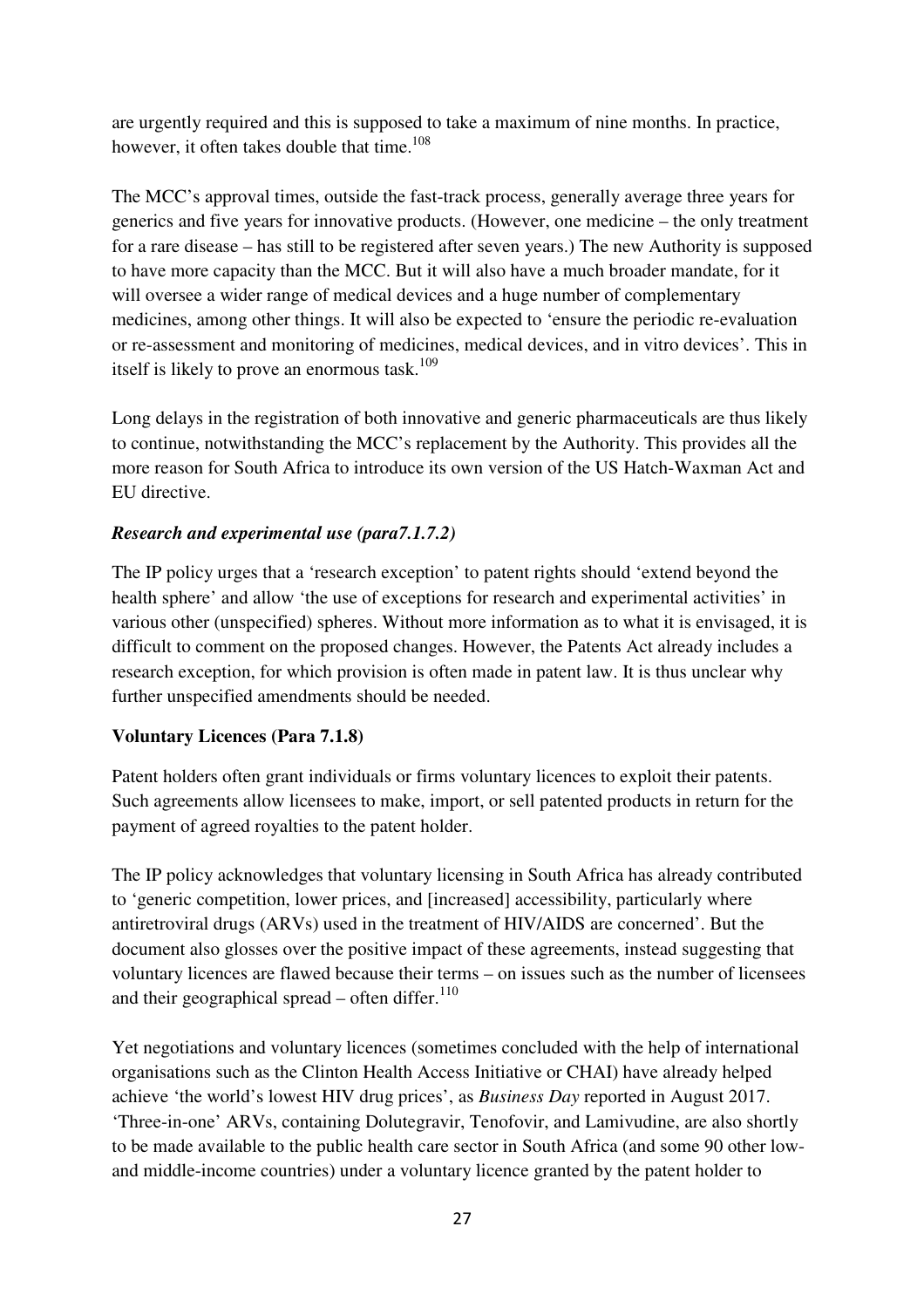generic manufacturers. This agreement was brokered with the help of the CHAI and the Bill & Melinda Gates Foundation in order to increase the availability of new fixed-dose combination therapies.<sup>111</sup>

In South Africa these three-in-one pills, which need be taken only once a day, are intended to be used as first-line treatment. Clinically, these pills have fewer side-effects, so their use will help limit the development of resistance to ARVs (a problem which currently affects some 10% of those on treatment.) The reduced price that has been agreed will also substantially reduce HIV treatment costs. Comments health minister Dr Aaron Motsoaledi: 'This is a major breakthrough for South Africa, as it means we're going to reach 6 million people (with HIV) over the next six years and save R6 billion.' (South Africa has some 7.1 m people living with HIV, of whom just over 4m are on treatment.) According to Treatment Action Campaign spokeswoman Lotti Rutter, 'it is impressive that the entire three-drug regimen will be available for a maximum of \$75 a year, as currently a month's supply of the originator version of Dolutegravir alone costs almost that much in South Africa'.<sup>112</sup>

The voluntary licence here in issue has been granted by ViiV Healthcare. As Ipasa points out in its 2016 submission, ViiV Healthcare is the HIV joint venture created by three pharmaceutical companies, GlaxoSmithKline, Pfizer, and Shionogi. Adds Ipasa: 'This venture grants royalty free voluntary licences on all of their current medicines (including those in their pipeline, once authorised for use) for public sector and donor agency programmes in all low-income countries, least-developed countries, and all of sub-Saharan Africa. ViiV Healthcare has given 16 voluntary licences for their ARVs to generic manufacturers, [and] does not charge royalties in [any of] these countries. Some middleincome countries are also covered by ViiV licences, on which royalties may apply. In total, 138 countries are covered.<sup>'113</sup>

Pharmaceutical companies have also agreed to reduce the prices of other medicines needed in South Africa. In March 2017, for example, Otsuka Pharmaceutical, a Japanese company, agreed to make Delamanid, a new drug for the treatment of tuberculosis, available for free to the Department of Health for the use of 400 people. Its cost is currently R40 000 per patient.<sup>114</sup> Swiss pharmaceutical company Roche has also lowered the price of its breast cancer drug Trastuzumab to state patients in South Africa. The drug is now being provided at a limited number of hospitals, but Roche is already in talks with the government to make it more widely available.<sup>115</sup>

In addition, many Ipasa members participate in the Medicine Patents Pool (MPP), which relies exclusively on voluntary licensing arrangements. Says Ipasa: 'Many support other programmes designed to promote access to medicines and accelerate discovery of treatments that address urgent global health challenges', including the Drugs for Neglected Diseases Initiative. Many pharmaceutical companies also use differential pricing, which 'enables [them] to offer significantly discounted prices for innovative medicines to lower-and middleincome patients within a country who would otherwise face significant affordability barriers. At the same time, manufacturers are allowed to maintain value-based market pricing for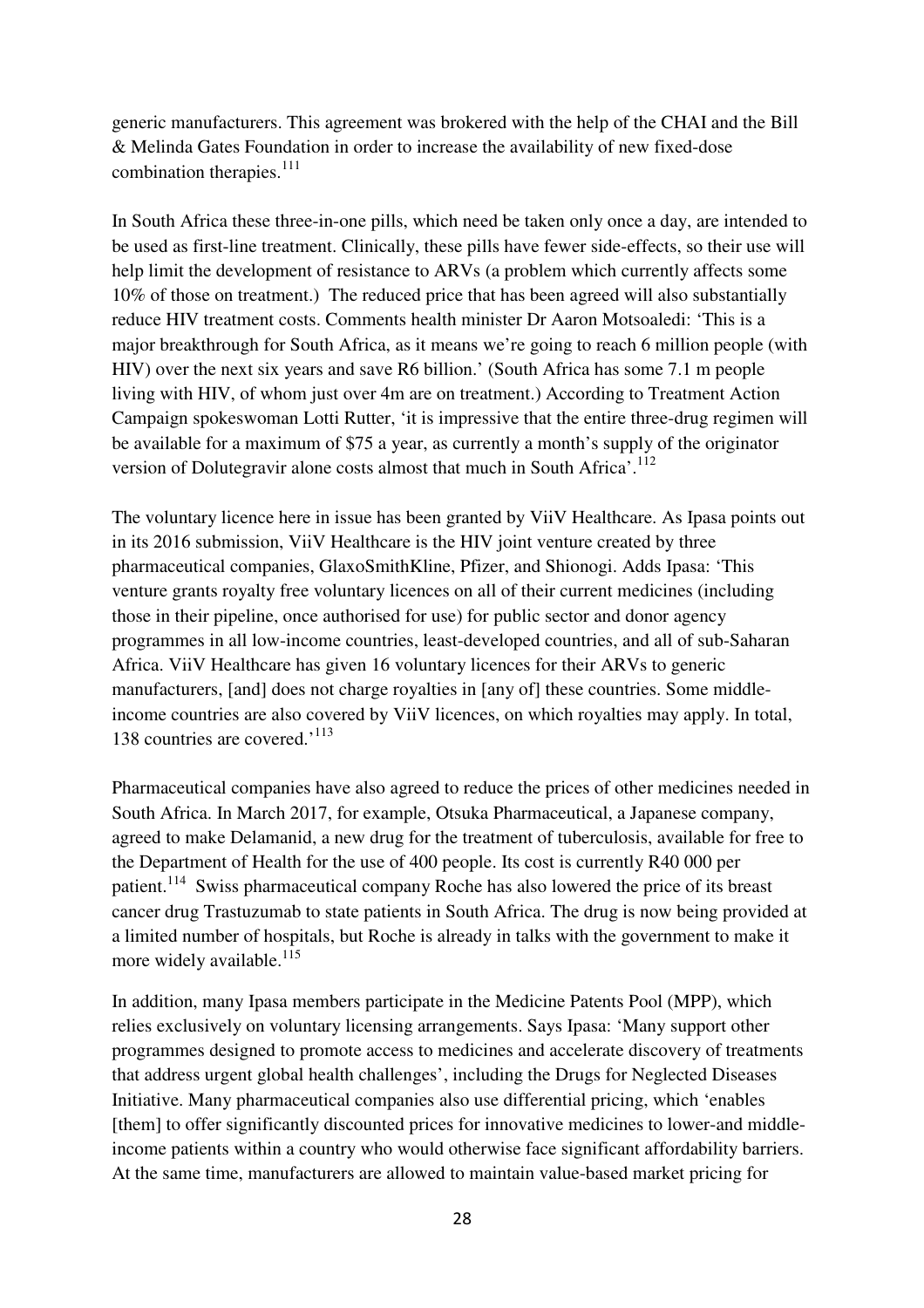upper-income patients who either have insurance coverage or can afford to pay out of pocket.'<sup>116</sup> Ipasa adds:

If effectively implemented in partnership with the South African government, this framework could help achieve two linked policy goals that are critical for an emerging economy like South Africa: (i) significantly expand patient access to innovative medicines, and (ii) preserve the South African market as an attractive destination for pharmaceutical R&D investment and new drug launches.

For example, Pfizer, together with the Bill & Melinda Gates Foundation and several large American and European innovative manufacturers, is partnering with the governments of Ghana and the Philippines to pilot the implementation of differential pricing policies. In 2015-16, the partners will offer differentially discounted prices to identified patient population segments that currently face major affordability barriers. The pilots are providing the partners the opportunity to learn about implementation challenges and to measure the impact on patient access to medicines. This model can also be replicated in South Africa.

Voluntary licensing and other price agreements by pharmaceutical companies have thus been highly effective in lowering costs and increasing access to medicines. Contrary to what the IP policy suggests, there is thus little reason for South Africa to curtail the patent rights of pharmaceutical companies by insisting on compulsory licensing in wide-ranging circumstances. In addition, recent research by Canadian and US researchers has shown that compulsory licensing may be less effective than voluntary agreement in improving access to medicines, <sup>117</sup> as further described below.

# **Compulsory Licences (Para 7.1.9)**

The IP policy claims that voluntary licences 'have not always provided the requisite level of access in disease areas other than HIV/AIDS and, to a lesser extent, Hepatitis C'. It thus asserts that 'South Africa requires a broader set of policy options to address instances where voluntary mechanisms prove insufficient or inadequate'. However, it gives no further information regarding these claims, making it difficult to evaluate their validity. This is a major shortcoming, especially as many of the other claims contained in the IP policy are not in fact substantiated by the sources it cites. In addition, the IP policy again overlooks relevant TRIPS requirements, along with many other important considerations.

This section of the IP policy begins by stating that South Africa '*will require* the scope compulsory licences to be strengthened and clarified'.<sup>118</sup> This suggests that the DTI has already made up its mind on the issue and has little interest in information and analysis showing the weaknesses in this preferred approach. The IP policy also states that the changes it proposes will 'be fair and compliant' with both international obligations and national law, but these claims are difficult to evaluate when the IP policy provides so little insight into what it envisages.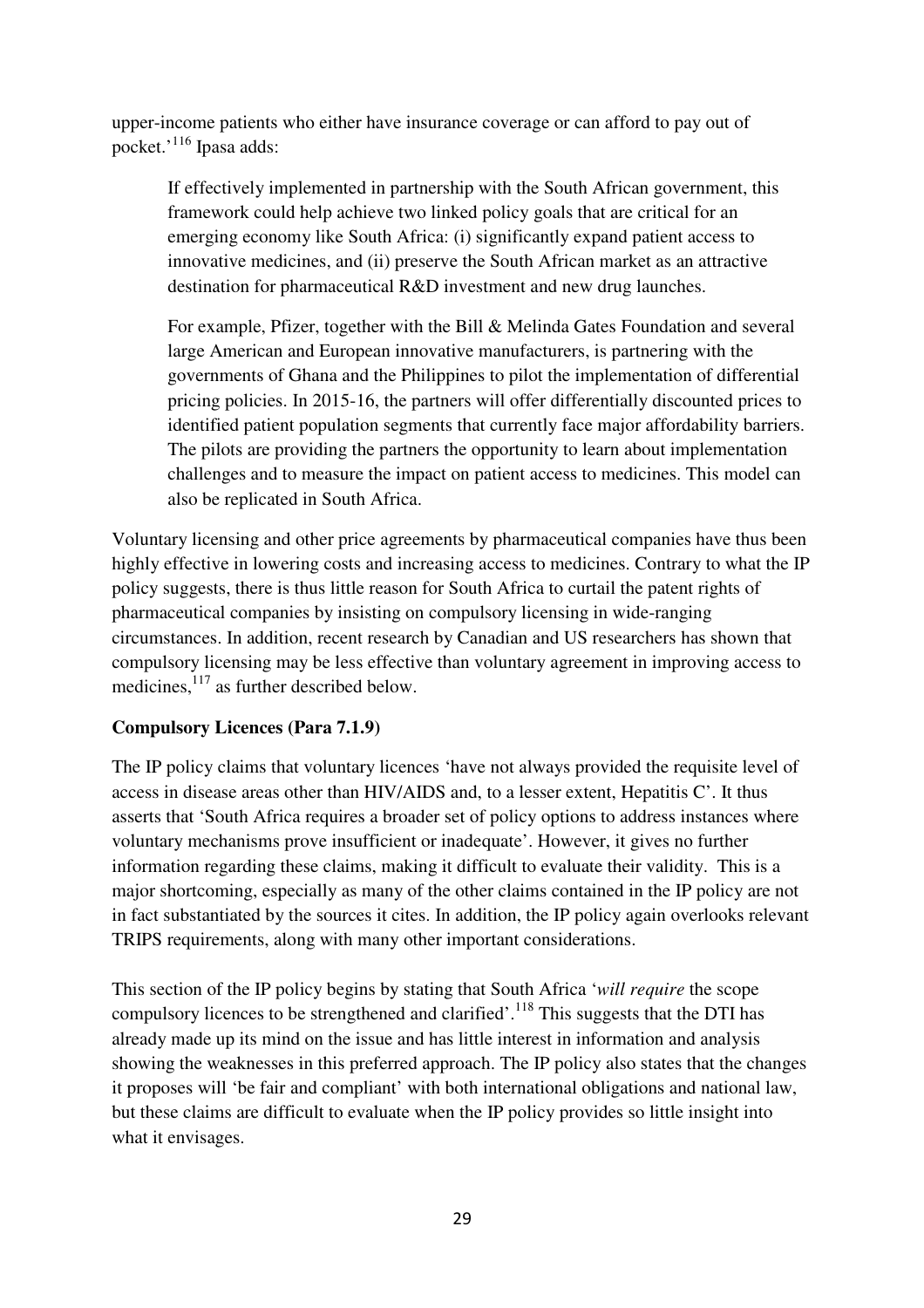As the 2017 document suggests, the DTI's key objective is to make much greater use of compulsory licences. Compulsory licences are different from voluntary ones because, as their name suggests, they give licensees the right to exploit patented products without the consent of the patent holder. Compulsory licences thus erode patent protections against the inventor's will.

South Africa's Patents Act already allows the issuing of compulsory licences, but solely to counter the 'abuse' of patent rights, as further described below. These licences must also be granted by the patents commissioner, who also decides on the royalties payable. Relevant factors in this determination (according to the Patents Act) are 'the research and development' (R&D) undertaken by the patent holder, as well as the terms and conditions 'usually stipulated' in voluntary licence agreements. The IP policy sees these provisions as too limiting, and seeks to make compulsory licences both easier and cheaper to obtain.

The IP policy acknowledges that 'the TRIPS Agreement sets specific conditions for the use of compulsory licences'. However, it makes no attempt to set out what these conditions are. Instead, it simply refers to the Doha Declaration on TRIPS and public health, stressing that this gives member states 'the right to grant compulsory licences and the freedom to determine the grounds upon which such licences are granted'. As this wording shows, the Doha Declaration simply confirms that compulsory licences – which patent law both in South Africa and elsewhere has always permitted to counter the abuse of patent rights – may now also be granted where increased access to medicines is needed to counter conditions of 'national emergency or extreme urgency'.<sup>119</sup>

Contrary to what the IP policy suggests, the Doha wording does not give member states the freedom to decide for themselves *the terms* on which compulsory licences are to be granted in the health context. The Declaration confirms that TRIPS flexibilities may be 'used to the full<sup> $120$ </sup> in countering health needs of 'extreme urgency', but it does not say that members may go beyond these flexibilities. In addition, though the Declaration reflects international concern about the need to increase access to medicines in circumstances of this kind, it further stresses that 'intellectual property protection is important for the development of new medicines'. This balanced approach is also consistent with the wider Doha Ministerial Declaration of 20<sup>th</sup> November 2001, which speaks of the need to 'promote both access to existing medicines and research and development into new medicines'.<sup>121</sup>

What Article 30 of TRIPS provides is thus very important. This Article does indeed allow 'limited exceptions' to the exclusive rights conferred by a patent. However, it also says that such exceptions must not 'unreasonably conflict with the normal exploitation' of a patent or 'unreasonably prejudice the legitimate interests of the patent owner, taking into account the legitimate interests of third parties'.<sup>122</sup> These requirements are mandatory and cannot simply be overlooked.

Article 31 of TRIPS further requires that patent holders be paid 'adequate remuneration', taking into account 'the value of the authorisation'. It also says that compulsory licences may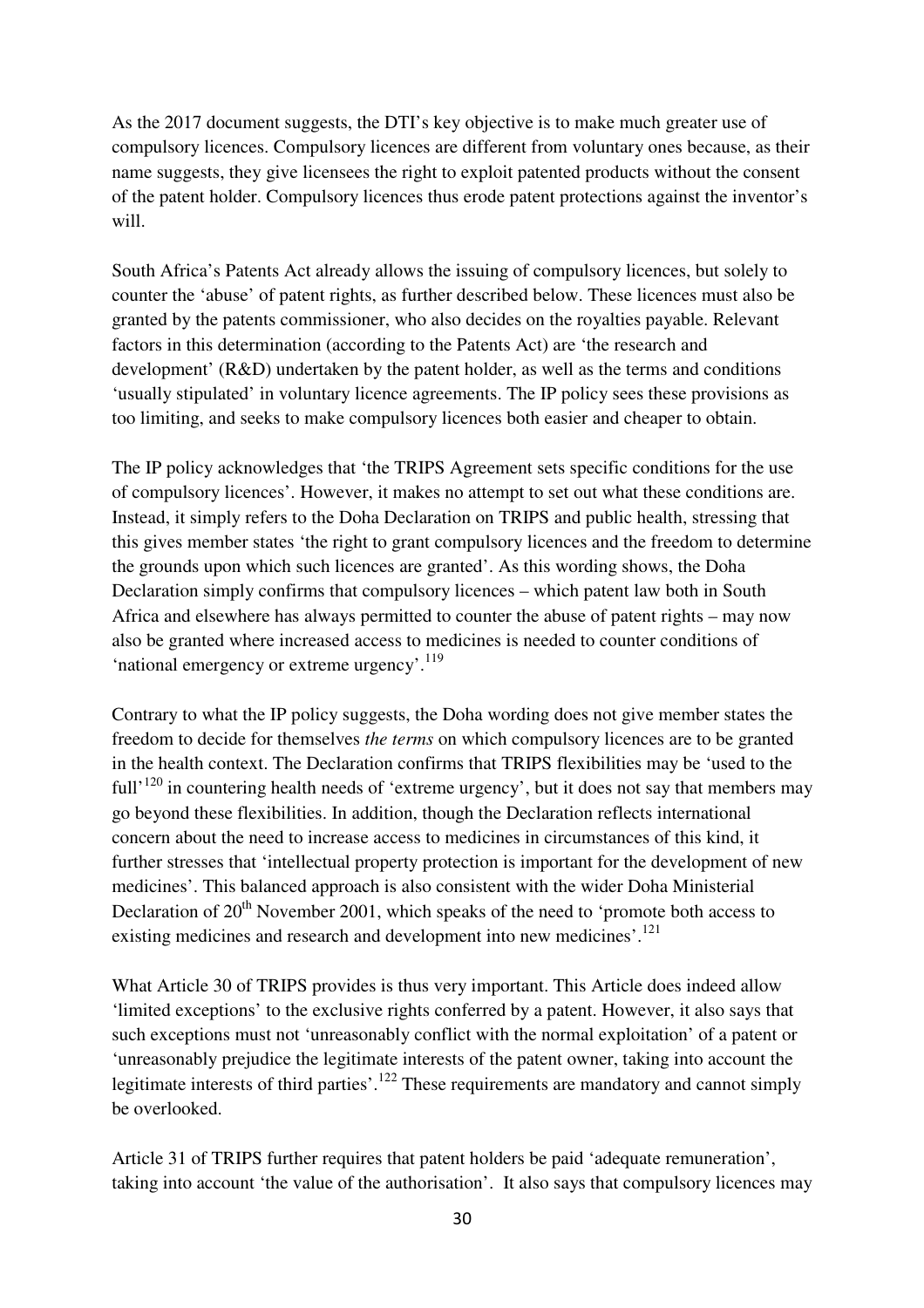be granted only if 'the proposed user has made efforts to obtain authorisation from the right holder on reasonable commercial terms and conditions and that such efforts have not been successful within a reasonable period of time'. (This requirement may, however, be waived in cases of 'public non-commercial use', see *Government use*, below.) Article 31 also lays down various further requirements, as further described in IP and Competition Law, below.<sup>123</sup>

The UNDP article nevertheless suggests various ways in which these binding requirements might be circumvented. It proposes the introduction of new rules stating that a compulsory licence *must* be issued if negotiations on a voluntary agreement have not succeeded within a set period (say, 60 days) and if the patent holder has rejected mooted royalty payments (set, say, at 3% of the price of the copied product.)

The UNDP article claims that this regulatory framework would be in keeping with TRIPS, but this overlooks the clear wording of Article 31. Among other things, such limited royalty payments would not offer the patent holder 'reasonable commercial terms'. Moreover, when TRIPS says that 'adequate remuneration' should reflect 'the value of the authorisation', this does not mean that royalties may be based on the price of the copied products. Rather, it means that royalties must take into account the full market value of the patent the compulsory licensee is being permitted to use.

The DTI's 2016 framework did not directly endorse the proposals in the UNDP article, perhaps because these are so clearly inconsistent with TRIPS. Instead, it called for 'the provision of guidelines that could assist parties to achieve timely conclusion of the voluntary licence negotiations that are mandatory in certain cases'. The IP policy is similar but even less forthcoming as to what it intends. It also refers to the need for 'guidelines to be introduced', but is silent as to what these guidelines might contain.<sup>124</sup> This suggests that the DTI has become more wary of overtly proposing changes which are clearly contrary to TRIPS, even though it still plans to proceed with much the same ideas.

Attempting to coerce patent holders into granting compulsory licences in the manner suggested in the UNDP document is clearly contrary to Articles 30 and 31 of TRIPS. Trying to peg royalty fees at some 4% of the price of copied products would also be a breach of TRIPS. In addition, unreasonable conduct of this kind would deter innovator companies from embarking on the lengthy and costly process of developing new medicines to treat disease. It would thus undermine the careful balance between access and innovation which the Doha Declarations seek to draw. At the same time, compulsory licensing cannot overcome other important barriers to access, including the often poor quality of delivery in South Africa's public health-care system.

Against this background, it is worth considering how effective compulsory licences have proved in practice in reducing medicine prices and improving access to treatment. As Ipasa's 2016 submission points out, a recent comprehensive study shows that the compulsory licensing of ARVs 'typically *does not result in lower prices* for medicines compared with international procurement programmes and other alternatives'.<sup>125</sup>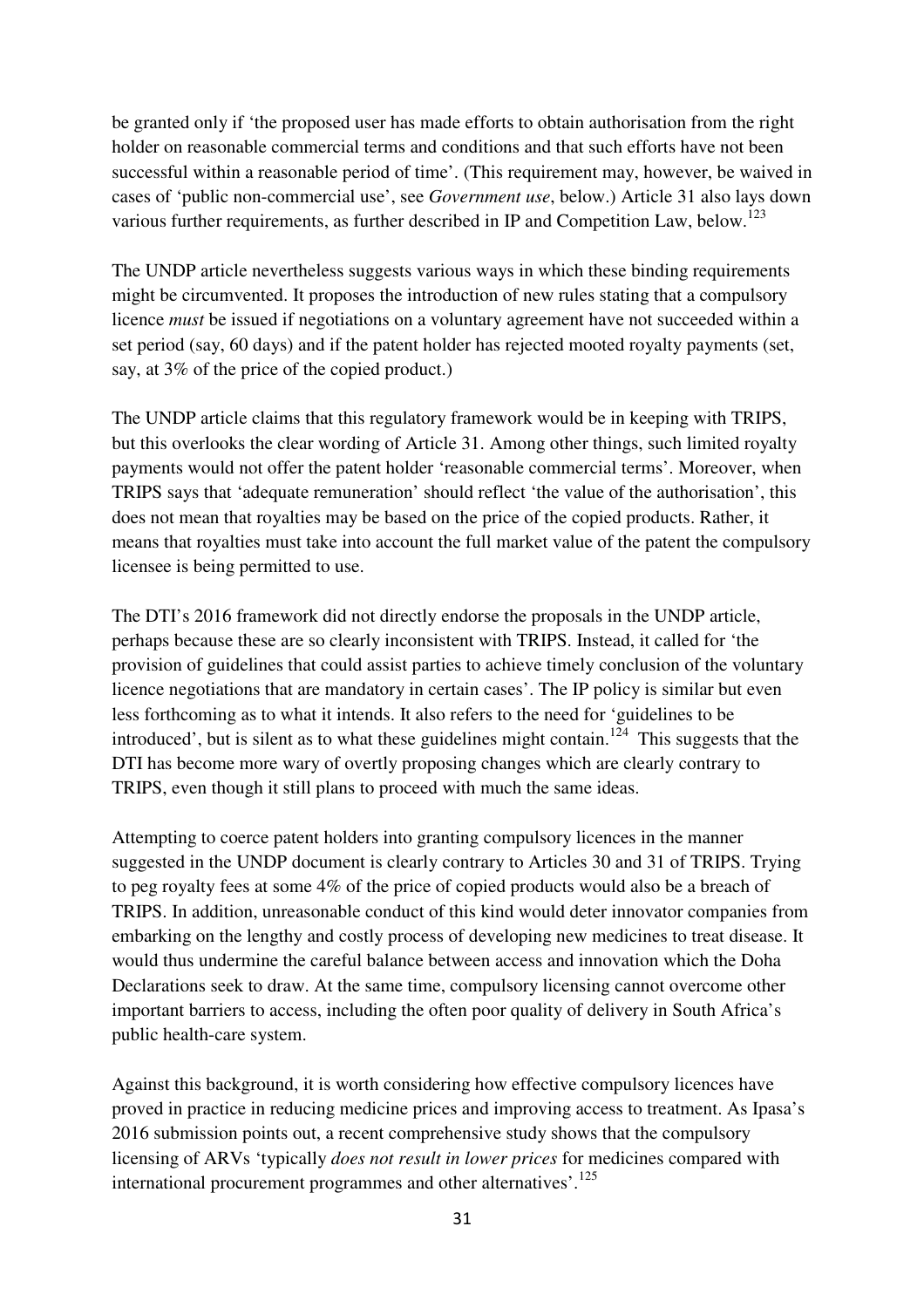In this analysis, published in the peer-reviewed journal *Health Affairs* in 2015, Canadian and US researchers Read Beall, Randall Kuhn and Amir Attaran constructed a database of compulsory licensing activity for ARVs. They then compared the prices attained through compulsory licensing against those in the World Health Organisation's global price reporting mechanism and the price and quality reporting tool of the Global Fund to Fight AIDS, Tuberculosis, and Malaria. The authors found that 'compulsory licence prices exceeded the median international procurement prices in 19 of the 30 case studies, often with a price gap of more than  $25\%$ <sup>'.126</sup>

(Opponents of this study have criticised its methodology, but nevertheless indirectly support its findings on comparative prices. Under Article 31 of TRIPs, products made under compulsory licence can generally be sold only within the domestic market, which may be small. By comparison, agreements brokered by the Global Fund, for instance, often cover a large number of developing countries. The size of this market provides economies of scale and makes it feasible for pharmaceutical companies to reduce drug prices substantially. These agreements have also been entered into without the threat of easy compulsory licensing, raising questions as to how much this spur to action is required.)<sup>127</sup>

As the Beall, Kuhn and Attaran study also shows, compulsory licensing cannot address a range of other practical problems. Writes Ipasa: 'For example, after India granted a compulsory licence to Natco to produce a generic version of Bayer's cancer drug Nexavar, the price for that generic version – \$178 per month – remained inaccessible to two-thirds of the Indian population, who live on \$60 a month. Bayer, on the other hand, has a comprehensive patient access programme aimed at reaching those patients who cannot afford the medicine at any price. The issuance of compulsory licences in India has thus done little to address India's access to medicines problem. When Brazil issued a compulsory licence for an antiretroviral treatment in 2007, it took the local manufacturer two years to launch production of a generic version. A study by two Indian academics [also] finds that compulsory licences issued across countries have had no impact on health outcomes.<sup>'128</sup>

The IP policy ignores these practical considerations. Instead, it seems determined to make widespread use of compulsory licences, despite what TRIPS says and regardless of the many other weaknesses in this approach. Though it says little about what it plans to do, it provides some more detail of its proposals in two related spheres: the issuing of compulsory licences for government use, and the extent to which medicines made under compulsory licence may be exported.

# *Compulsory licences for government use (para 7.1.9.1)*

Though prior negotiation is generally needed before a compulsory licence can be issued, Article 31 of the TRIPS Agreement says that this requirement may be waived by a member state 'in cases of public non-commercial use'.<sup>129</sup> According to the IP policy, the current Patents Act goes beyond what Article 31 requires by obliging ministers of state to enter into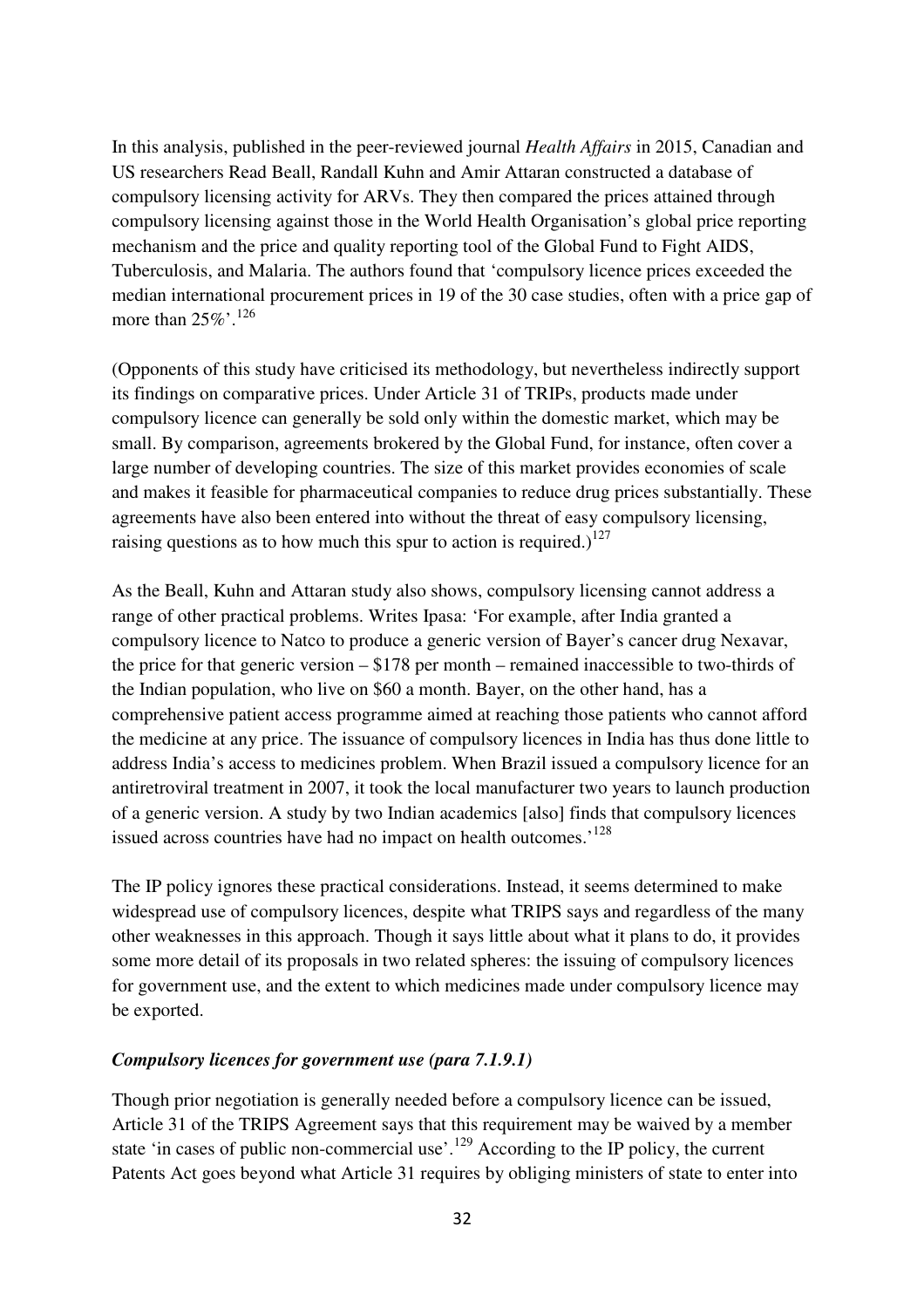'prior negotiations' before a licence for government use can be issued. The IP policy also criticises the statute for 'imposing adversarial litigation proceedings in the event a patentee does not agree to the conditions attached to the licence in question'.<sup>130</sup>

This description of the Patents Act is again misleading. What the relevant provision (Section 4 of the Patents Act) in fact says is that 'a minister of state may use an invention for public purposes on such conditions as may be agreed upon with the patent holder, or in default of such agreement, on such conditions as are determined by the patents commissioner on application by the minister and after hearing the patent holder'.<sup>131</sup>

The criticisms of these provisions in the IP policy echo those earlier contained in the UNDP article. This document also condemned the need for 'potentially lengthy and expensive court proceedings', and recommended that South Africa take advantage of the Article 31 flexibility allowing the issuing of compulsory licences without prior negotiation 'in cases of public noncommercial use'.<sup>132</sup>

The UNDP article thus urged that the Patents Act be amended so as to allow the government to use any patented invention 'after a fixed period of unsuccessful voluntary negotiations' and 'subject to the determination of adequate royalties after the fact'. The DTI's 2013 draft policy document added that no compensation for expropriation would be payable to the patent holder in these circumstances, as the patent holder would still retain its patent. Said the 2013 document: 'The compulsory licence does not deprive [the patent holder of] ownership...rights over protected IP. It is just an exception to the exclusive right. This is the reason why it is not treated as direct expropriation.<sup>133</sup>

The 2016 IP framework was less overt in explaining its proposals. Instead, it simply stated that the requirements in the Patents Act 'may cause unwarranted delays and should be reviewed'. The present IP policy is careful not to speak of uncompensated expropriation or to spell out exactly what the DTI envisages. It also acknowledges that 'any proposal for government use in South Africa must be line with procedural fairness requirements in South African law'.<sup>134</sup>

Procedural fairness is, of course, important. But so too is substantive fairness and the content of South Africa's obligations under TRIPS. Any compulsory licence, even one for public non-commercial use, must comply with Article 30 of TRIPS. It must thus be a 'limited exception' to the patent holder's exclusive rights, it must not 'unreasonably conflict with the normal exploitation of the patent', and it must not 'unreasonably prejudice the legitimate interests of the patent holder, taking account of the legitimate interests of third parties'.<sup>135</sup>

The IP policy also claims that 'the scope of government use may extend beyond public, noncommercial use'.<sup>136</sup> It thereby suggests that the Article 31 flexibility applies to governmental use of any kind. However, it makes no attempt to substantiate this view. It also ignores the distinction between public non-commercial and other governmental uses which the TRIPS Agreement plainly draws.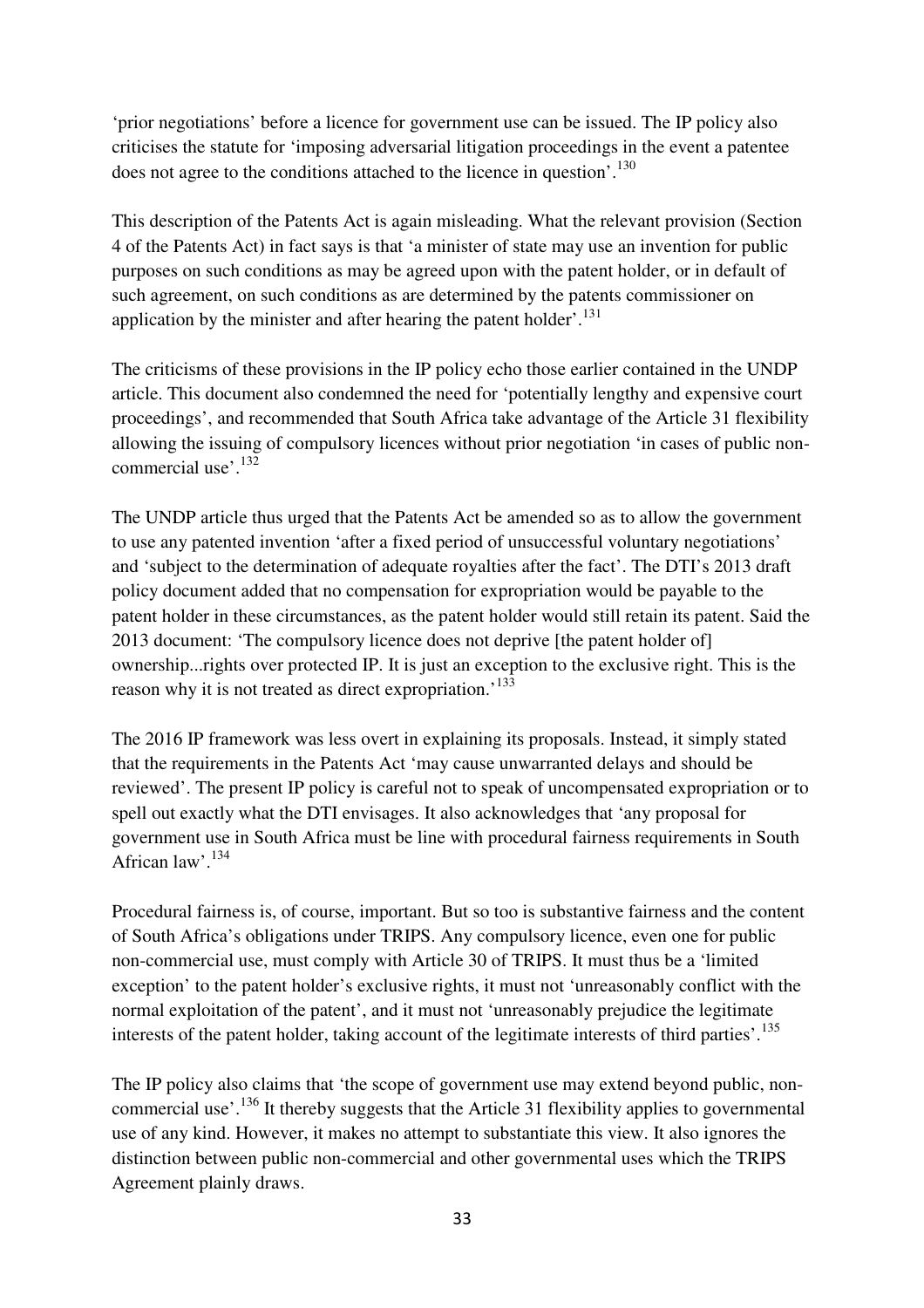The TRIPS Agreement does not attempt to define 'public non-commercial use',<sup>137</sup> perhaps because it sees the clause as self-explanatory. It does, however, distinguish between this and other 'use by government', to which the normal rules regarding compulsory licences clearly apply.<sup>138</sup> The activist view, seemingly echoed in the IP policy, is that any governmental use will fit within 'public non-commercial use' – but this interpretation is unconvincing.

Moreover, if the aim behind the IP policy is to empower the government to acquire compulsory licences over ARVs and other medicines and then authorise their use by a state pharmaceutical company charged with manufacturing generic copies for sale both in South Africa and abroad, it is doubtful whether this would count as 'non-commercial' use. For patents outside the health sector, any claim of this kind would be even more difficult to sustain.

# *Compulsory licences for export (para 7.1.9.2)*

The normal rule under Article 31 of the TRIPS Agreement is that products made under compulsory licence must be used 'predominantly for the supply of the domestic market'.<sup>139</sup> However, as the UNDP article has pointed out, if South Africa is to build up an extensive local pharmaceutical industry producing a number of affordable generic medicines, it is vital that it should be able to sell not only into the country's relatively small domestic market but also into foreign ones. As the article puts it: 'The lack of a [domestic-use] restriction could result in a significant drop in prices, as licensees could achieve economies of scale by manufacturing for both South African and foreign markets.' <sup>140</sup>

The UNDP article sees two ways of bypassing the normal TRIPS constraint on exports. It notes, first, that this constraint falls away where a patent holder has 'abused' his patent and then assumes that such abuse is a form of anti-competitive conduct. On this basis, it further assumes that the export restriction will fall away wherever anti-competitive conduct can be shown.

Second, the UNDP article argues that the usual constraint on exports can be circumvented to a significant extent under the 30 August Decision of the General Council of the WTO. The IP policy implicitly endorses this view. However, the 30 August Decision has a limited ambit and cannot easily be used to justify any large-scale exports of generic medicines made in South Africa under compulsory licences.

The 30 August Decision was adopted in 2003, under paragraph 6 of the Doha Declaration on TRIPS and Public Health. It seeks to make it easier for countries which lack their own manufacturing capacity to import generic medicines which have been produced under compulsory licence elsewhere. However, various conditions must be met before these imports are allowed. Importing countries must notify the TRIPS Council that they lack manufacturing capacity in the pharmaceutical sector, or face situations of national emergency or extreme urgency, or require particular products for public non-commercial use. They must also 'specify the names and expected quantities of the products needed'.<sup>141</sup>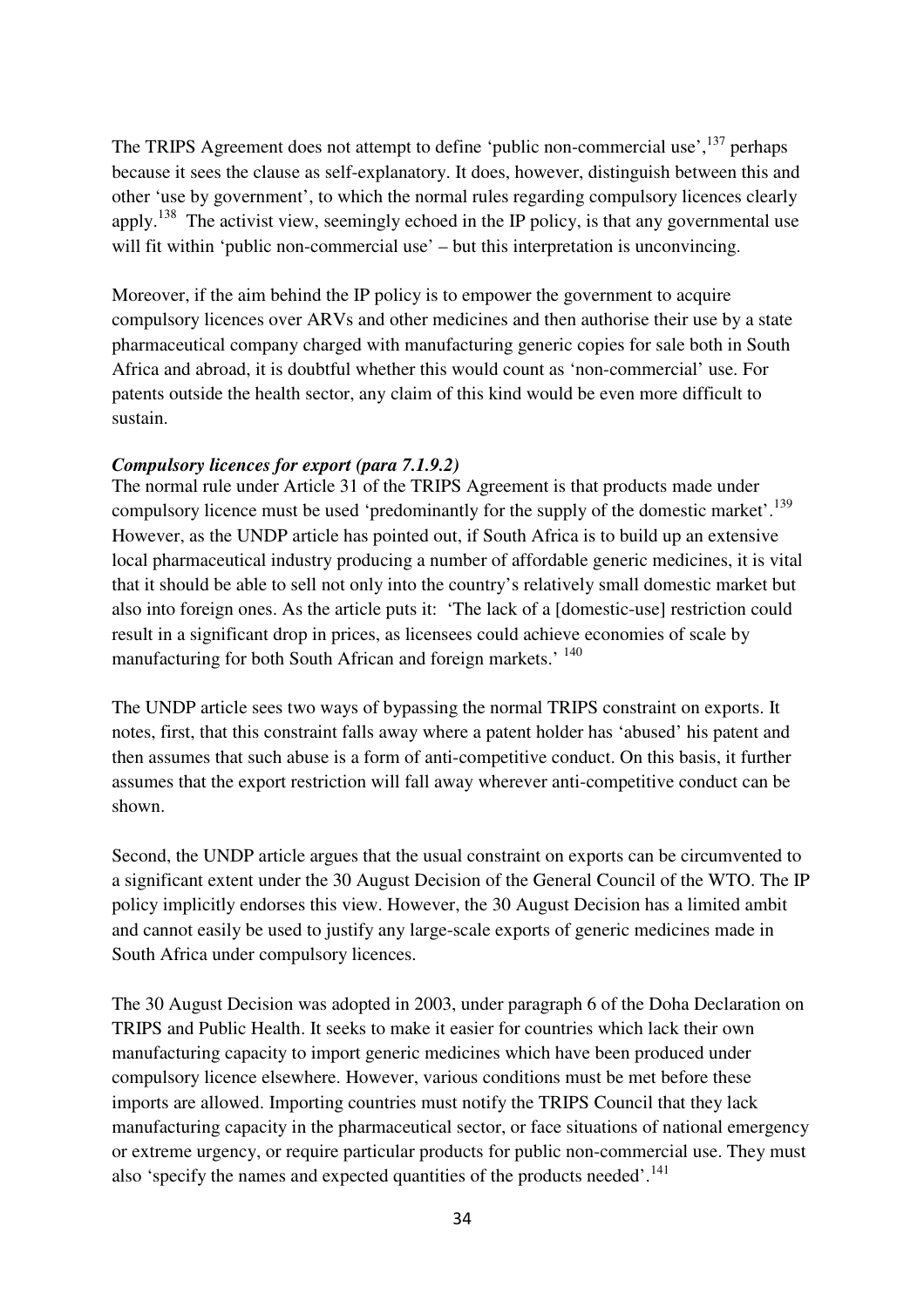Exporting countries may supply only the quantities needed, and must use special packaging or apply 'special colouring or shaping to the products themselves' to help prevent these medicines being diverted to other markets. They must also notify the TRIPS Council of the countries and the products they are supplying. In addition, if a country wants to export to more than one country, it must apply for separate compulsory licences for each separate order. Moreover, the TRIPS requirement of prior negotiations with the patent holder is not waived, and must be met in both the importing and the exporting countries.<sup>142</sup>

The limitations in the 30 August Decision are clearly intended to prevent the waiver from being abused. Developing countries have complained about the practical difficulties in meeting the conditions, which prompted further discussions on the issue by the TRIPS Council in 2010. As yet, however, the 30 August Decision remains in place. Since January 2017, moreover, its terms have been directly incorporated into the TRIPS Agreement, as twothirds of member states have now endorsed them. The 2003 limitations on exports are thus binding and cannot simply be ignored.

The 30 August Decision also provides a broad export waiver for all countries which belong to a regional trade agreement, provided that half of its members are least developed nations. In these circumstances, a generic medicine produced under a compulsory licence in one country may be exported to all other members of the regional association which 'share the health problem in question'. This is particularly relevant to the 15 members of the Southern African Development Community (SADC), as eight of them (more than half) are recognised by the United Nations as 'least developed' nations.<sup>143</sup>

Under these provisions, as the UNDP article points out, South Africa could export generic ARVs manufactured here to all SADC members sharing the same health problems. All that South Africa need do to benefit from this general waiver is to amend the Patents Act to incorporate the 30 August Decision.<sup>144</sup> This argument is well-founded, but the SADC market is a relatively small one and would probably not be capable of sustaining the expanded pharmaceutical industry the DTI seeks.

To circumvent this problem, the UNDP article claims that South Africa is entitled to export generics beyond the SADC region irrespective of what 30 August Decision might say. However, it fails to explain the basis for this view, simply asserting that South Africa may 'choose' whether or not to operate within the 30 August constraints. The UNDP document also urges that the export 'procedure should not be made more cumbersome than necessary', saying: 'Thus, for instance, South Africa could set a fixed time after which voluntary negotiations are deemed to have been unsuccessful (say, 30 days), and waive the requirement of prior negotiations altogether where the importing country has issued its compulsory licence under a situation of emergency, extreme urgency, or for government use'.<sup>145</sup> On this basis, says the article, a generic ARV manufactured in South Africa under a compulsory licence could be exported to any country which either also confronts a severe HIV/AIDS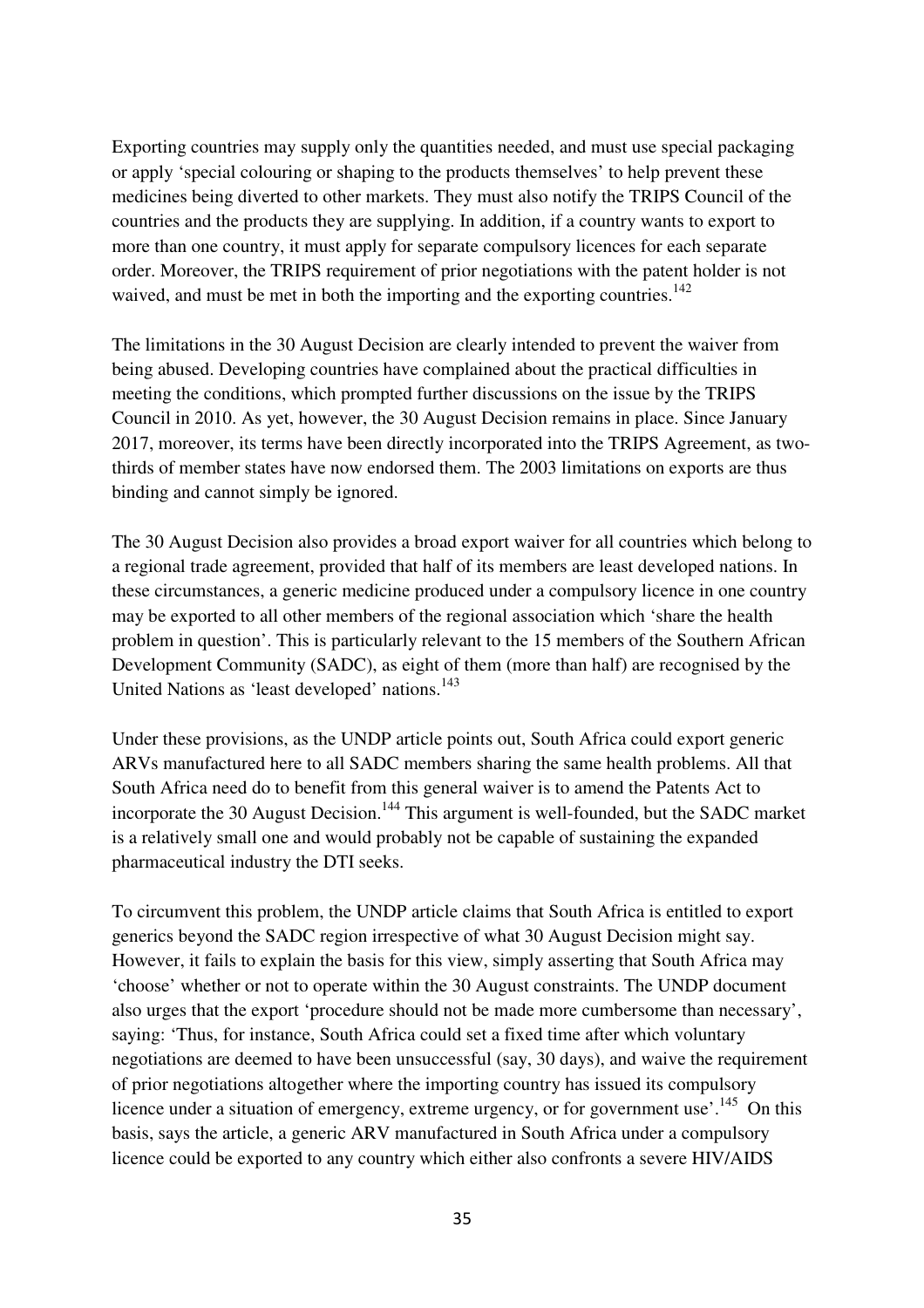pandemic or has issued a compulsory licence allowing government use of the patented product in issue.

However, if South Africa were to follow these recommendations, it would clearly be in breach of the 30 August Decision and other aspects of the TRIPS Agreement. These treaties simply do not allow the untrammelled export of generic medicines produced under compulsory licence in South Africa in the way the UNDP article envisages.

Like the earlier IP framework, the current IP policy brushes over these issues, instead simply noting that South Africa has already 'ratified the Paragraph 6 system' or 30 August Decision. It is silent on whether it plans to try and push ahead with the proposals set out in the UNDP article. Instead, it merely states that the government is 'cognisant of the…limitations' in the exports that are allowed. It also speaks of 'engaging stakeholders to find ways of ensuring that implementation is simplified as much as possible'.

# **IP and Competition Law (Para 7.1.10)**

The 2016 IP framework gave various important pointers as to how the DTI hoped to use competition law to widen the scope for compulsory licensing. It clearly envisaged that, in instances of anti-competitive conduct, compulsory licences could be granted without prior negotiation with patent holders – and without having to comply with the export restrictions in TRIPs and the 30 August Decision. The IP policy is more vague, simply stating that 'competition law and policy have, in the recent past, been applied to cases involving IP and the public interest'. Against this background, it says, 'a joint effort is recommended, along with the Competition Commission, to clarify the remit and scope of the intersection between competition law and IP'.<sup>146</sup>

Most of what the IP policy goes on to say is too vague to provide any real insight into the DTI's intentions. The document does, however, state: 'The TRIPS Agreement gives members the scope to use competition policy as an instrument to facilitate access to medicines. Article 8 on its own, and in particular, read through the interpretative lens of the Doha Declaration on TRIPS and Public Health, empowers WTO members to take measures aimed at restraining anti-competitive practices. Both competition law and patent law together can be used to implement competition-related TRIPS flexibilities and advance consumer welfare.<sup>'147</sup>

To understand what this vague wording is likely to mean, it is necessary to refer back to the 2016 IP framework and to examine more closely what the current Patents Act, the TRIPS Agreement, the Doha Declaration, and relevant principles of competition law in fact require.

#### *The 2016 IP framework*

According to the IP framework, Article 31(k) of TRIPS 'allows members to use compulsory licensing as a remedy to anti-competitive practices'. This Article also allows 'such licences to be issued without complying with a number of TRIPS conditions, most notably: prior negotiation with patent holders…and the requirement of being predominantly for domestic use'. The IP framework criticised the compulsory licensing provisions in South Africa's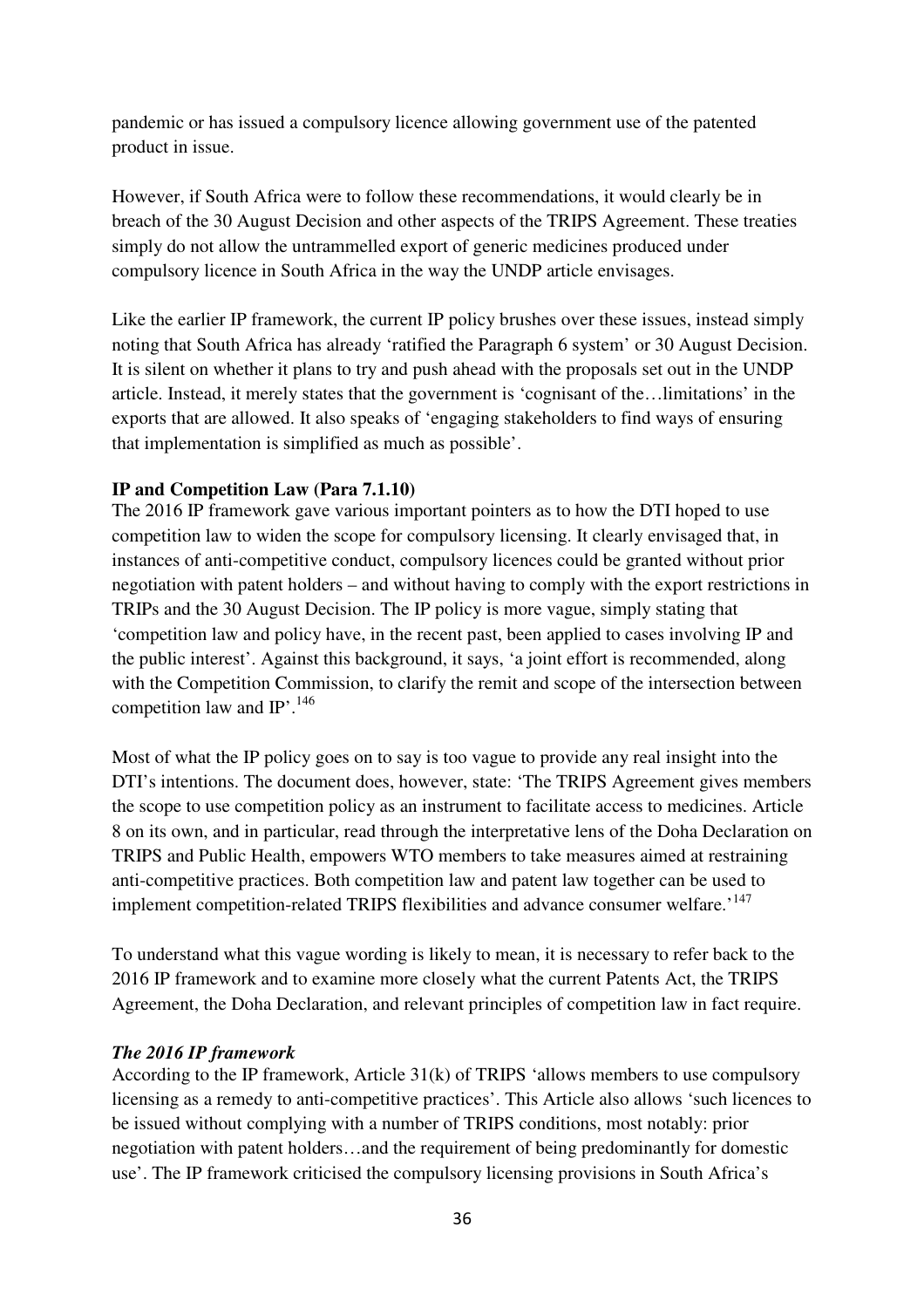Patents Act for 'not taking full advantage of TRIPS flexibilities'. It also claimed that 'the judicial process provided by the Patents Act is, in general, more cumbersome than required in TRIPS,...particularly [as regards] Article  $31(k)$ <sup>'.148</sup>

The IP framework thus sought 'a more streamlined administrative process for the issuing of compulsory licences'. It also suggested that 'guidance be introduced as to which practices would be considered anti-competitive', saying this could be done either 'by way an amendment to the Patents Act' or through 'guidelines'.<sup>149</sup> (Guidelines would presumably be introduced via regulation, outside the ambit of the normal legislative process, and may thus be the option that the DTI prefers.)

To understand the significance of these proposals – which the current IP document still seems intent on pursuing – some background information on the Patents Act and the TRIPS Agreement is needed.

# *Compulsory licences under the Patents Act and the TRIPS Agreement*

Section 56 of the Patents Act already empowers the patents commissioner to grant compulsory licences. However, this can be done solely to counter four types of 'abuse' by patent holders, these being:<sup>150</sup>

- failure adequately to 'work' (or exploit) an invention in South Africa within three years of a patent being granted, provided 'there is no satisfactory reason for such nonworking';
- providing insufficient supply to meet demand on reasonable terms;
- refusing to grant a licence on reasonable terms, where this is 'prejudicing' the country's trade, industry, or agriculture and it is thus 'in the public interest that a licence be granted'; and
- charging excessive prices for imported products compared to the prices charged in other countries where the same products are manufactured.

The TRIPS Agreement also allows the granting of compulsory licences. However, it also makes it clear, under Article 30, that these must 'not unreasonably conflict with a normal exploitation of a patent'. In addition, they must 'not unreasonably prejudice the legitimate interests of the patent holder, taking account of the legitimate interests of third parties'.<sup>151</sup>

The TRIPS Agreement further protects patent rights by saying that, where a compulsory licence is granted (including for 'use by the government'), then a number of stipulated provisions 'shall be respected'. As earlier indicated, preliminary negotiations with the patent holder and adequate remuneration are both required. In addition:

- the scope and duration of the [compulsory licence] shall be limited to the purpose for which it was authorised; $152$
- the compulsory licence must be used 'predominantly for the supply of the domestic market';  $^{153}$
- the compulsory licence must be terminated once the circumstances that promoted it 'cease to exist';<sup>154</sup>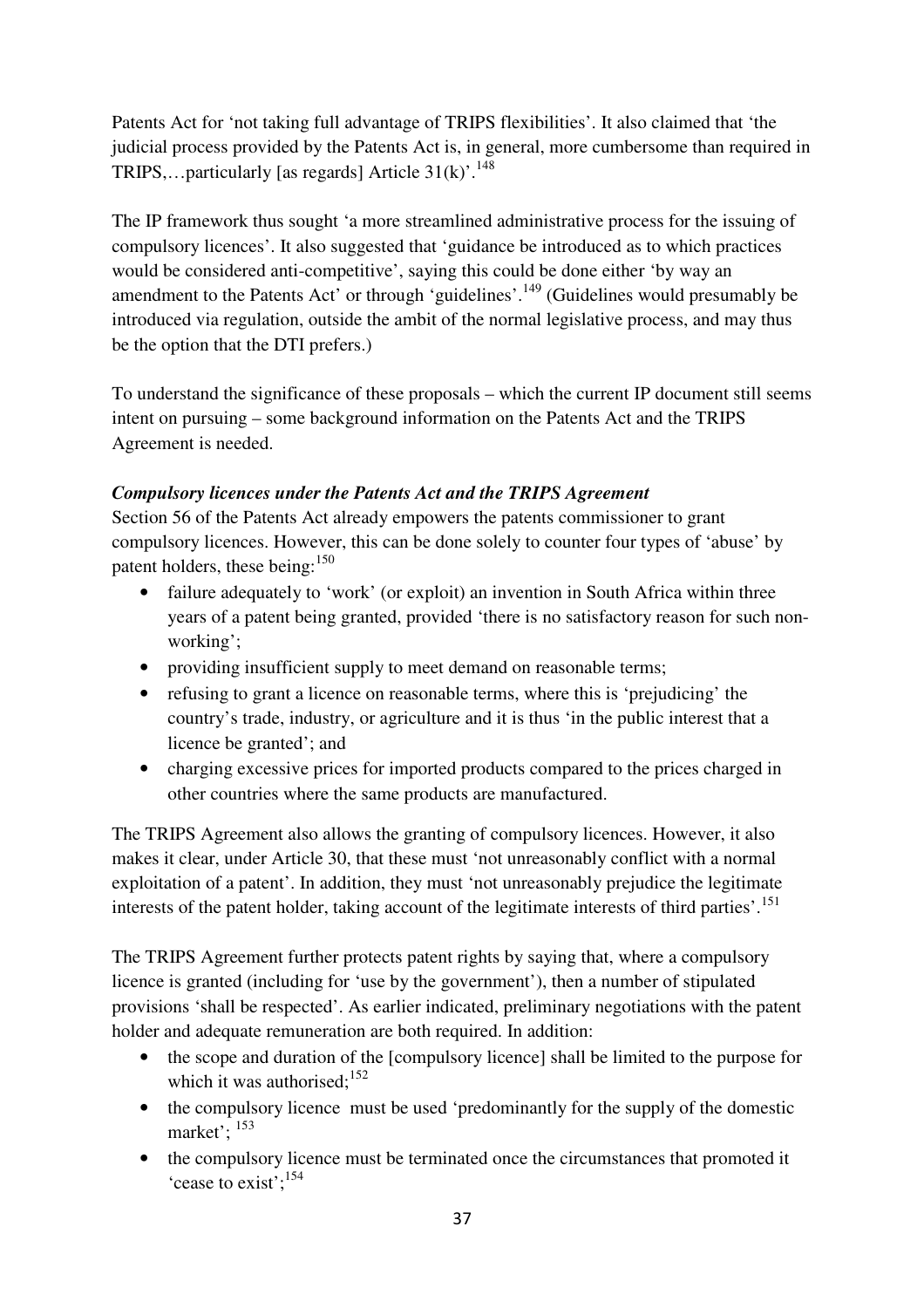- 'the legal validity' of the decision to grant the licence 'shall be subject to judicial review or other independent review'; <sup>155</sup> and
- any decision regarding the remuneration provided to the patent holder must also 'be subject to judicial review or other independent review'.<sup>156</sup>

However, members are 'not obliged to apply' some of these conditions – those dealing with prior negotiation, the scope and duration of the authorised use, and predominantly domestic supply – if the compulsory licence is 'permitted to remedy a practice determined after judicial or administrative process to be anti-competitive'. In addition, 'the need to correct anticompetitive practices may be taken into account in determining the amount of remuneration in such cases'.<sup>157</sup> These provisions have prompted health activists to take a particular interest in the meaning of 'anti-competitive' – and to try and extend this far beyond its normal ambit.

# *The meaning of 'anti-competitive' practices*

Against this background, it is easier to assess what the current IP policy means when it says that 'the TRIPS Agreement gives members scope to use competition policy as an instrument to facilitate access to medicines'. Also important is the document's further claim that 'Article 8 on its own and, in particular, read through the interpretive lens of the Doha Declaration on TRIPS and Public Health, empowers WTO members to take measures aimed at restraining anti-competitive practices'.<sup>158</sup>

Here, however, the IP policy (like the 2016 framework, which it follows verbatim) distorts and misinterprets the relevant TRIPS provisions. Article 8 says that 'appropriate measures…may be needed to prevent the abuse of intellectual property rights by rights holders', but it also stresses that these measures must be 'consistent with the provisions of this Agreement'.<sup>159</sup> In addition, the 'abuse' of a patent right is different from an anticompetitive practice.

An abuse of patent rights, as the Patent Act indicates, typically arises where a patent holder fails to 'work' or exploit the patent for three years after its grant and without having a satisfactory reason for this failure, as described above.<sup>160</sup> This is not an 'anti-competitive' practice, as defined in competition law. The Doha Declaration on TRIPS and Public Health, to which the IP policy misleadingly refers, does not change this reality – especially as that Declaration seeks to promote both access to existing medicines and the development of new medicines through patent protection.

The 2016 IP framework claimed that Article 40 of the TRIPS Agreement gives members 'a large degree of discretion in defining prohibited anti-competitive practices'.<sup>161</sup> The current IP policy omits this claim, perhaps because it is difficult to substantiate. The same thinking nevertheless seems to underpin the 2017 document, which makes it important to understand what Article 40 of TRIPS in fact provides.

Article 40 has a limited ambit, for it deals with the 'control of anti-competitive practices in contractual licences'. It thus applies to voluntary licences and not to compulsory ones. Within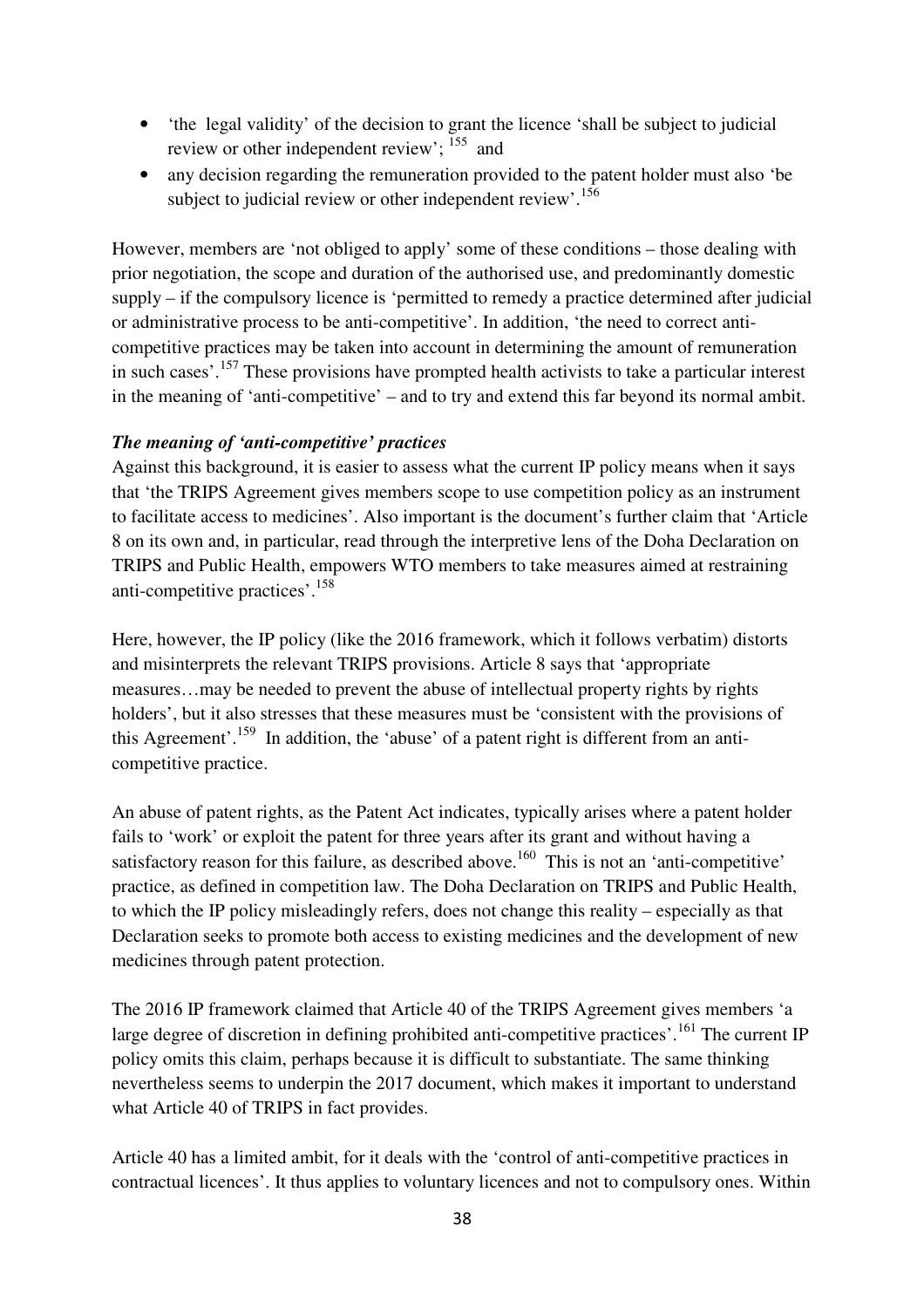the context of these voluntary agreements, it allows member states to 'prevent or control' certain 'licensing practices or conditions that may in particular cases constitute an abuse of intellectual property rights having an adverse effect on competition in the market'. It gives examples of the clauses that might be barred, saying these could include conditions preventing the voluntary licensee from 'challenging the validity' of the patent in issue.<sup>162</sup>

Article 40 thus applies solely to voluntary licences and provides some examples of the contractual clauses that TRIPS might regard as problematic. It certainly does not suggest, as the IP framework indicated and the IP policy may still seek to assert, that countries are free to adopt their own definitions of anti-competitive conduct and then apply them in the very different context of compulsory licensing.

Health activists in South Africa have nevertheless long been seeking to extend the meaning of anti-competitive practices in ways that go far beyond what either TRIPS or established principles of competition law would allow.

The UNDP article urges that the Patents Act be amended to state that the 'abuses' of patent rights which the statute lists in Section 56 (see above) would automatically be identified as 'anti-competitive' practices. It also wants Section 56 tightened up in various ways, so as to expand the conduct that would be 'deemed' uncompetitive – and would thus warrant the granting of compulsory licences without prior negotiation or adequate remuneration. <sup>163</sup> However, such amendments would clearly be contrary to TRIPS. In addition, the 'deeming' clauses proposed overlook the emphasis in TRIPS on any 'abuse' of IP rights having to be 'determined' through judicial or administrative processes, rather than presumed.<sup>164</sup>

The IP policy avoids making any clear proposals, but what it says is fully in line with the damaging ideas in the UNDP article. Moreover, though the current policy document avoids any reference to the *Hazel Tau* case – which the IP framework clearly saw as helping to stretch the normal meaning of anti-competitive conduct – it remains important to set out the many weaknesses in that decision in case the DTI is still seeking to rely on it.

# *The* **Hazel Tau** *case*

Analysis of the *Hazel Tau* case requires an understanding of key provisions in South Africa's Competition Act of 1998. The Competition Act aims, among other things, at 'providing consumers with competitive prices and product choices'. The statute also prohibits firms with 'market dominance' from 'charging an excessive price that harms consumers' or from refusing a competitor access to 'an essential facility' when it is economically feasible to provide this.

Under the Competition Act, 'market dominance' is deemed to exist wherever a business has a 35% share of the market and cannot disprove its market power. In addition, an 'essential facility' is defined as 'an infrastructure or resource that cannot reasonably be duplicated and without access to which competitors cannot reasonably provide [goods or services to] their customers'.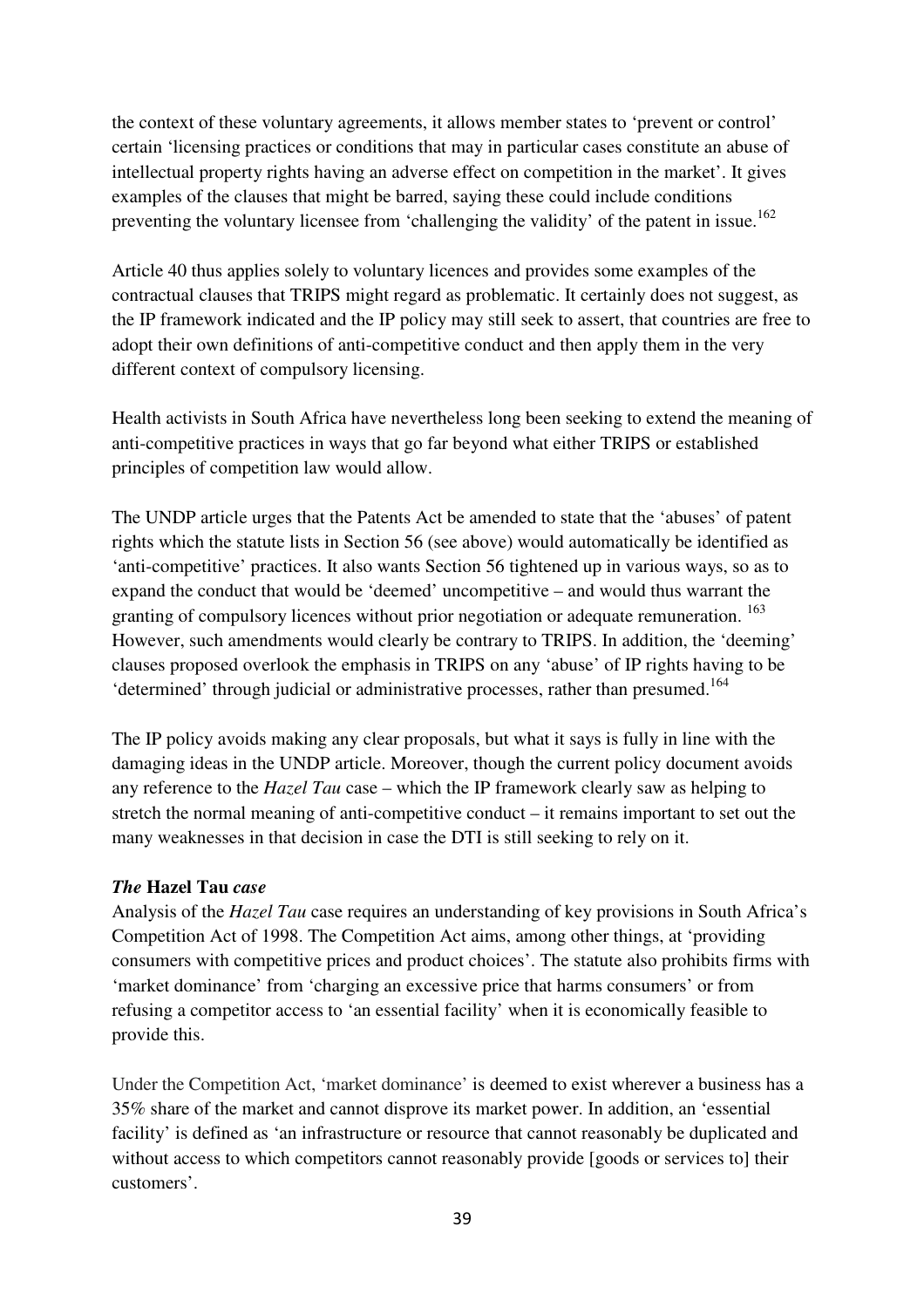Under American anti-trust law, essential facilities include infrastructure such as railway bridges, local electricity transmission networks, and sports stadiums. This is also the usual meaning of the term. However, in the *Hazel Tau* case, the then competition commissioner, Menzi Simelane, re-interpreted the term in an extraordinarily different way.

The case began in 2002, when the Treatment Action Campaign (TAC) and other various other organisations lodged a complaint with the Competition Commission against GlaxoSmithKline and Boehringer Ingelheim. The complainants alleged that, even after allowing for reasonable profits, licensing costs, and R&D expenditure, these firms were charging excessive prices for some of their patented ARVs, which made it difficult for people living with HIV/AIDS to gain access to these medicines.<sup>165</sup>

In 2003 the commission ruled against both companies, saying they had 'abused their dominant position in their respective ARV markets'. It found that the companies had not only engaged in excessive pricing but had also denied competitors access to an 'essential facility'. According to Mr Simelane, this 'essential facility' was the patented formula for their AIDS drugs. This was an extraordinary and unwarranted decision. In response, an editorial in *Business Day* warned that this 'novel' interpretation of competition law would undermine patent protection in South Africa not only in the health sector, but also in all other spheres.<sup>166</sup>

Mr Simelane recommended that the matter be referred to the Competition Tribunal for a confirmation of his ruling. However, the companies avoided these further proceedings – and the additional one-sided and damaging publicity they were likely to generate – by seeking a voluntary settlement. Though they denied contravening the Competition Act and said their AIDS drug prices in South Africa were already among the lowest in the world, they also agreed to issue a total of seven voluntary licences to local firms to either produce or import relevant generics. The royalties payable were fixed at 5% of net sales of the generics. The two companies also granted these licensees permission to sell their generic copies not only in South Africa but also in all other countries in sub-Saharan Africa.<sup>167</sup>

Questions nevertheless remain as to whether Mr Simelane was correct in ruling that GlaxoSmithKline and Boehringer Ingelheim were engaged in 'excessive pricing' when their ARV prices were already among the lowest in the country. In addition, there are doubts as to whether the commissioner's 'novel' interpretation of an 'essential facility' is defensible in the light of competition decisions elsewhere.

Mr Simelane's finding on the 'essential facilities' doctrine contradicts relevant rulings in Europe, which caution that an overly broad approach in this sphere is likely to negate patent rights and undermine innovation. Writes James Turney, research fellow at the Centre of European Law and Politics at the University of Bremen:<sup>168</sup>

Where the intellectual property owner has an objective justification for refusing to allow access to an essential facility, a compulsory licence should not be granted… If a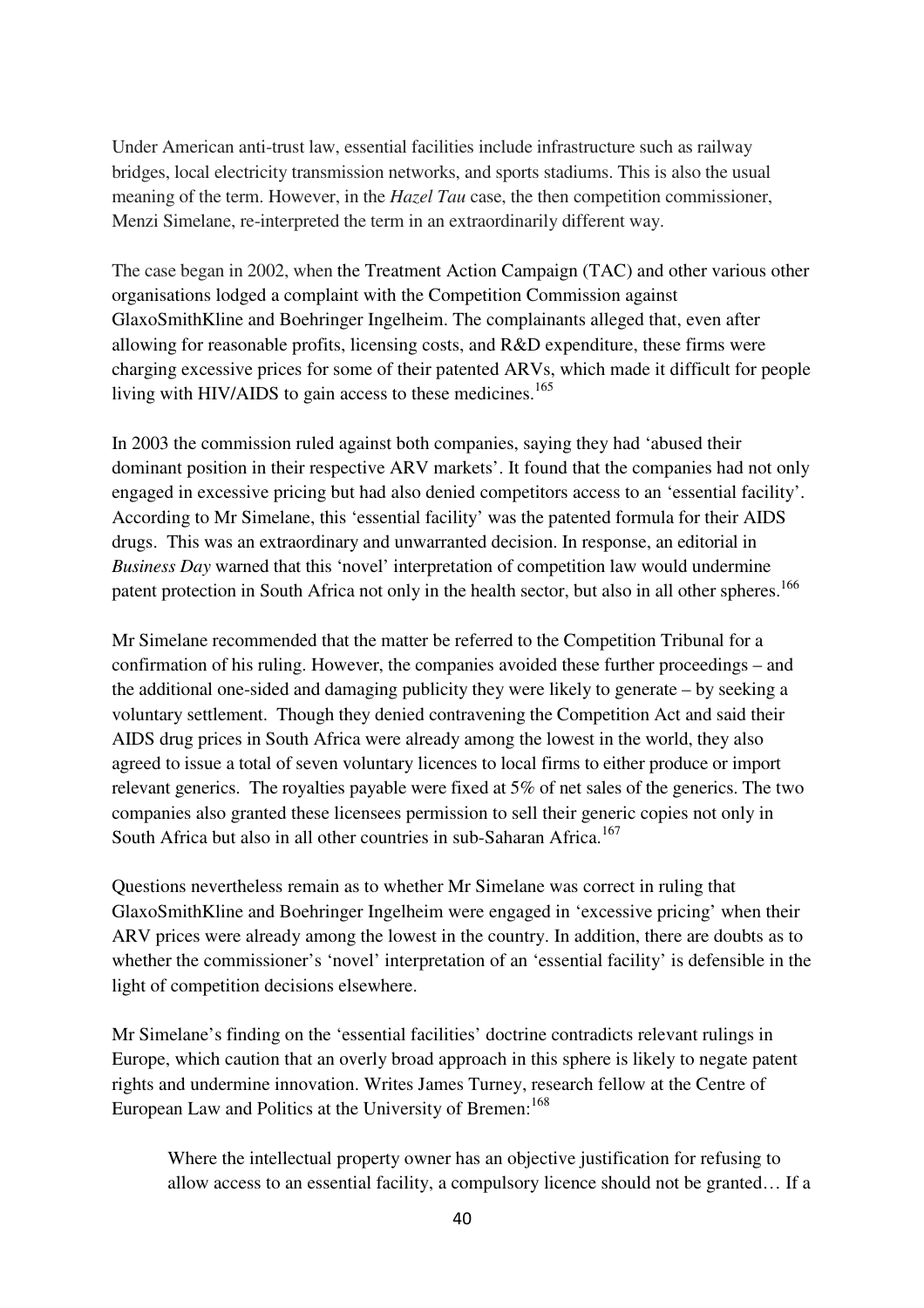licence to a right is granted in most circumstances where a competitor needs access to compete with the rights holder, the advantages associated with intellectual property protection become illusory… Any other interpretation of the essential facilities doctrine would undermine the very substance of an intellectual property right… A broader interpretation of essential facilities also ignores the need to compensate the right holder for the risk undertaken [by him]…. [Moreover,] it is one of the key aims of competition policy to increase innovation.

Given the pharmaceutical companies' decision to settle the dispute, the validity of Mr Simelane's ruling was never put to the test. Had the matter gone to adjudication before South Africa's Competition Tribunal, it is doubtful whether Mr Simelane's ruling would have been upheld. The TAC seems also to have acknowledged this in 2003, when it hailed the settlement reached as 'going well beyond what could conceivably have been won by pursuing the prosecution of the complaint under the Competition Act'.<sup>169</sup>

It is doubtful too if the outcomes of the *Hazel Tau* case would have survived critical scrutiny under the TRIPS dispute settlement mechanisms, had this occurred. For the TRIPS Agreement makes it clear that the 'limited exceptions' to patent rights that it allows must not 'unreasonably conflict with the normal exploitation of a patent', or 'unreasonably prejudice the legitimate interests of the patent holder'. Though TRIPS adds that 'the legitimate interests of third parties must also be taken into account', this last consideration does not outweigh the other two. Moreover, the patent holders here had already taken account of the 'legitimate interests of third parties' by significantly reducing their ARV prices. Despite this, they were penalised in ways that 'unreasonably conflicted' with their patent rights, 'unreasonably prejudiced' their legitimate concerns, and effectively made a mockery of the patent protection that TRIPS requires its member states to provide.

#### *The 2016 IP framework versus the 2017 IP policy document*

The IP framework ignored the fundamental weaknesses in the *Hazel Tau* decision. Instead, it hailed the case as 'a watershed', saying it showed how competition law could be used to strike what it (wrongly) described as 'an appropriate balance between the interests of the creators and users of  $IP$ <sup>'.170</sup>

The IP framework noted that 'few parties have sought to use the provisions of the Competition Act to alleviate the adverse impacts of [patent rights] on…public health'. It blamed this on the costs of litigation, 'the highly technical nature of the requisite analysis' and the fact that the South African market is too small for generic manufacturers to have much interest in pursuing this option. To overcome these obstacles, the IP framework proposed that 'guidelines on IP and competition could be developed'.<sup>171</sup>

The current IP policy, by contrast, avoids any overt endorsement of the *Hazel Tau* decision or clear explanation of the changes it seeks. The risk, however, is that the DTI, in conjunction with the competition authorities, will seek to build on Mr Simelane's flawed decision to expand the meaning of anti-competitive practices. However, this would be inconsistent with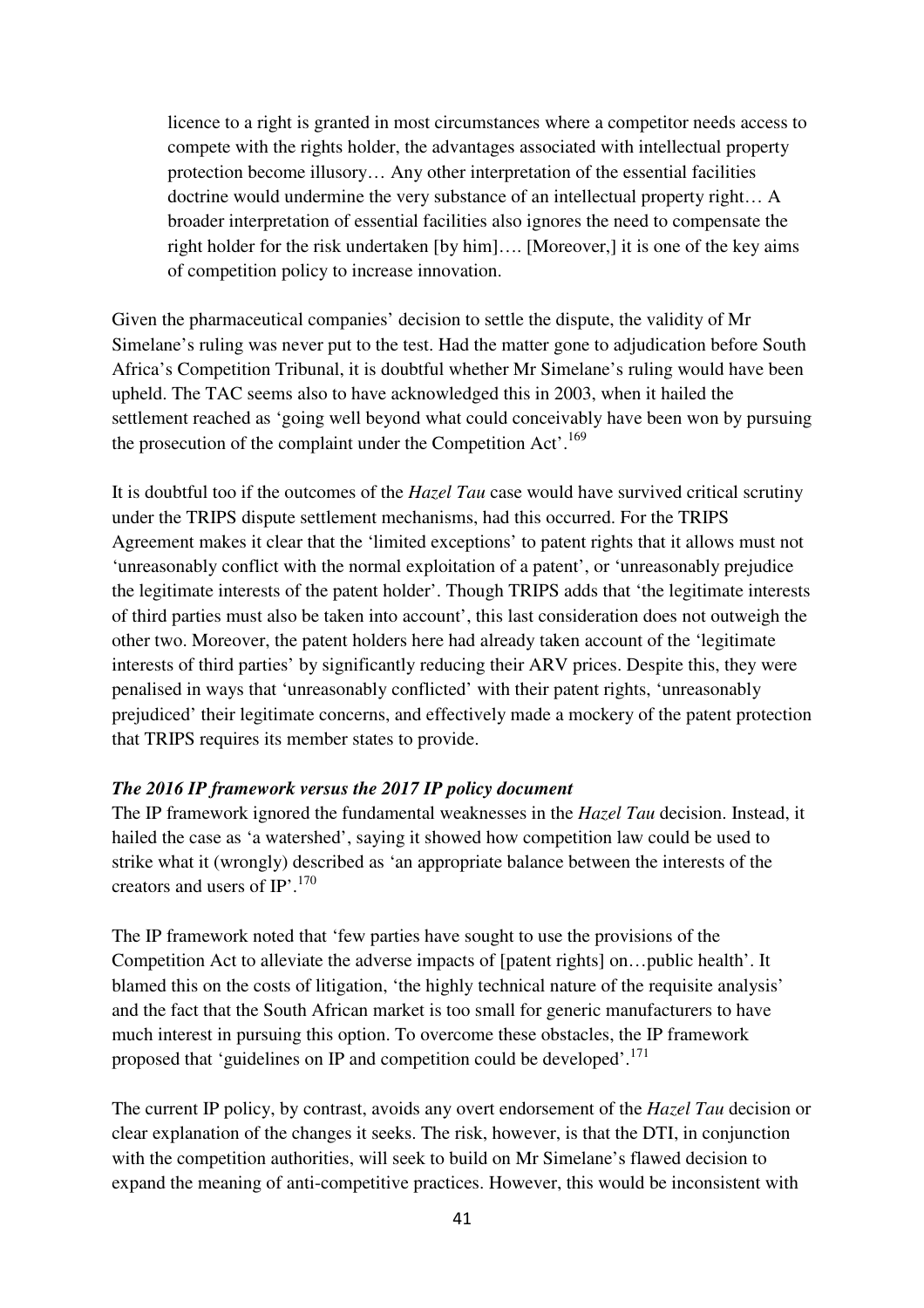the accepted meaning of the 'essential facilities' concept. Granting generic manufacturers compulsory licences whenever patent holders have refused to allow them the use of their patented formulas would also clearly be contrary to TRIPS.

#### **Replacing the patents court with a patents tribunal (see para 7.1.9)**

Under South Africa's Patents Act, compulsory licences may be granted only in limited circumstances. They must also be granted by the patents commissioner and then only after a comprehensive hearing in the patents court. The UNDP article castigates these requirements, saying they make for 'lengthy litigation during which the issuance of a compulsory licence will be delayed'.<sup>172</sup>

The IP policy echoes this approach. It criticises the fact that 'applications for compulsory licences in South Africa are subject to a judicial process before the Commissioner of Patents'. This, it says, makes the 'grant of a compulsory licence subject to the timeframes and expenses that apply to litigation'. Furthermore, it adds, 'this process can be exacerbated and access further delayed, in the event the decision of the Commission to grant a licence is appealed'.<sup>173</sup>

The 2016 IP framework contained precisely the same criticisms. It also went on to claim that 'the TRIPS Agreement does not require the grant of compulsory licences to be made subject to a judicial process'. It thus urged that 'a more streamlined and accessible administrative process should be considered'.<sup>174</sup> The 2017 document again shies away from spelling out what it seeks. However, its wording suggests that the DTI's objective remains essentially the same, for it stresses the need for 'a workable' system of compulsory licensing,<sup>175</sup> which it presumably wants to be shorn of 'the timeframes and expenses' arising from litigation.

The IP policy also echoes the UNDP article, which is again useful in providing an insight into what the DTI may intend. The UNDP document criticises the role of the patent court in adjudicating patent matters. It also castigates the normal rules of civil procedure, as applied in the patents court, saying these make for unnecessary complexities, costs, and delays. It thus recommends that these court proceedings should be replaced by a simplified process, in which decisions on compulsory licences would be made by an 'administrative tribunal'. Such decisions would have to remain subject to court review, as this is required by constitutional rights to administrative justice and access to court. However, the practical value of seeking judicial review could be limited by another new rule, under which the use of a compulsory licence granted by such an administrative tribunal could not be stayed (placed on hold) pending the finalisation of the review.<sup>176</sup>

The DTI's 2013 draft policy document overtly espoused a similar view, saying the 'enforcement of intellectual property is expensive and that judicial systems are under severe strain'. It thus proposed the establishment of a patents tribunal, which would operate outside South Africa's high court and would be responsible for hearing all patent matters. This new tribunal, it said, should not be 'dominated by lawyers' or subject to high court rules, as these make for 'highly technical and legalistic procedures'.<sup>177</sup>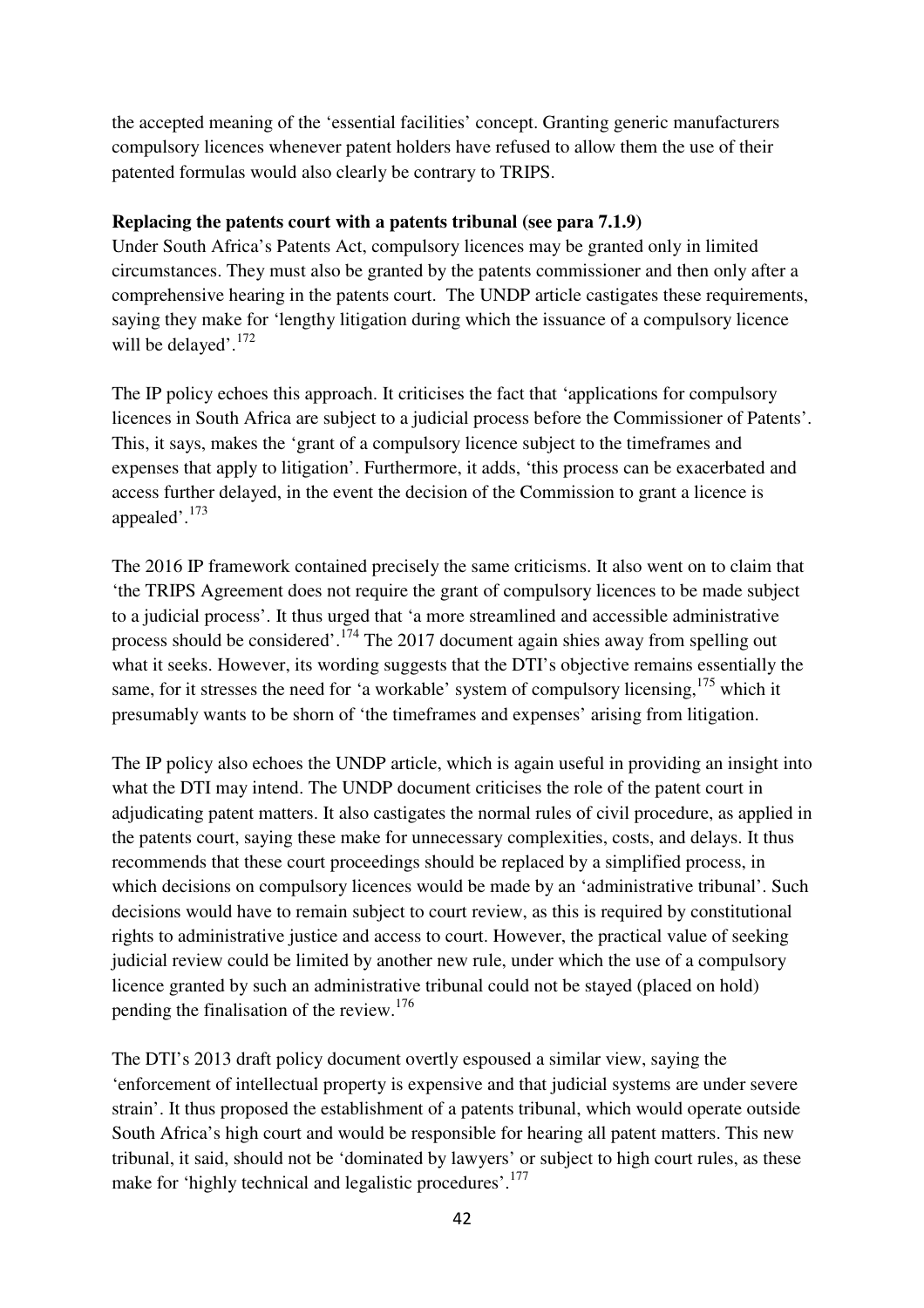The 2016 IP framework was less candid, but it nevertheless urged a shift from a judicial to an administrative process. It also claimed that that the TRIPS Agreement does not require the judicial proceedings for which the current Patent Act makes provision. However, in making this claim, the IP framework overlooked various binding TRIPS provisions.

Relevant first is Article 42 of TRIPS, which states: 'Members shall make available to rights holders civil judicial procedures concerning the enforcement of any intellectual property right covered by this Agreement... Parties shall be allowed to be represented by independent legal counsel,...and all parties to such proceedings shall be duly entitled to substantiate their claims and to present relevant evidence.' Article 49 adds that, where 'any civil remedy is ordered as a result of administrative procedures on the merits of a case', these administrative procedures must 'conform to principles equivalent in substance' to those applicable in the civil courts. <sup>178</sup> These provisions are peremptory, and cannot simply be disregarded.

The IP framework did not elaborate on the further changes it saw as contributing to a 'more streamlined and accessible administrative process'. The current IP policy is even less clear about what it considers necessary for the 'workable compulsory licensing system' it seeks.<sup>179</sup> It may still be planning, thus, to restrict the role of the patents court in the ways outlined. It may also intend to limit the remedies available to patent holders, as both the UNDP article and the 2013 draft policy document expressly proposed.

These documents recommended that the remedies available to patent holders should be restricted by barring them, in many instances, from obtaining either interim or final interdicts (injunctions). Yet an interim interdict – to stop sales of copied products pending a court order confirming the alleged infringement – is often the most effective remedy available to the patent holder. In addition, refusing to grant a final interdict (after infringement has been established by the patents court) 'amounts to granting the infringer a compulsory licence', as Judge Louis Harms, a retired deputy president of the Supreme Court of Appeal, has noted. <sup>180</sup>

Should the DTI attempt to introduce these additional changes, this will further contravene the TRIPS Agreement, which requires member states to ensure 'effective action' against any infringement of intellectual property rights. TRIPS also stresses the need for 'remedies which constitute a deterrent to further infringements'. In addition, TRIPS provides that 'the judicial authorities [in a member state] shall have the authority to order prompt and effective provisional measures' and the capacity to 'order a party to desist from an infringement'. Again, these provisions are peremptory and cannot be ignored.<sup>181</sup>

The UNDP article also recommends that patent holders should be deterred from enforcing their rights by new rules that would entitle the defendants in infringement proceedings to counterclaim for compulsory licences in wide-ranging circumstances. However, any such changes would also be contrary to the overall TRIPS scheme for 'the enforcement of intellectual property rights'. It would also be in breach of a TRIPS provision stating that 'procedures' for the enforcement of intellectual property rights must be 'fair and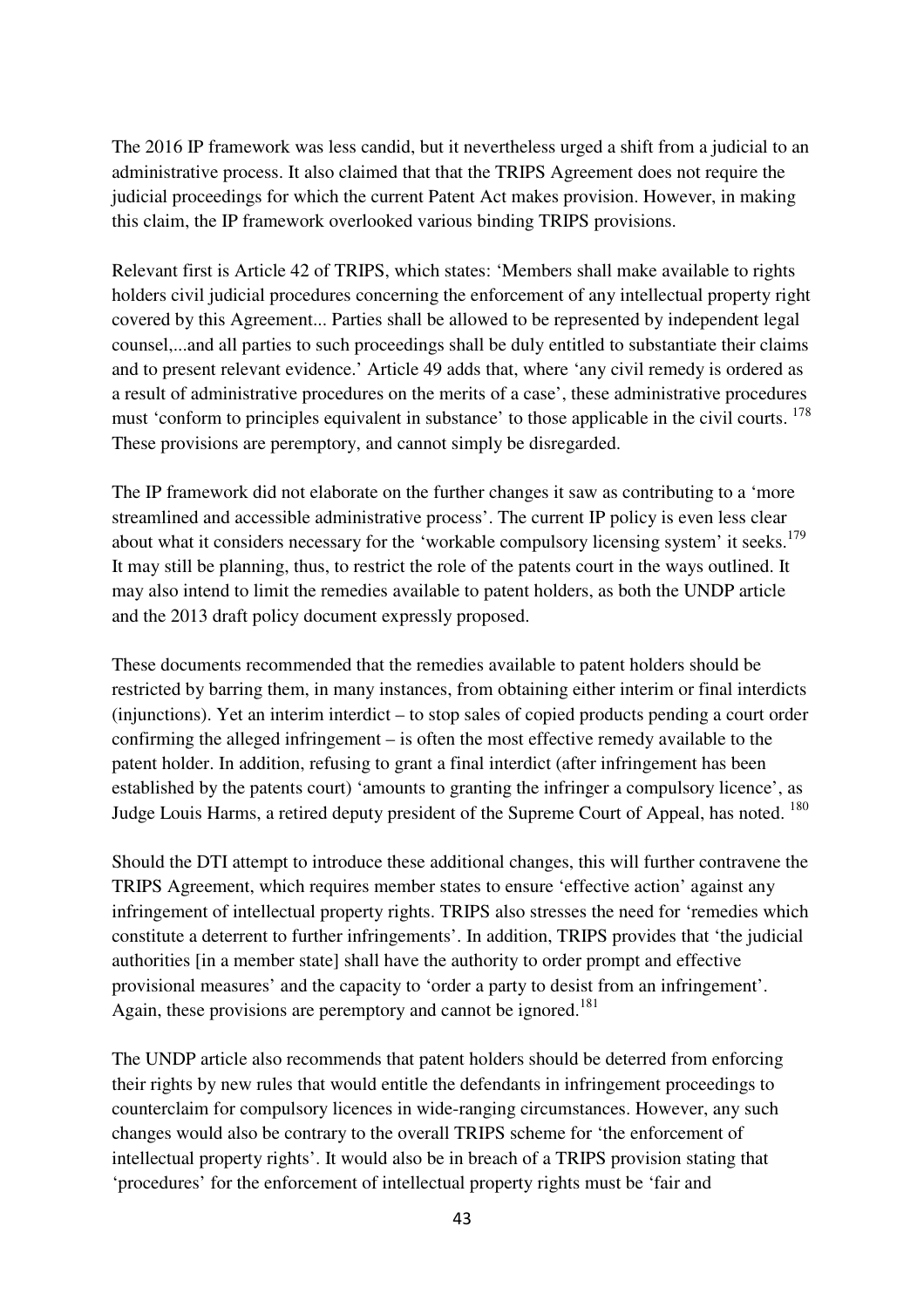equitable'.<sup>182</sup> Penalising patent holders for trying to enforce their rights would hardly satisfy this requirement.

#### **Ramifications of the IP policy**

The IP policy, like the UNDP article, the DTI's 2013 draft policy document, and the 2016 IP framework assumes that the changes it proposes are in keeping with the TRIPS Agreement, the Doha Declarations, and the 30 August Decision of the WTO. However, this is not so, for all the reasons earlier set out.

The IP policy also assumes that many positive consequences will flow from its proposals: the allegedly common practice of 'ever-greening' patented medicines will fall away; a host of generics manufacturers (including a state pharmaceutical company) will spring up to produce cheap generic drugs for both domestic and export markets; the current 'de-industrialisation' of South Africa will be reversed; and poor people suffering from AIDS, drug-resistant TB, malaria, and other serious illnesses will have early and cheap access to the new and more effective medicines still to be developed in the United States, Europe, Japan, and elsewhere. However, abrogating patent rights in the way proposed is unlikely to improve health care or promote industrialisation – and could have many adverse consequences for the wider economy.

#### *Ramifications in the health-care sector*

Activists often exaggerate the extent of the patent 'problem' within the health-care sector and to assume that generic substitutes will always have the same therapeutic quality as original medicines. In addition, undermining patent rights will do little to overcome a host of other barriers to good public health care in South Africa. Moreover, there are different and more effective steps that could be taken to bring down the prices of patented medicines, improve the quality of public health care, limit the spread of HIV and drug-resistant TB, and make it easier for many more South Africans to buy high-quality health care from the private sector.

#### *The extent of the patent 'problem'*

Roughly 98% of the medicines needed to treat the majority of patients in South Africa – as set out on a list of essential medicines compiled by the World Health Organisation (WHO) – are already off patent. The TAC discounts this, saying that many of the medicines found on the WHO list have been included not only because of their 'efficacy' but also because of their 'comparative cost-effectiveness'. This means, it says, that many innovative medicines are left off because of their price, whereas 'if costs were no barrier, many additional medicines would be included'.<sup>183</sup> But costs are unavoidably important, while undermining patent rights to bring them down puts innovation at risk. Without secure patent rights, there is less incentive to explore and develop new drugs – and the pipeline of innovation on which generics manufacturers depend is likely to dry up. There are few benefits to anyone in this scenario.

It is also over-optimistic to presume that the generics to be produced under compulsory licence will have the same quality as original medicines. Moreover, if the active pharmaceutical ingredients are not in fact equivalent, this can have serious consequences.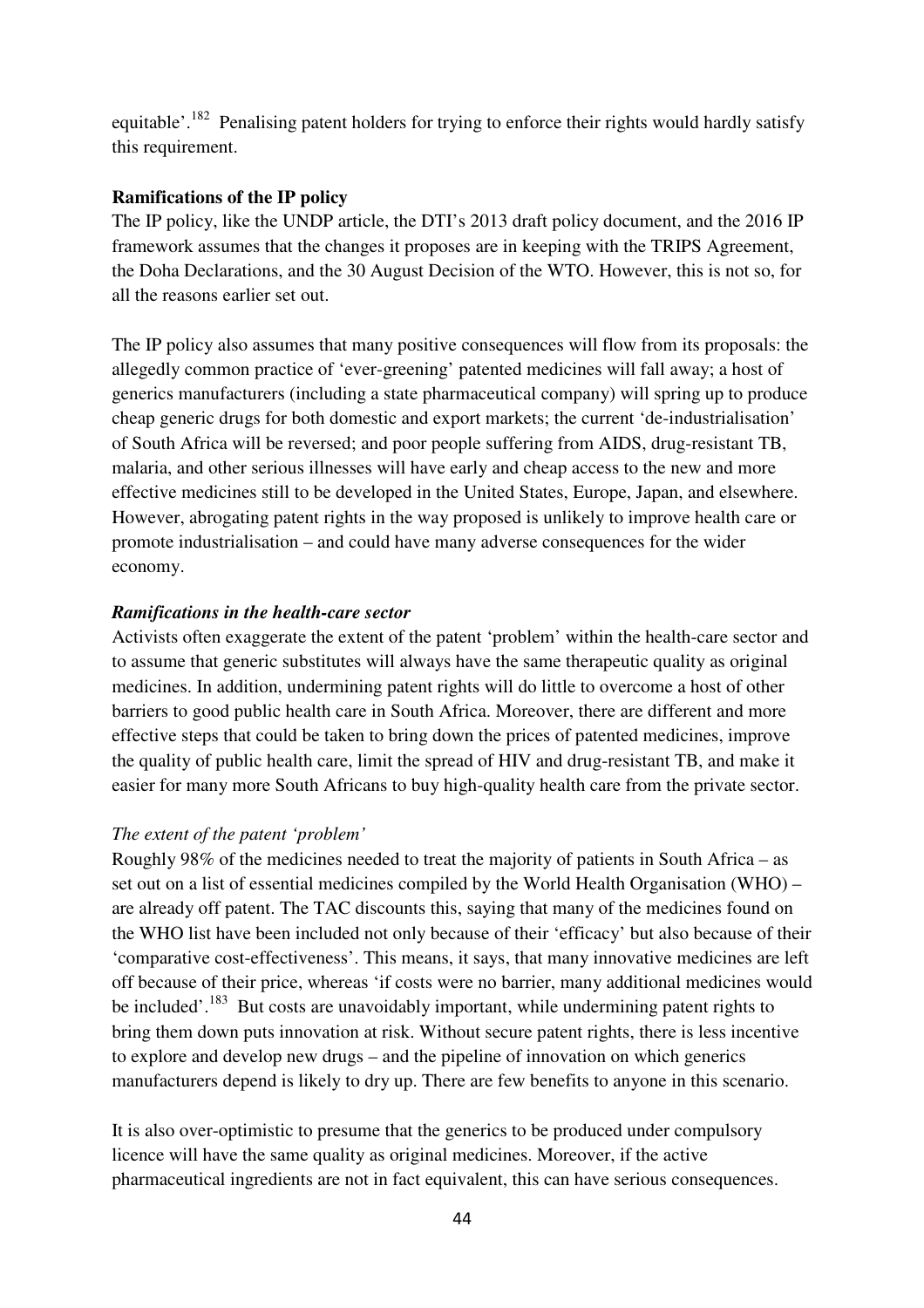'Inferior versions can be fatal to the patients and promote drug resistance,' warns a recent report by the National Bureau of Economic Research in the United States. The bureau's researchers tested some 1 470 products made by Indian generics manufacturers and sold in Africa, India, and elsewhere. They found, for example, that 17.5% of the TB therapy rifampicin sold in Africa tested sub-standard, as 'the drug had less than 80% of the active ingredient that it should'.<sup>184</sup>

Other evidence also indicates that the generics drug industry in India, in particular, is falling short on quality standards. A number of Indian pharmaceutical companies have recently had to recall various medicines from the US market. In June 2014, for instance, Sun Pharmaceutical Industries, one of the largest Indian generics companies, recalled close on 400 000 bottles of a decongestant and more than 250 000 of an antidepressant because the pills failed to dissolve properly, reducing the bioavailability of their active pharmaceutical ingredients.<sup>185</sup>

In the US, generic versions of a heart disease drug (Toprol XL) have had to be recalled at various times for the same reason – and this after thousands of patients had complained of increased blood pressure, nausea, headaches, and dizziness after switching from the branded product. Since 2012, Ranbaxy Laboratories, another major Indian generics manufacturer, has three times had to recall its generic versions of a cholesterol drug from the US market. The biggest of these events took place in 2012, when the company recalled close on 500 000 bottles because some of them were found to be contaminated with tiny glass particles.<sup>186</sup>

In January 2014 the Food and Drug Administration (FDA) barred the entry into the US of drug ingredients made at some Ranbaxy plants in India because of the alleged faking of testquality results by plant workers. In 2013, moreover, Ranbaxy agreed to pay \$500m in fines and to plead guilty to criminal charges of selling adulterated drugs and making false statements to the FDA. Overall, FDA has become so concerned about the quality of Indian drug manufacturers that it has barred 36 manufacturing plants, including facilities owned by Ranbaxy and Sun Pharmaceuticals, from sending their products to the US. $^{187}$ 

If India's established generics industry fails to maintain adequate standards of quality, South Africa's proposed new state pharmaceutical company, Ketlaphela, is likely to face similar challenges in doing so. So too could other generics manufacturers battling to obtain a foothold in a highly competitive global market.

These considerations are not lightly to be discounted. Moreover, there is little reason to believe that undermining patents will help to improve public health care in South Africa when intellectual property rights are not the key reason for problems in this regard. Even if Ketlaphela and various other domestic manufacturers were to start producing high-quality generics at low prices under the DTI's proposed new rules, this would do little to improve the quality and availability of public health care in South Africa as all the other obstacles to sound health care would remain. These include poor management of public health care facilities; shortages of health care professionals; frequent medicine stock-outs; a failure to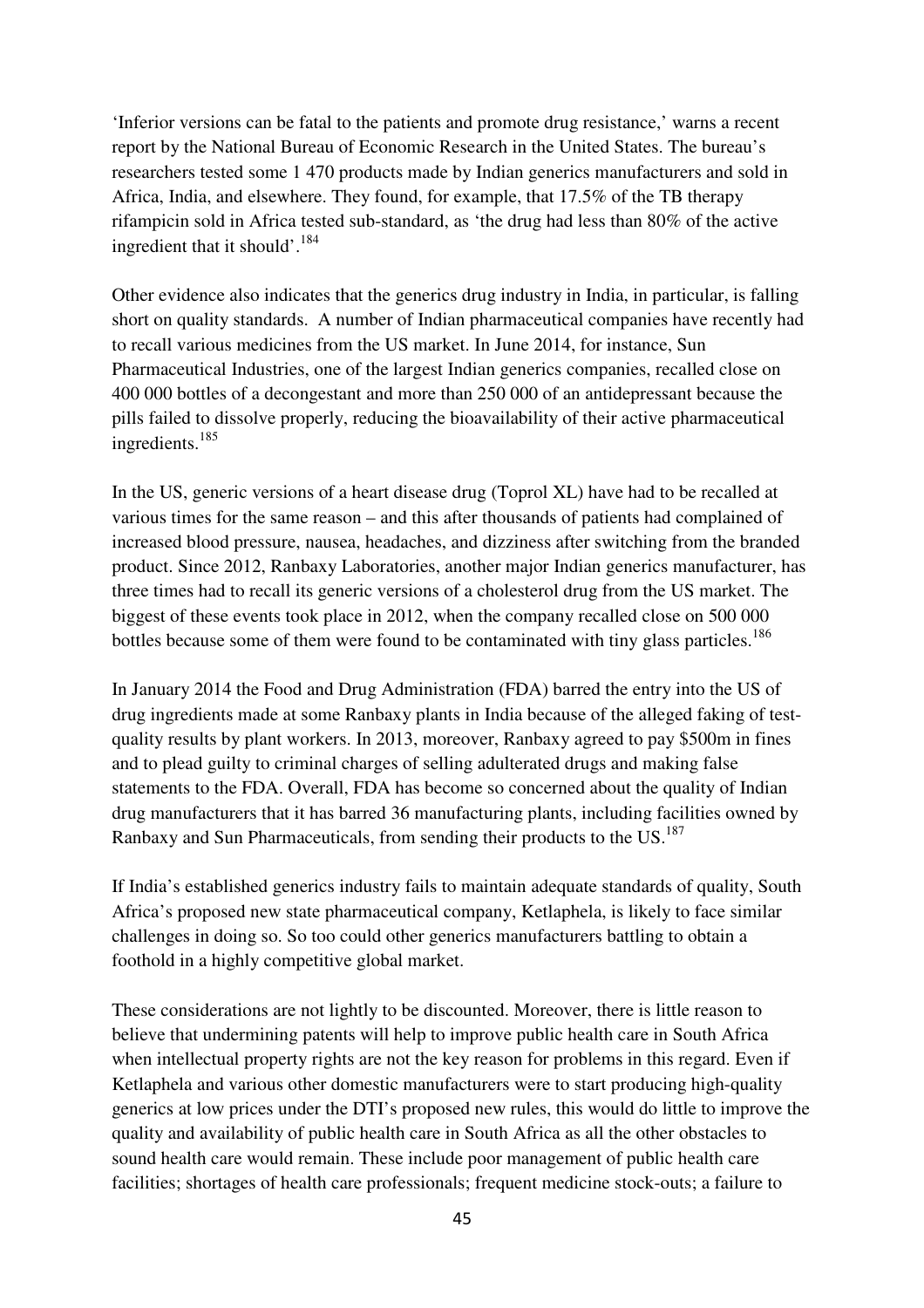maintain or repair essential infrastructure and machines; increasing instances of medical negligence; and persistent financial mismanagement in provincial health departments, in particular.<sup>188</sup>

#### *Better solutions available*

Rather than undermining patent rights, the key need is to improve efficiency and quality in the public health-care service, make better use of the tax revenues available, limit the spread of HIV and drug-resistant TB, allow pharmaceutical companies to provide discounts for bulk orders for medicines in the private sector, and increase access to private medical aid and health insurance. Where health needs nevertheless remain beyond the capacity of the government to address, it should not seek to transfer part of this burden to the private pharmaceutical industry but could rather request the help of international donors.

The immediate priority is for the government to put its own house in order. Much of the country's health budget (set at R186.6bn for public health care expenditure in 2017/18)<sup>189</sup> is badly used. South Africa allocates around 12% of budgeted government spending to public health care, amounting at present to some 3.9% of GDP. In nominal terms, the health budget has increased by more than 1 000% since 1994. However, South Africa gets far too little bang for its health care buck.

Where more money for medicines is required, the government could thus help meet this need by cutting back on its own corrupt and wasteful spending. How much the state loses each year to fraud and inflated pricing is difficult to tell. In 2016, however, Kenneth Brown (then the chief of procurement in the National Treasury) estimated that between 30% and 40% of the state's total annual procurement budget, amounting to some R600bn, is tainted by these problems. Between R180bn and R240bn in state expenditure every year is thus flawed in these ways. $190$ 

The government could also take more effective steps to reduce the number of new HIV infections, which in turn would reduce the demand for costly ARVs. In 2012, for instance, new HIV infections in South Africa numbered 400 000. This was seven times the number of new infections in the United States, which has six times the population, and made South Africa number one in the world in HIV incidence. In the words of the then leader of the Democratic Alliance, Helen Zille, the government needs to move away from its current focus on condoms, testing, and ARVs to tackle 'the underlying behaviour responsible for the rampant spread of the virus: multiple concurrent (or overlapping) sexual partners, and intergenerational sex'. Moreover, the success of the 'zero grazing' programme in Uganda – which focused on the need for fidelity between ordinary people in ordinary relationships and helped bring Uganda's infection rate down by two-thirds within a decade – shows how effective such initiatives could be.<sup>191</sup> However, no similar initiative has been taken in South Africa, where the number of new infections, at some half-a-million, remained very much the same in 2015.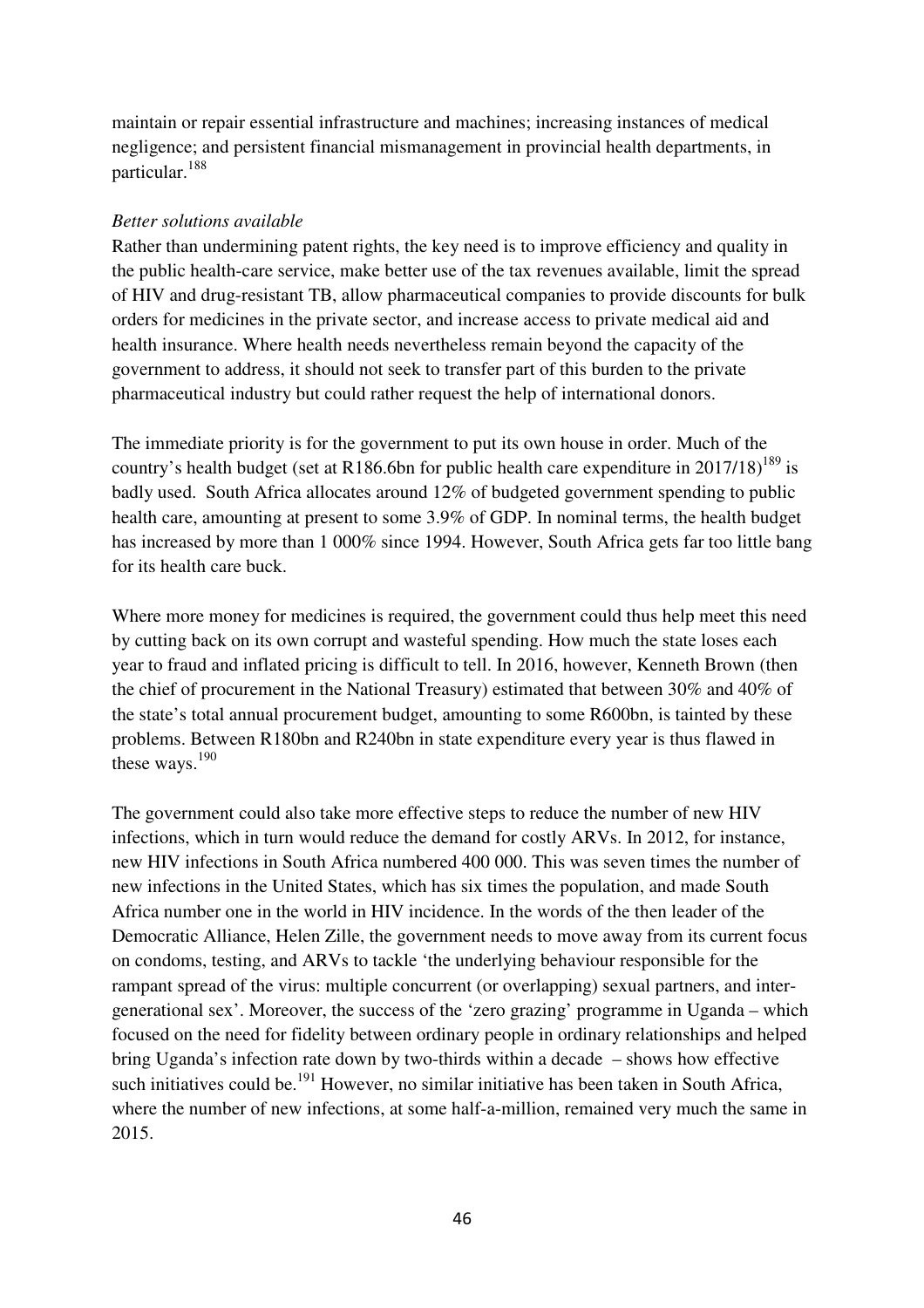As for TB and the drug-resistant varieties of the disease now on the rise, the Government needs to begin by ensuring the efficient operation of the country's 3 200 or so primary care clinics.<sup>192</sup> On this basis, it could implement much more comprehensive screening for TB. It could also be more effective in monitoring patients and ensuring their proper compliance with treatment protocols, so as to halt the rise of drug-resistant strains of the disease.

Medicine prices in the private sector could also be reduced in various ways, without interfering with patent rights. As earlier suggested, the government could remove VAT on all medicines sold in the private sector. It could allow pharmaceutical companies to offer discounts on medicine prices for bulk orders in the private sector, which is current barred by the single exit price mechanism. It could also promote the 'differential' pricing which Ipasa has proposed to bring down medicine prices for the poor, while retaining higher prices for those able to afford them.  $193$ 

The government also has the power to shift the focus of its policies from redistributing the existing economic pie to growing it through rapid rates of economic growth. In addition, the state could take various steps to foster entrepreneurship and encourage job creation, thereby making it possible for millions more people to earn their own living and buy the health care they need.

In addition, the government could reduce the cost of medical aid membership by sanctioning a return to the risk-rating of premiums and allowing the low-cost options (at monthly premiums of some R180 per person) the Council for Medical Schemes has earlier proposed. It could also encourage individuals to obtain 'gap' medical insurance, hospital cash plans, and primary health care policies instead of trying to restrict or eliminate these options.

The state could also privatise floundering public hospitals and clinics and use the proceeds, along with a portion of tax revenues, to issue all households with annual health vouchers that would help them buy the medical aid membership and additional health insurance they require. In combination with measures to increase the supply of health practitioners and reduce the regulatory burden within the health sector, these initiatives would help to hold down medical inflation and raise the quality of health services within the country.

Where the health needs of the poor still cannot be met, the answer is not to undermine patent rights but rather to seek the help of international donors. In its fight against AIDS, South Africa has already benefited enormously from the President's Emergency Plan for AIDS Relief (Pepfar), which started in 2003 under President George W Bush. Since then, as *The New York Times* reports, 'Pepfar has poured more than \$3bn into South Africa, largely for training doctors, building clinics and laboratories, and buying drugs'. Though the US contribution had passed largely unremarked within South Africa, it is Pepfar that has played the major part in expanding the number of AIDS treatment clinics (from 490 in 2008 to 3 500 in 2013) and in increasing the number of trained nurses (from 250 to 23 000 in the same period).<sup>194</sup>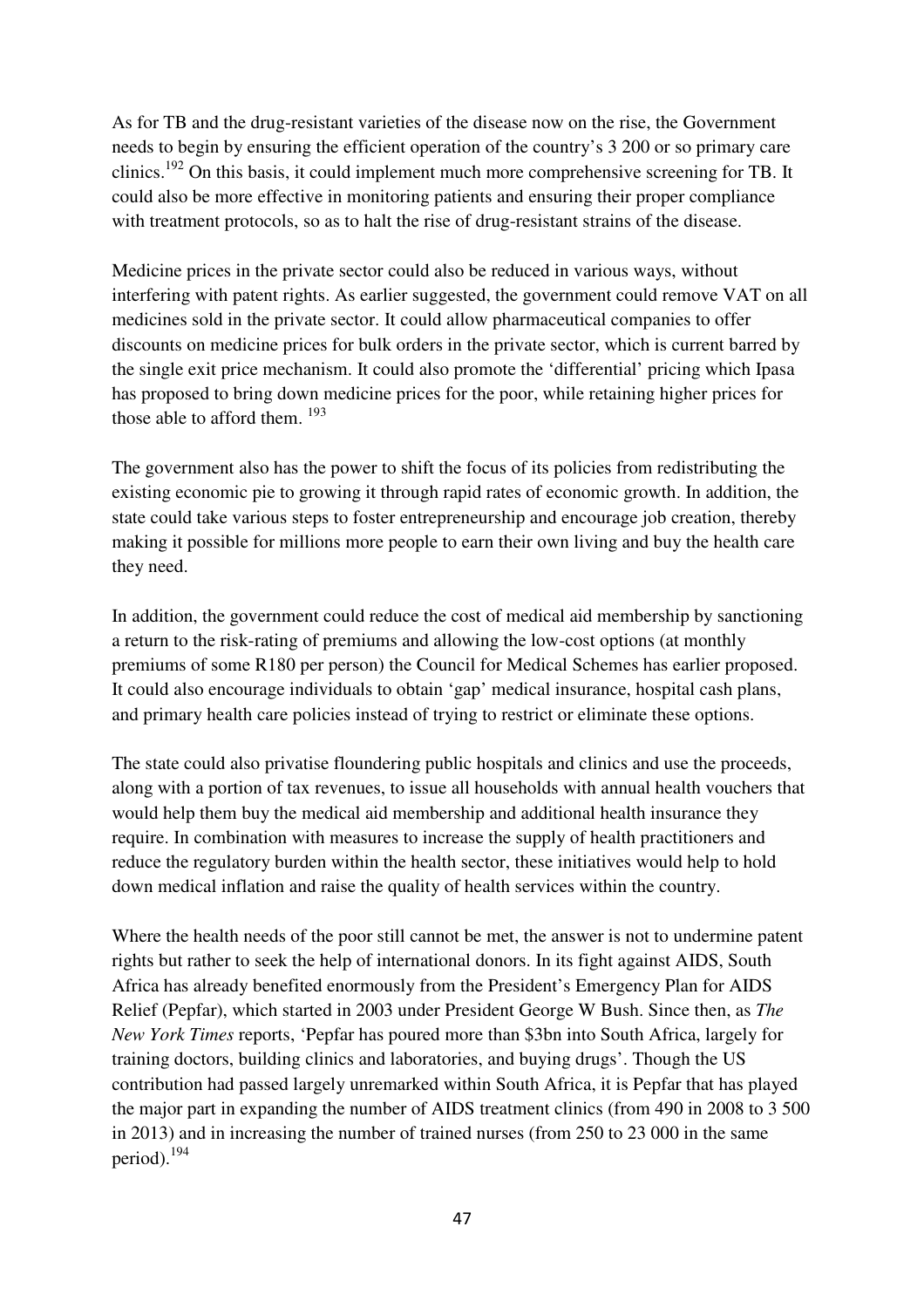Pepfar is now shifting its contributions to poorer nations and so reducing its assistance to South Africa. This means that roughly a million South Africans, whose ARVs were previously funded by Pepfar, must in future be treated out of the nation's own resources.<sup>195</sup> The reforms outlined above would help to achieve this. However, if South Africa nevertheless remains unable to manage the AIDS burden without outside help, it should seek this from international organisations, including CHAI, the Bill & Melinda Gates Foundation, and the Global Fund, rather than trying to shift the burden on to the shoulders of pharmaceutical companies.

# *Ramifications for industrialisation*

Part of the DTI's purpose in seeking to abrogate patent rights is to foster the 'reindustrialisation' of South Africa. It assumes the granting of many more compulsory licences over patented medicines will encourage the growth of a vibrant domestic pharmaceutical industry, including a state pharmaceutical company, which will be able to sell high-quality generics at low prices both locally and in export markets.

However, these assumptions are fundamentally flawed, as earlier noted. The government itself has done much to drive pharmaceutical manufacturing companies out of the country, while the state pharmaceutical company, Ketlaphela, is still battling to get off the ground. Pharmaceutical companies manufacturing medicines in South Africa also face a host of other obstacles, which range from high electricity, labour, and other input costs to poor skills and productivity and limited international competitiveness. The domestic market is also small, while South Africa cannot simply ignore TRIPS restrictions on the exporting of products made under compulsory licence. Abrogating patent rights will not solve these problems, and could accelerate the de-industrialisation of the country by driving investment away.

#### *Constitutionality of the IP proposals and the proposed Intellectual Property Tribunal*

WIPO's Policy Guide to Patent Examination indicates that countries with limited resources may introduce a patent examination process which is initially limited to particular spheres, such as the health sector, and in time expand this into other areas. However, South Africa, with its limited skills and rising levels of public debt, has little to gain from introducing an examination process in this way. Examination of medicines and other health products will also not bring the supposed 'gains' which the DTI seeks.

This is because the key change that a shift to examination is supposed to bring about – more onerous patentability criteria, particularly for secondary or incremental patents (along the lines of India's Section 3(b) – are contrary to the non-discrimination clauses in Article 27.1 of TRIPS and cannot lawfully be introduced. The DTI also wants to develop new administrative processes for pre- and post-grant opposition, presumably to be implemented via the Intellectual Property (IP) Tribunal being introduced under the Copyright Amendment Bill (see below). But Section 33 of South Africa's Constitution requires administration action to be 'reasonable' and 'lawful'. Administrative decisions which contradict South Africa's binding obligations under TRIPS are incapable of meeting these criteria and are prima facie unconstitutional.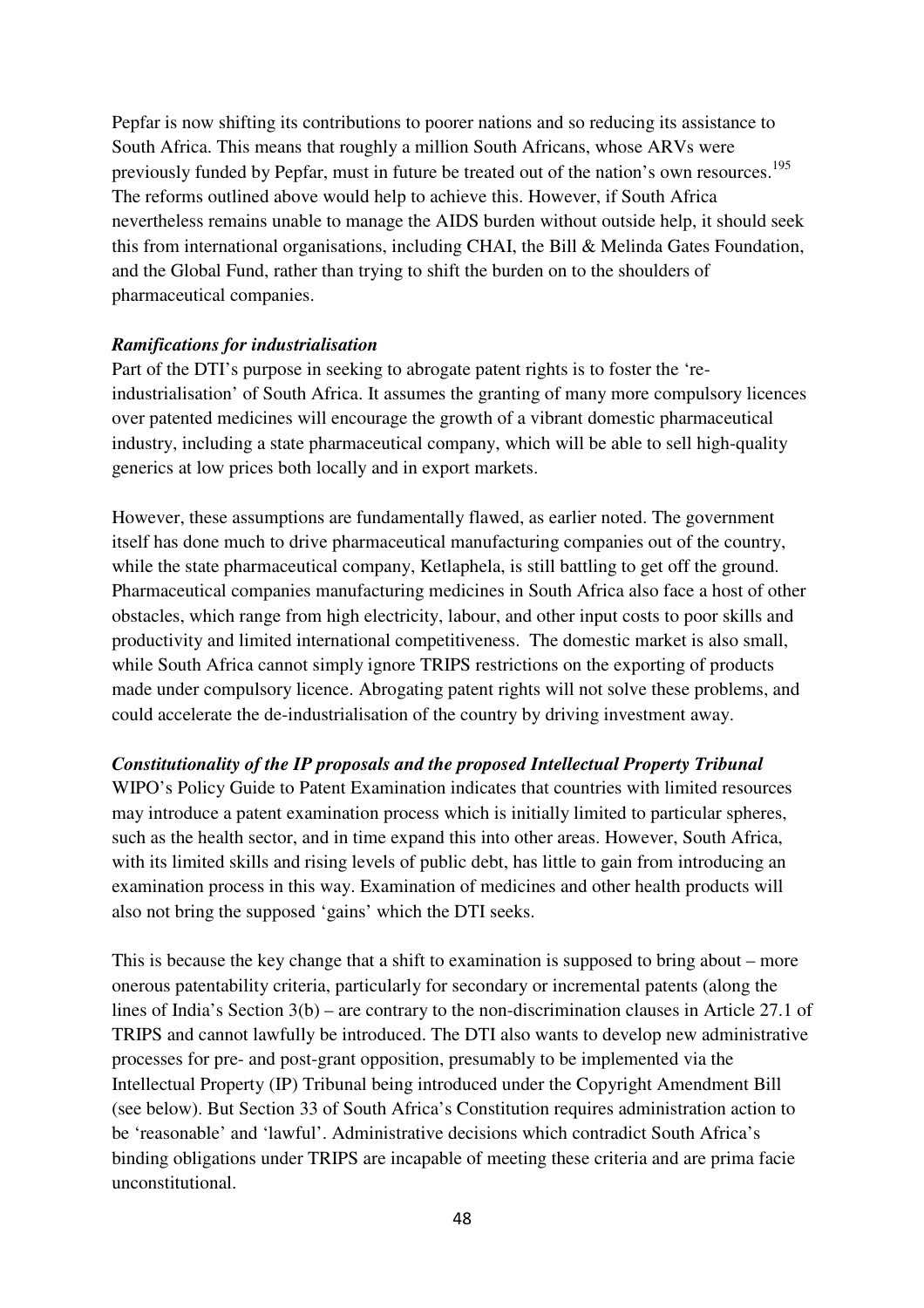The other key changes the IP policy seeks are also contrary to TRIPS. Among other things, TRIPS does not authorise parallel imports of patented medicines, which are prima facie contrary to Article 28 (even though the WTO's normal dispute settlement procedures cannot be invoked against such infractions, under Article 6). In addition, the granting of compulsory licences must comply with the conditions laid down in both Articles 30 and 31 of TRIPS, while the carefully balanced provisions of the Doha Declaration on TRIPS and Public Health do not change this reality. What the IP policy seeks, in the context of government use, compulsory licences for export, and compulsory licensing against anti-competitive conduct, is also contrary to TRIPS, for all the reasons earlier described. Moreover, the DTI's seeming determination to replace the patents court with the IP tribunal will also put South Africa in breach of various binding TRIPS provisions, also as earlier outlined.

Moreover, where the proposed IP tribunal makes administrative decisions in these various spheres – for example, in granting a compulsory licence without adequate prior negotiation or remuneration for the patent holder – these decisions will conflict, not only with TRIPS, but also with the guarantee of administrative justice in Section 33 of the Constitution, which requires all administrative action to be both 'reasonable' and 'lawful'.

The IP tribunal is vital to the DTI's plans to weaken and/or abrogate patent rights. However, it is unnecessary, unwise, contrary to TRIPS, and unconstitutional to replace the current Patents Court with this new body. At present, as earlier noted, the adjudication of patent disputes is entrusted to the commissioner of patents, who is both a specialist in intellectual property matters and a high court judge. This gives the patents commissioner the knowledge and experience needed to preside over the complex issues that disputes in the patents field commonly involve. It also means that the patents commissioner is likely to have high standards of individual independence and professional integrity, along with the security of tenure and wider institutional independence that all judges enjoy. In addition, the Patents Court applies the normal rules of evidence and civil procedure, the key purpose of which is to exclude unreliable evidence, uphold due process, and ensure that justice is not only done but is also seen to be done.

By contrast, the new IP tribunal will be a creature of the executive and, in particular, of the minister of trade and industry. All its members will be appointed by the minister, who will also have the power to decide their remuneration, extend the terms of office of those who please him, and suspend or dismiss those whom he thinks 'may' be undermining the integrity of the tribunal. No member of the tribunal will need expertise in intellectual property law. In addition, the majority of tribunal members could be public servants who belong to the ruling party or its communist ally and have little legal knowledge or capacity for impartial adjudication.<sup>196</sup>

In proceedings before this flawed IP tribunal, the usual rules of evidence and civil procedure are to be replaced by new principles of procedure decided by the minister's appointees (the members of the tribunal) and the minister himself. The emphasis in the new rules will be on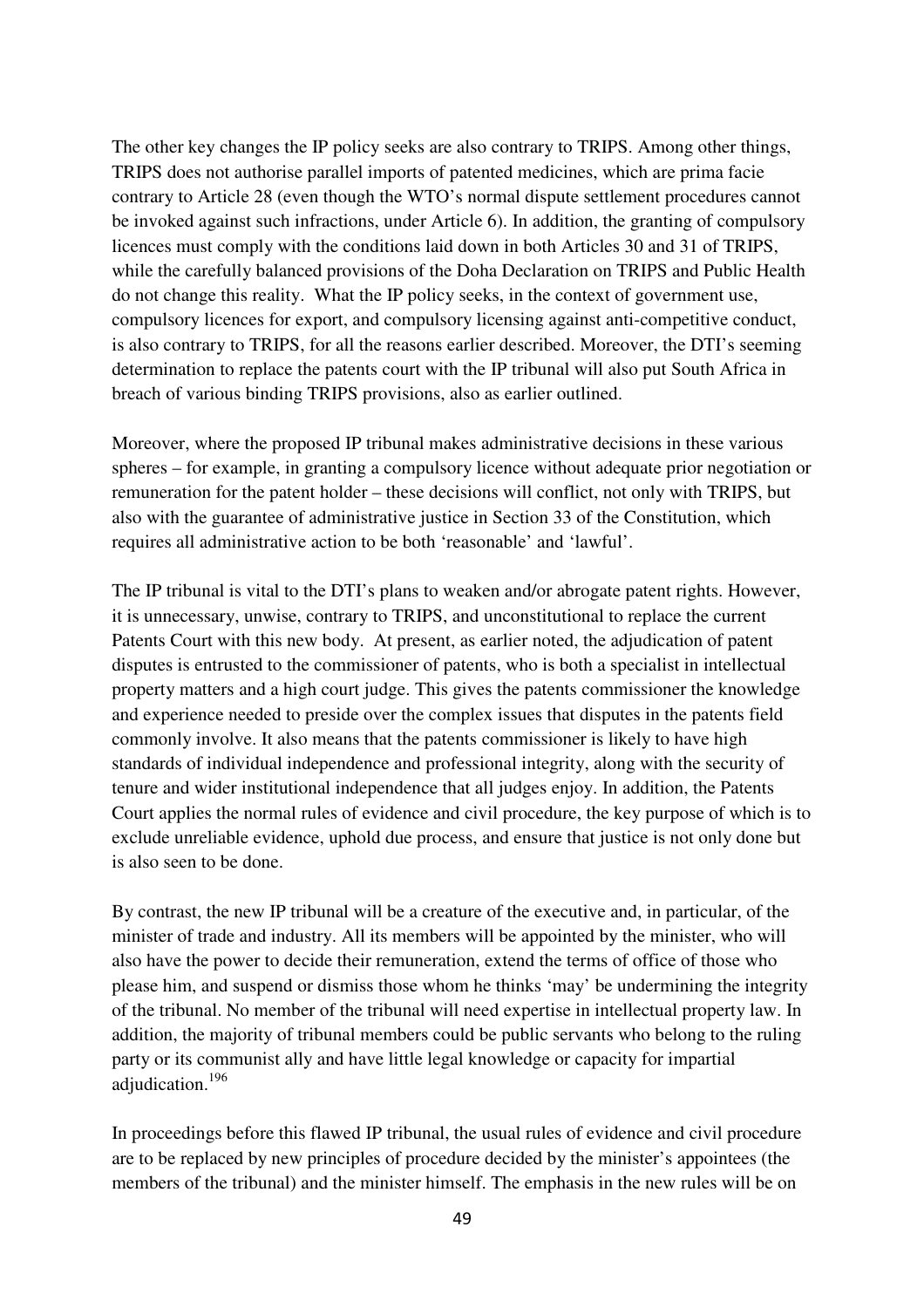brevity and informality, not on whether the evidence presented is properly admissible or has been comprehensively and objectively evaluated. The principle that civil proceedings must be open to the public and the media, which is vital in ensuring a proper level of external scrutiny, will also be undermined by provisions allowing the tribunal member presiding over any matter to decide, at his discretion, whether 'the proper conduct of the hearing' requires that it be closed to the public and the press. $197$ 

The impartiality of the IP tribunal will also be infringed by provisions stating that part of the money needed to fund it – and to pay the salaries of its members and its staff – is to come from the fines and fees that it imposes through its hearings. This power will be sufficient in itself to undermine the tribunal's independence and objectivity.

In addition, the IP tribunal will have the power to adjudicate on any matter under 'any' legislation already on the Statute Book or still to be enacted in the future. It will also be empowered to make 'any appropriate order' on the matters brought before it. These provisions are unacceptably vague. They are thus also in breach of the rule of law, which requires that all legislation be certain and predictable. Yet the obligation to uphold the 'supremacy' of the rule of law is one of the founding values of the Constitution and cannot simply be ignored.<sup>198</sup>

Moreover, Section 34 of the Constitution gives all South Africans 'the right to have any dispute that can be resolved by the application of law decided in a fair public hearing before a court, or where appropriate, another independent and impartial tribunal and forum'.<sup>199</sup> The current Patents Court satisfies this requirement, whereas the proposed IP tribunal does not. The DTI's attempt to vest the adjudication of key patent matters in the IP tribunal is thus not only contrary to TRIPS but also in breach of the Constitution's Section 34.

The IP policy will also erode and weaken property rights, even though these are guaranteed by Section 25 of the Constitution and are vital to investment, growth, employment, and prosperity for all South Africans. To take but one example, the granting of a compulsory licence without 'adequate remuneration' to the patent holder will give rise to the indirect or regulatory expropriation of his IP right. Indirect or regulatory expropriation takes place where the state does not acquire ownership, but its regulations deprive the owner of many of the usual powers and benefits of ownership.

As earlier noted, the DTI's 2013 draft policy document claimed that no compensation would be payable in this situation, as the state would not have taken ownership of the patent right. An indirect or regulatory expropriation will nevertheless have occurred, for which compensation should indeed be payable under Section 25 of the Constitution. In addition, many pharmaceutical companies may still have the protection of the 13 bilateral investment treaties (BITs) (with the United Kingdom and other European countries) which the DTI unilaterally terminated in the period from 2012 to 2014. These BITs have 'sunset' clauses under which full compensation for expropriation, whether direct or indirect, remains payable for between ten and 20 years.<sup>200</sup> Moreover, irrespective of how often compensation is in fact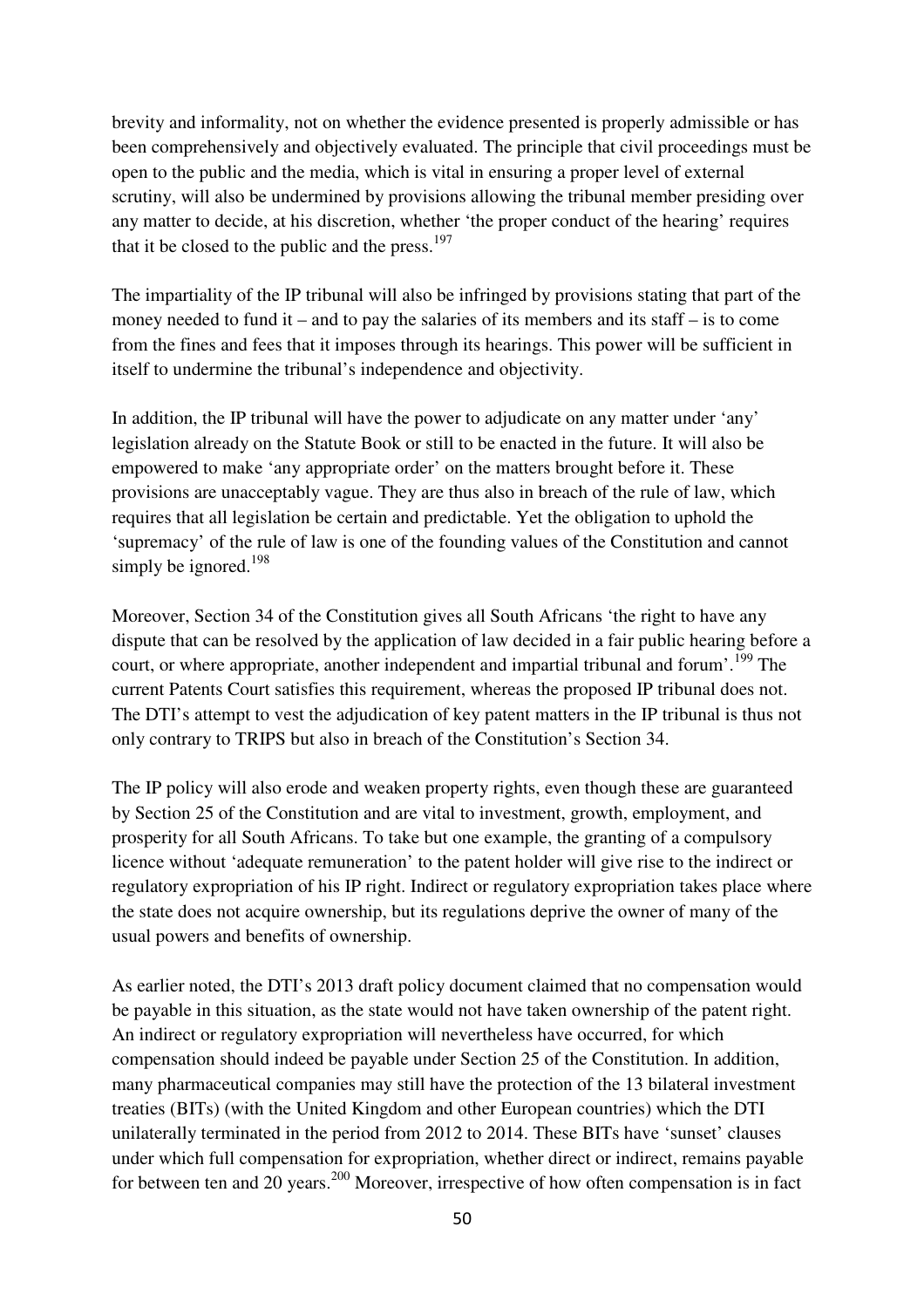paid, the mere fact that the DTI is contemplating the expropriation of patent rights without compensation will help deter the investment the country so badly needs to increase the growth rate and generate jobs for the more than 6 million South Africans who are currently unemployed.

Still more damaging to property rights is the view, expressed in *Business Day* today, of two of the authors of the 2013 UNDP article. According to Mr Berger and Mr Prabhala, once the Patent Act has been amended, the new legislative framework will make it clear, in relation to patents still to be granted, that 'the right to the intellectual property – a state-sponsored guarantee of market exclusivity – will simply not extend to the circumstances in which compulsory licences may be issued under the amended  $law'$ .<sup>201</sup> In other words, the new law will be phrased in a way that prevents patent holders from complaining that their IP rights have been expropriated via compulsory licences. It may indeed be the DTI's intention to change the Patents Act in this way, but whether such amendments would pass muster under Section 25 of the Constitution is doubtful.

#### *Ramifications for innovation*

In seeking to limit patent rights, the DTI and health activists have made the plight of AIDS and other patients their key focus. However, this emphasis is misleading when the weakening and/or abrogation of patent rights which they propose cannot lawfully be confined to pharmaceuticals and other health products and will extend to patents in all spheres. The IP policy is also likely to have major ramifications in inhibiting local innovation, undermining South Africa's position in Africa and the world, and eroding the investment climate and the rule of law.

#### *Local innovation*

The content of the Patents Act is vital to local inventors. South Africa also has a proud record of domestic innovation in deep-level mining, the development of petrol from coal, and many other spheres. Several important local inventions have also been in the health sector, where the DTI seeks to make patents harder to obtain. Such innovations include: $202$ 

- the Computed Axial Tomography (CAT) scan, which uses an X-ray source and electronic detectors, as analysed by a computer, to produce a sharp map of the tissues within a cross-section of the body and so helps to detect disease;
- the 'power-free' foetal heart monitor, which uses ultra-sound to monitor a baby's heart rate during labour and relies on solar energy rather than mains electricity;
- the Smartlock safety syringe, which provides improved protection against needle-stick injury and contamination by hepatitis or HIV and has saved countless lives;
- the Lodox scanner, which provides full body X-ray images in just 13 seconds, with a minimal radiation dose and exceptional image quality, and is used in many hospital trauma units as it provides a quick and accurate full-body overview of injuries and foreign bodies; $^{203}$  and
- the RoboBEAST, a 3-D printer for ordinary, non-technical people that enables them to print artificial Robohands of any size.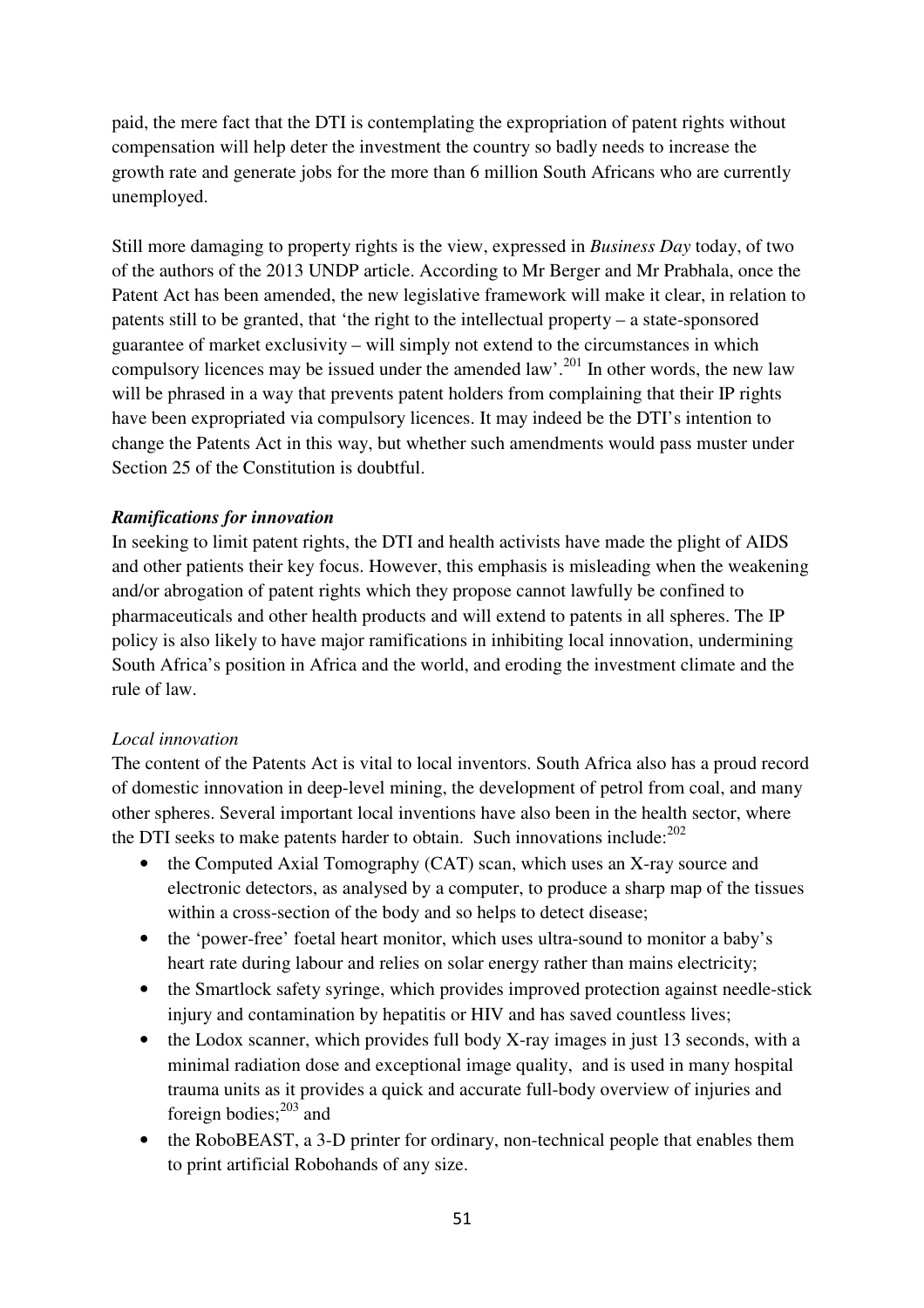The DTI and other government departments are also trying hard to promote local innovation because (as *Business Day* reported in October 2014) 'both industry and the government are well aware that R&D is an important stimulant to industrial and economic growth'. South Africa's spending on R&D has nevertheless been generally declining, rather than improving, over a significant period. According to Derek Hanekom, who was minister of science and technology until the May 2014 general election, South Africa spent R22.2bn or 0.76% of GDP on R&D in 2011/12 (the same as the ratio reported for 2010/11). But this was a decline from previous years, for the ratio had stood at 0.87% of GDP in 2009/10, at 0.92% in 2008/09, and at 0.93% in 2007/08.<sup>204</sup>

In addition, no real advance is evident in the figures more recently published. In 2013/14, the percentage of GDP spent on R&D was down to 0.73%, though it has since edged up to  $0.77\%$ <sup>205</sup> South Africa is thus still far from achieving the government's current goal of spending 1.5% of GDP on R&D – which would require a doubling of the 2014/15 investment of R29bn to some R60bn a year by 2020. In addition, even if this target is achieved, South Africa will still be spending less than the international average of some 1.77% of GDP.<sup>206</sup>

In Mr Hanekom words, 'the government measures R&D expenditure as a percentage of GDP because it regards [such spending] as a fundamental contributor to innovation-led economic growth and competitiveness'. The government also has three incentive programmes to promote innovation: two of them administered by the DTI and the third (a tax relief initiative) available through the Department of Science and Technology.<sup>207</sup>

The current minister of science and technology, Naledi Pandor, has restructured the National Advisory Council on Innovation (Naci) to give the council easier access to the cabinet on all matters affecting South Africa's National System of Innovation (NSI). Under these revised requirements, the cabinet is obliged to respond to Naci's recommendations and must give reasons if it does not. Perversely, the DTI's IP policy once again seems calculated to stifle the innovation which Ms Pandi and Naci are trying so hard to promote.<sup>208</sup>

#### *The investment climate and the rule of law*

One of the most disturbing elements in the IP policy is the implicit proposal (previously made clear in the 2013 draft policy document) to replace the existing patents court with a new patents tribunal. This tribunal, as previously noted, is intended to operate outside South Africa's high court and without being bound by the usual 'legalistic' rules of civil procedure.

The proposed IP tribunal is itself fundamentally at odds with the country's binding obligations under TRIPS, as well as with the constitutional right of access to court. That its administrative decisions will also be subject to judicial review, as health activists have stressed, $209$  cannot compensate for these key flaws. At the same time, the importance of effective judicial remedies is difficult to overstate. Writes Judge Harms: '[In the context of intellectual property], there is a significant direct link between judicial system performance and economic development... For intellectual property rights to serve their purpose, effective judicial support is necessary... [A] right without a remedy turns out to be an expensive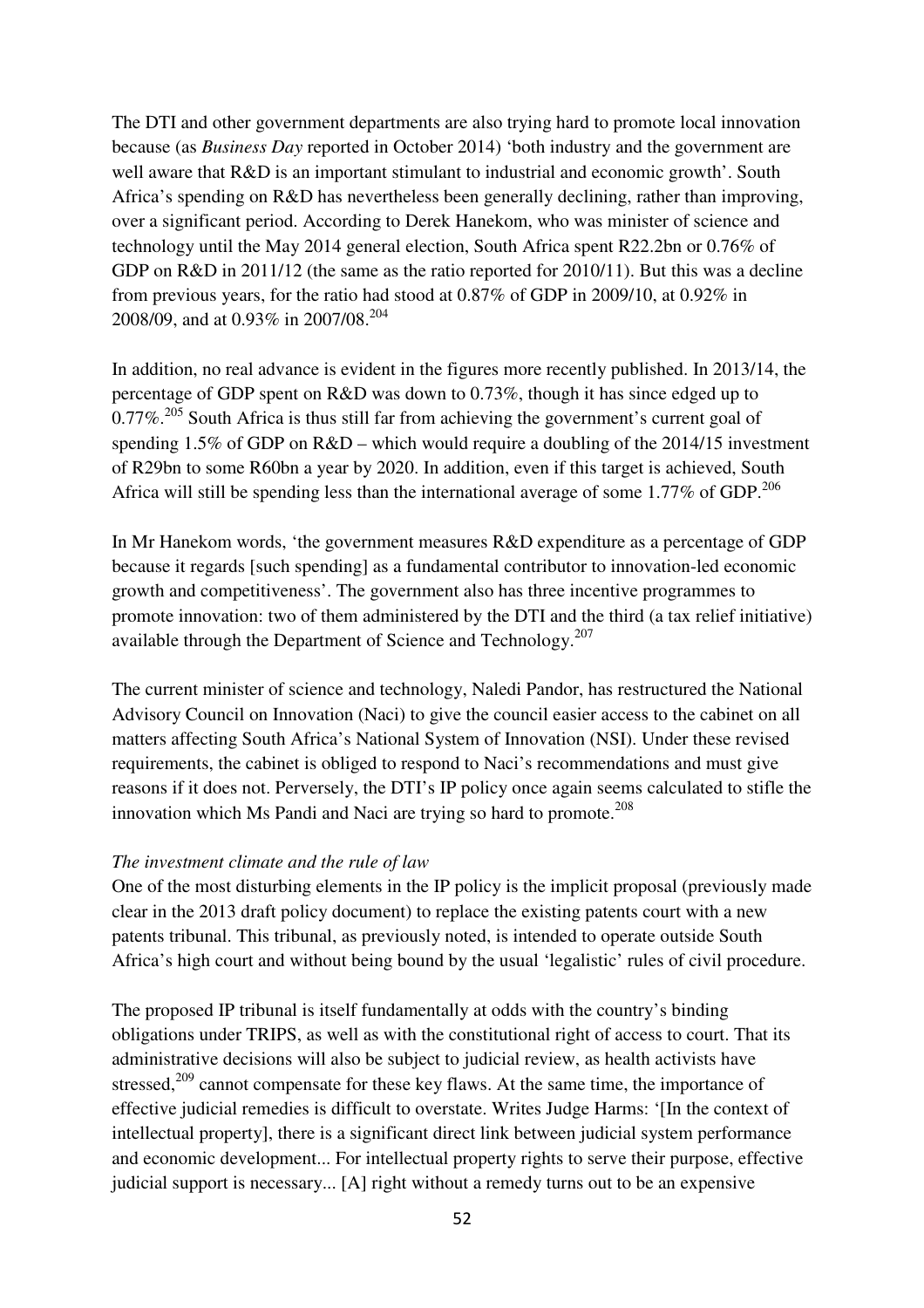fallacy. When judicial support for these specialised rights is feeble, mobilisation of that natural resource [ie, innovation] falters, with considerable losses to the country.<sup>210</sup>

This warning is a salient one, raising further questions as to why the existing and effective patents court should be replaced by an administrative tribunal. This prospect is disturbing in itself. More worrying still is the possibility that the IP tribunal could serve as a precedent for similar tribunals with decision-making powers over other kinds of property. The patent proposals – which are being communicated to the public as a vital and effective way of saving the lives of millions of AIDS and other patients – could become the thin edge of a much larger wedge, which cumulatively puts the property rights of all South Africans increasingly at risk.

Innovation is also vital to investment, growth, and jobs, as the government is well aware. The known nexus between innovation and prosperity is the key reason the state provides significant incentives for innovation and is trying hard to raise spending on R&D to 1.5% of GDP.

Perversely, the DTI's IP proposals contradict all the state's endeavours to stimulate innovation. They also contradict the key goals of the National Development Plan (NDP): to raise the economic growth rate to 5.4% of GDP a year and reduce the unemployment rate from 25% to 6%. Neither growth nor jobs will increase without much more direct investment – but investors will have little reason to risk their capital, skills, and other resources within South Africa unless they know their property rights, including their intellectual property rights, are secure.

Says the International Chamber of Commerce, the largest business organisation in the world with hundreds of thousands of members in more than 150 countries: 'The protection of intellectual property stimulates international trade, creates a favourable environment for foreign direct investment, and encourages innovation, transfer of technology and the development of local industry, all of which are essential for sustainable economic growth.<sup>211</sup>

By contrast, the proposed changes in the IP policy will also make it still more difficult to generate growth in the economy, which is expected to stagnate once again this year. By contrast, if South Africa's annual growth rate could be raised to 7% of GDP, the size of its economy would double every ten years. Nothing could do more to build prosperity for all. If South Africa is to reduce unemployment and attendant poverty, foster local innovation, encourage direct investment, and increase its access to sophisticated global technology of every kind, it is vital that the DTI should scrap these damaging proposals.

#### **South African Institute of Race Relations NPC th October 2017**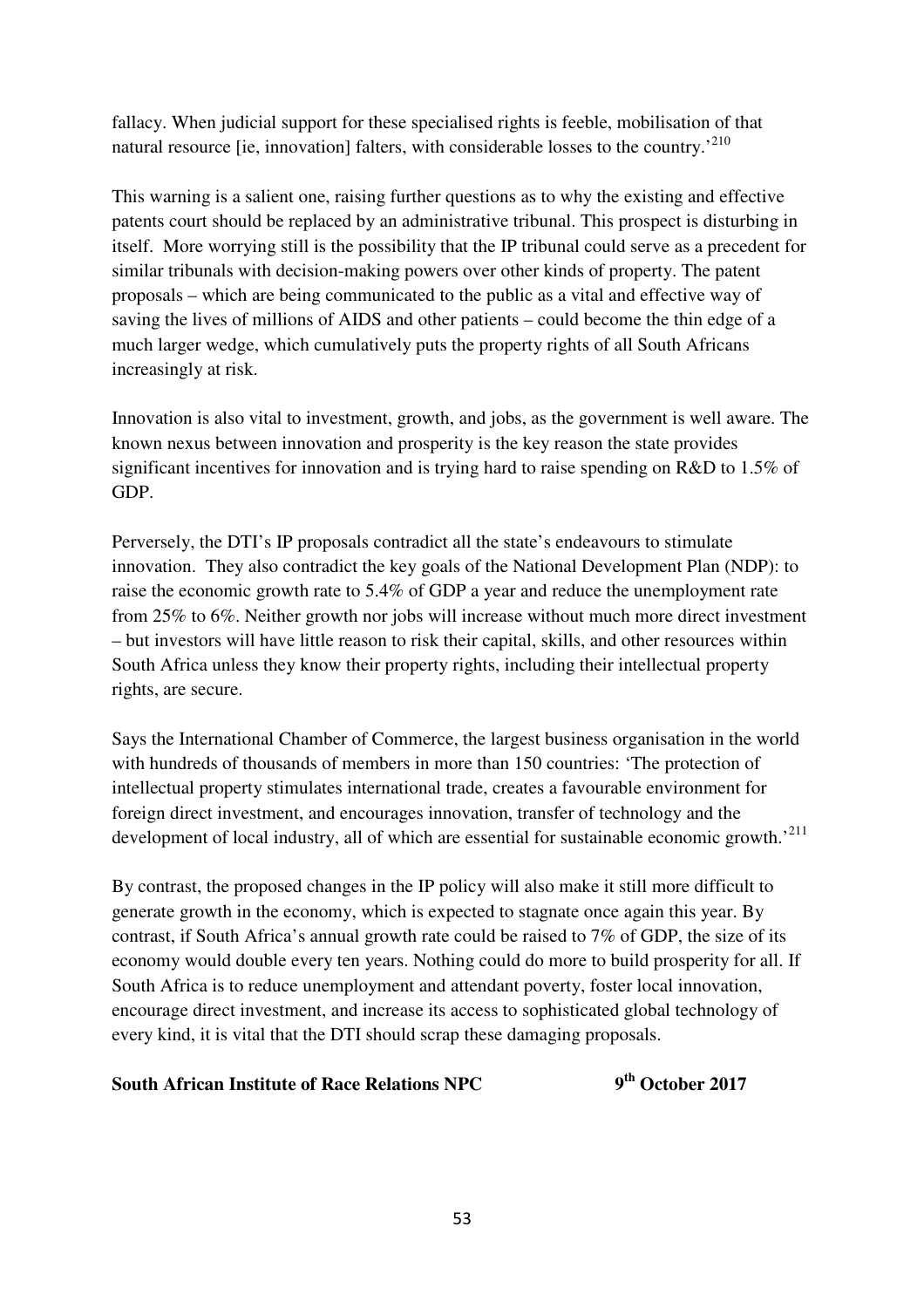#### **References**

 $\overline{a}$ 

- 1 Draft Intellectual Property (IP) Policy of South Africa – Phase 1 (2017) (the IP policy), pp1-2
- 2 Ashley Weber and Lisa Mills, 'A One-Time Only Combination: Emergency Medicine Exports under Canada's Access to Medicines Regime', *Health and Human Rights*, Vol 12 No 1, 2010, pp109-122, at p111, www.hhrjournal.org
- 3 Sections 7, 14, 25, 30, 32, 34, 42, 43, 45, 46, Patents Act of 1978

Anthea Jeffery, Patents and Prosperity: Innovation + Investment = Growth + Jobs, IRR policy paper, 2014, p3

8 Jeffery, *Patents and Prosperity*, p4

<sup>9</sup> Ibid

<sup>10</sup> Jasson Urbach, 'Protected Patents Protect Patients and Promote Prosperity', *@Liberty*, 15/2014, IRR, 12 November 2014; Weber and Mills, 'A One-Time Only Combination', p112

 $11$  IP policy, pp6-7, 9

 $^{12}$  IP policy, p4

<sup>13</sup> Chan Park, Achal Prabhala and Jonathan Berger, 'Using Law to Accelerate Treatment Access in South Africa: An Analysis of Patent, Competition and Medicines Law', United Nations Development Programme, October 2013

<sup>14</sup> Article 27.1, TRIPS Agreement

 $15$  IP policy, p12

<sup>16</sup> Article 17, Doha WTO Ministerial Declaration, 14 November 2001; Articles 3 and 4, Doha Declaration on the TRIPS agreement and public health, 14 November 2001, www.wto.org; WTO, TRIPS and Pharmaceutical Patents: Obligations and Exceptions, p4

<sup>17</sup> Clauses 4, 3, Declaration on the TRIPS Agreement and Public Health, Doha WTO Ministerial 2001, WT/MIN(01)/DEC/2, 20 November 2001; Policy document, p12

<sup>18</sup> IP Policy, pp13, 10

<sup>19</sup> Section 27(1), Constitution of the Republic of South Africa, 1996

- $20$  IP policy, p13
- $^{21}$  Ibid, p9
- <sup>22</sup> Section 25(4)(a), Constitution of the Republic of South Africa, 1996
- $^{23}$  IP policy, p13
- $^{24}$  Ibid p14
- $25$  Ibid

<sup>26</sup> Anthea Jeffery, *Chasing the Rainbow: South Africa's Move from Mandela to Zuma*, IRR, Johannesburg, pp299-302

- $^{27}$  IP policy, p13
- <sup>28</sup> bdlive.co.za 13 June 2016

<sup>29</sup> Jeffery, *Chasing the Rainbow*, p302

 $30$  IP framework, p6

<sup>31</sup> African National Congress, National Conference, Health resolutions, Polokwane, 2007; *Financial Mail* 25 February 2013; http://bhekisisa.org/article/2016-02-17; *Business Day* 8 June 2017

<sup>32</sup> *Business Day* 7 June 2017

- <sup>33</sup> *Business Day* 7 June 2017; Bhekisisa, ibid
- <sup>34</sup> *Financial Mail* 25 February, *Mail & Guardian* 24 May 2013
- <sup>35</sup> *Business Report* 20 January, *Business Day* 23 October 2014
- $36$  IP framework, p6; IP policy, p14
- <sup>37</sup> *Business Day* 19 April 2017

<sup>38</sup> *Business Day* 19 April 2017; http://irr.org.za/reports-and-publications/submissions-on-proposed-legislation/fullsubmission-on-ip-consultative-framework-2013-30-september-2016 , pp33-34

- $39$  Section 25(1), Patents Act; UNDP, 'Using law', p25
- <sup>40</sup> UNDP, 'Using law', p53
- $41$  IP policy, p7
- $42$  Ibid
- <sup>43</sup> Ibid

<sup>44</sup> Bhaven N Sampat and Ken Shadlen, 'The Effects of Restrictions on Secondary Pharmaceutical Patents: Brazil and India in Comparative Perspective, http://economics.harvard.edu/files/economics/files/sampat-

bhaven effects of restrictions on secondary pharm patents brazil and india 3-4-16.pdf, pp17, 18, 30<br><sup>45</sup> WIDO Statistical Company Company pharm patents brazil and india 3-4-16.pdf, pp17, 18, 30

<sup>45</sup> WIPO Statistical Country Profiles, 2016: South Africa, Patent Applications by Residents and Non-Residents, 2001 to 2015; Patents Granted to Residents and Non-Residents, 2001 to 2015

<sup>46</sup> Urbach, 'Protected Patents', p5

<sup>47</sup> World Intellectual Property Organisation (WIPO), Policy Guide on Alternatives in Patent Search and Examination (Policy Guide to Patent Examination), 2014, pp12, 13

<sup>48</sup> Chapter 3, PCT Applicant's Guide, The "international phase" and the "national phase" of the PCT procedure, *www.wipo.int/pct/en/appguide/ipindex.jsp*; see also WIPO, Policy Guide to Patent Search Examination, pp12, 9, fn 3

<sup>4</sup> Section 25(1), Patents Act

<sup>5</sup> Sections 1, 8, 17, 18, 28, Patents Act; Russell Bagnall, 'South Africa', in Stuart J Sinder (ed), *Patents in 36 jurisdictions worldwide*, London, 2013, pp198-205, pp198, 202, 205<br><sup>6</sup> Anthea Jeffery, Patents and Prosperity: Innovation J. J.

 $7$  IP policy, p6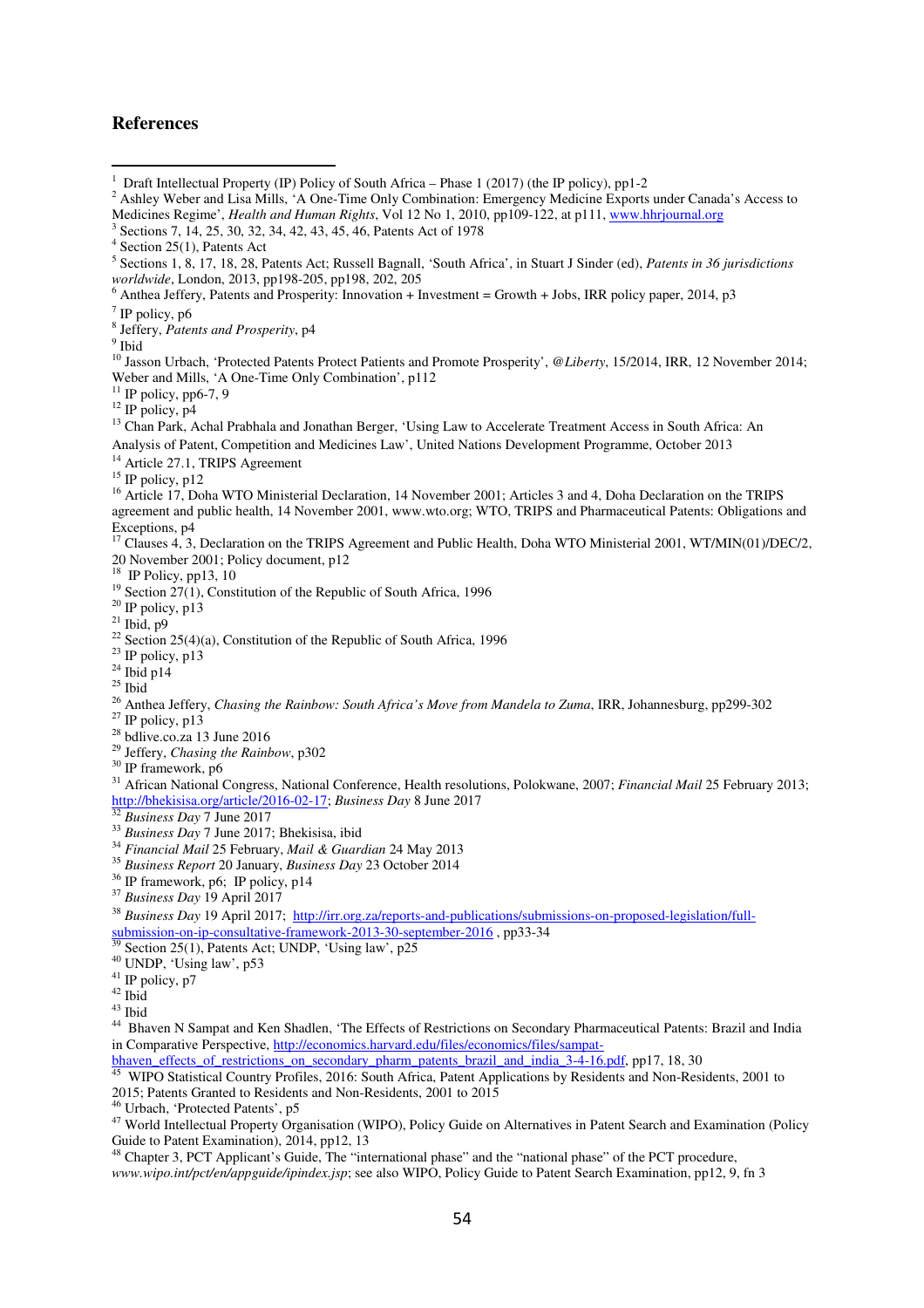WIPO, Policy Guide to Patent Examination, p12 Ibid, pp1, 12, 4 Ibid *City Press* 10 September 2017 IP policy, p16 <sup>54</sup> WIPO, Policy Guide to Patent Examination pp4, 6-7 Ibid. p7 *Mail & Guardian* 31 October 2014; Urbach, 'Protected Patents', p5 Urbach, 'Protected Patents', p6 Innovative Pharmaceutical Association South Africa (Ipasa), Submission by Ipasa regarding the Intellectual Property Consultative Framework, 2016, p9; Sampat and Shadlen, pp18, 30; WIPO stats as cited in IP policy, p7 Ipasa, 2016 Submission, p10 UNDP, 'Using law', pp42-45 Catherine Tomlinson and Lotti Rutter, 'The Economic & Social Case for Patent Law Reform in South Africa', Research Paper, Treatment Action Campaign, February 2014, p5 *Business Day*, *The Star* 27 September 2016 <sup>63</sup> Section 39, Patents Act Jasson Urbach, e-mail communication, 21 October 2014 Ipasa, 2016 Submission, pp13-14 Ibid, p14 <sup>67</sup> IP policy, pp16-17 Ibid, p16 Notes of telephone interview with former patents practitioner, Herbert Smith, London <sup>70</sup> IP policy, p17 <sup>71</sup> WIPO, Policy Guide to Patent Examination, p17 IP policy, p17  $^{73}$  Ipasa, 2016 submission, p12; IP policy, p17 IP policy, p17 Ibid, p18 Ibid, p18 Article 27.1, TRIPS Agreement World Trade Organisation, *Canada – Patent Protection of Pharmaceutical Products, Request for the Establishment of a Panel by the European Communities*, WT/DS114/5, 12 November 1998, p170, para 7.90; IP policy, pp15, 19 IP policy, p18 Article 1, TRIPS Agreement Article 7, TRIPS Agreement <sup>82</sup> Article 8, TRIPS Agreement Australian Government Productivity Commission, *Intellectual Property Arrangements, Productivity Commission Inquiry Report*, No 78, 23 September 2016, pp 222, 221, 229 <sup>84</sup> Sampat and Shadlen, p8 Ibid, pp12-13 Ibid, p27 Ibid, pp29, 21-22 Ibid, p13, 89 Ipasa, 2016 submission, p14 <sup>90</sup> IP policy, p20; Article 6, TRIPS, emphasis supplied by the IRR <sup>91</sup> Christopher Heath, Parallel Imports and International Trade, http://www.wipo.int/edocs/mdocs/sme/en/atrip\_gva\_99/atrip\_gva\_99\_6.pdf pp8-9 <sup>92</sup> WIPO, International exhaustion and parallel importation, http://www.wipo.int/sme/en/ip\_business/export/international\_exhaustion.htm Heath, Parallel Imports, p10 <sup>94</sup> Article 28.1(a), TRIPS Agreement, emphasis supplied by the IRR; Footnote 6, TRIPS Agreement; IP policy, p20 Ipasa, 2016 Submission, p16 IP policy, p20  $^{97}$  Ibid 98 Ipasa, 2016 submission, p16 Ibid *Business Day* 13 September 2017 IP policy, p21; UNDP, 'Using law', p55 <sup>102</sup> Canada – Patent Protection of Pharmaceutical Products, WT/DS114/5, pp170-171, paras 7.91-7.93 IP policy, p21 <sup>104</sup> Canada – Patent Protection of Pharmaceutical Products, p169, para 7.83; p167, para 7.78, p168, para 7.82 <sup>105</sup> Ipasa, 2016 submission, p17 Ibid *The Times* 15 June 2017 *The Times* 25 May 2017

ׇ֬֒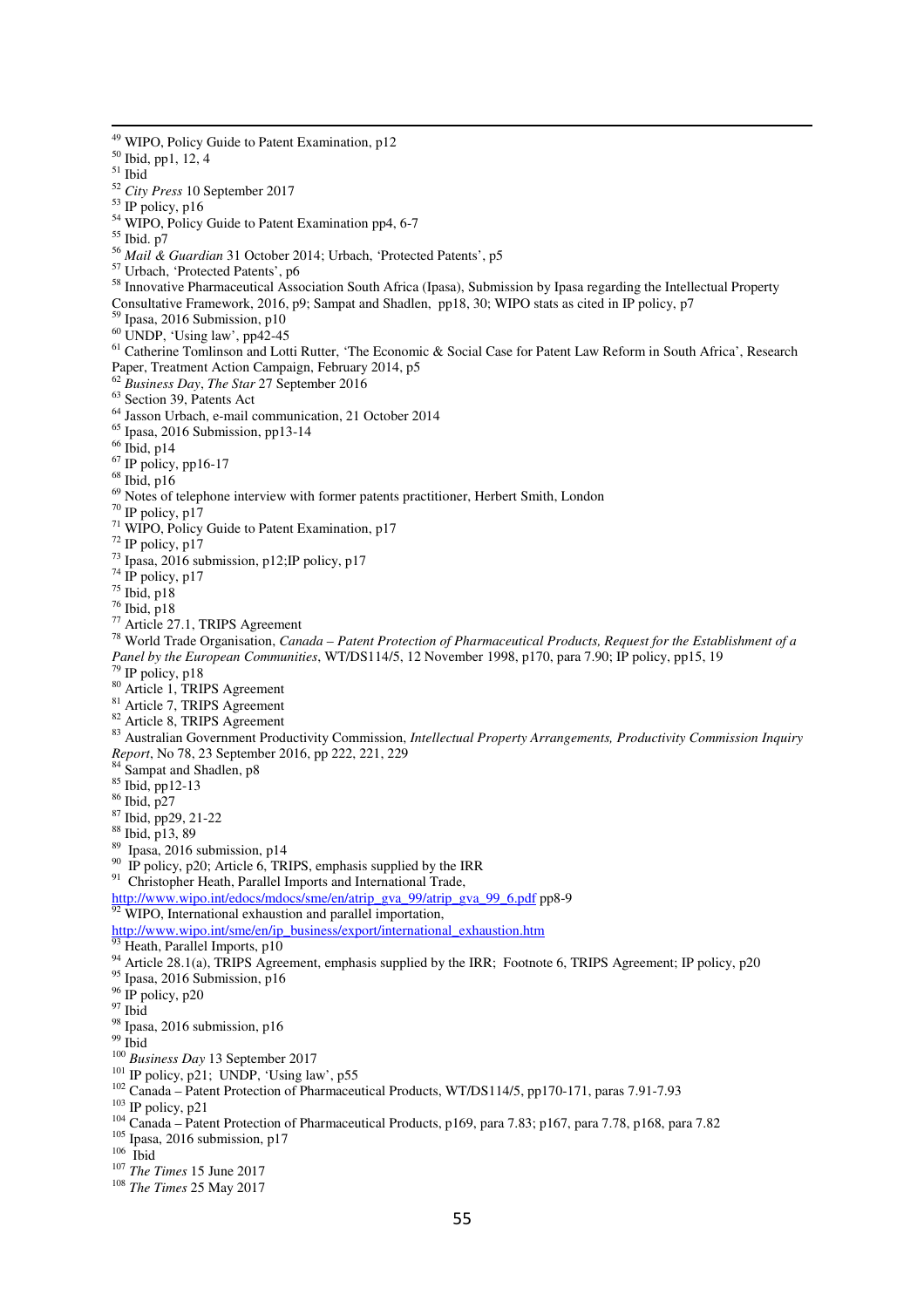ׇ֬֒

- <sup>114</sup> *Business live*, 24 March 2017
- <sup>115</sup> *Business Day* 29 August 2017
- <sup>116</sup> Ipasa, 2016 Submission, p20
- <sup>117</sup> *Business Day* 13 September 2017
- <sup>118</sup> IP policy, p23, emphasis supplied by the IRR
- 
- <sup>119</sup> Clause 5(b), Declaration on the TRIPS Agreement and public health, 14 November 2001; Clause 5(c), Doha Declaration
- <sup>120</sup> Clause 4, Doha Declaration
- <sup>121</sup> Clause 3, Doha Declaration; Para 17, Doha WTO Ministerial Declaration, WT/MIN(01)/DEC/1, 20 November 2001
- <sup>122</sup> UNDP, 'Using law', p55
- <sup>123</sup> Article 31, TRIPS Agreement
- <sup>124</sup> IP policy, p23
- $125$  Ipasa, 2016 submission, p18
- <sup>126</sup> *Business Day* 13 September 2017
- <sup>127</sup> *Business Day* 9 October 2017
- <sup>128</sup> Ipasa, 2016 submission, p19
- <sup>129</sup> Article 31(b), TRIPS Agreement
- <sup>130</sup> IP policy, p24
- <sup>131</sup> Section 4, Patents Act; UNDP, 'Using law', p63
- <sup>132</sup> UNDP, 'Using law', p63; Article 31(b), TRIPS Agreement
- <sup>133</sup> Draft national policy, p27
- <sup>134</sup> IP framework, 2016, Section 4.1.9.3; IP policy, p24
- <sup>135</sup> Article 30, TRIPS Agreement
- $136$  IP policy, p24
- $137$  Article 31(b), TRIPS; UNDP, 'Using law', p60
- <sup>138</sup> Article 31, TRIPS Agreement
- $139$  Article 31(f), TRIPS Agreement
- <sup>140</sup> UNDP, 'Using law', pp66, 68, 69
- <sup>141</sup> WTO, Implementation of paragraph 6 of the Doha Declaration on the TRIPS Agreement and public health', Decision of the General Council of 30 August 2003, para 2, www.wto.org/.../tripse/implem\_para6\_e.htm
- $142$  Paras 2, 3, 4, 30 August Decision; UNDP, 'Using law', pp69-71
- <sup>143</sup> UNDP, 'Using law', p70
- <sup>144</sup> Ibid, pp69-71
- <sup>145</sup> Ibid, pp70-71
- $146$  IP policy, p25
- $147$  Ibid
- <sup>148</sup> IP framework, p11
- <sup>149</sup> Ibid, p12
- $150$  Section 56, Patents Act
- <sup>151</sup> Article 30, TRIPS Agreement
- $152$  Article 31(c), TRIPS Agreement
- <sup>153</sup> Article 31(f), TRIPS Agreement
- $154$  Article 31(g) TRIPS Agreement
- $155$  Article 31(i), TRIPS Agreement
- $156$  Article 31(j), TRIPS Agreement
- $157$  Article 31(k), TRIPS Agreement
- $158$  IP policy, p25
- 
- <sup>159</sup> IP framework, p12; Article 8.2, TRIPS Agreement
- <sup>160</sup> Section 56, Patents Act
- <sup>161</sup> IP framework, p12
- <sup>162</sup> Article 40, TRIPS Agreement
- <sup>163</sup> UNDP, 'Using law', pp98-99
- $164$  Article 31(k), TRIPS Agreement
- <sup>165</sup> UNDP, 'Using law', p92
- <sup>166</sup> Ibid; *Business Day* 24 October 2003

<sup>167</sup> UNDP, 'Using law', pp92, 93; Media Release from the Competition Commission, 16 October 2003; *TAC Newsletter*, 10 December 2013; Anthea Jeffery 'Competition law aims to put consumers first, and black monopolies are as bad as any others', *News Release*, IRR, 6 August 2004; *Business Report* 19 October 2004

<sup>109</sup> *The Times* 25 May, *Business Day* 8 February 2017, *The Times* 15 June 2017

 $110$  IP policy, p22

<sup>111</sup> *Business Day* 31 August 2017; 22 September 2017

<sup>112</sup> *The Star* 27 July 2017, *Saturday Star* 30 September 2017, *Business Day* 22 September 2017, *Business Day* 31 August 2017, *Business Day* 26 September 2017

<sup>113</sup> Ipasa, 2016 submission, p20